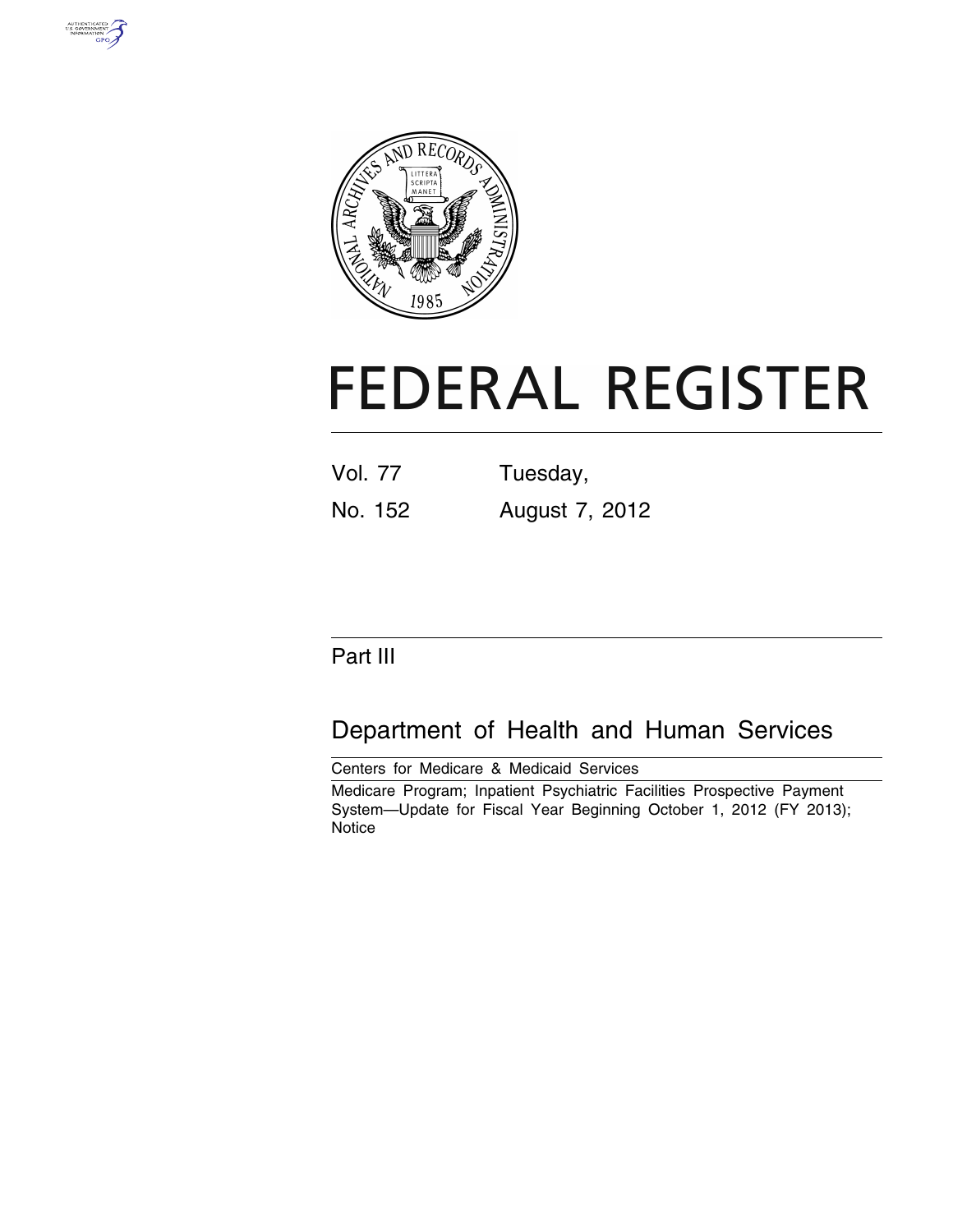#### **DEPARTMENT OF HEALTH AND HUMAN SERVICES**

#### **Centers for Medicare & Medicaid Services**

**[CMS–1440–N]** 

**RIN 0938–AR22** 

#### **Medicare Program; Inpatient Psychiatric Facilities Prospective Payment System—Update for Fiscal Year Beginning October 1, 2012 (FY 2013)**

**AGENCY:** Centers for Medicare & Medicaid Services (CMS), HHS. **ACTION:** Notice.

**SUMMARY:** This notice updates the prospective payment rates for Medicare inpatient hospital services provided by inpatient psychiatric facilities (IPFs). These changes are applicable to IPF discharges occurring during the fiscal year (FY) beginning October 1, 2012 through September 30, 2013.

**DATES:** *Effective Date:* The updated IPF prospective payment rates are effective for discharges occurring on or after October 1, 2012 through September 30, 2013.

#### **FOR FURTHER INFORMATION CONTACT:**

Dorothy Myrick or Jana Lindquist, (410) 786–4533 (for general information). Mary Carol Barron, (410) 786–7943, or Bridget Dickensheets, (410) 786–8670, (for information regarding the market basket and labor-related share).

Theresa Bean, (410) 786–2287 (for information regarding the regulatory impact analysis).

#### **SUPPLEMENTARY INFORMATION:**

#### **I. Executive Summary**

#### *A. Purpose*

This notice updates the prospective payment rates for Medicare inpatient hospital services provided by inpatient psychiatric facilitates for discharges occurring during the fiscal year (FY) beginning October 1, 2012 through September 30, 2013.

Section 124 of the Medicare, Medicaid and SCHIP (State Children's Health Insurance Program) Balanced Budget Refinement Act of the 1999 (BBRA) (Pub. L. 106–113) required implementation of the inpatient psychiatric facilities (IPF) prospective payment system (PPS). Specifically, section 124 of the BBRA mandated that the Secretary develop a per diem PPS for inpatient hospital services furnished in psychiatric hospitals and psychiatric units that includes an adequate patient classification system that reflects the differences in patient resource use and costs among psychiatric hospitals and psychiatric units.

Section 405(g)(2) of the Medicare Prescription Drug, Improvement, and Modernization Act of 2003 (MMA) (Pub. L. 108–173) extended the IPF PPS to distinct part psychiatric units of critical access hospitals (CAHs).

To implement these provisions, we published various notices, and proposed and final rules in the **Federal Register**.

#### *B. Summary of the Major Provisions*

In this notice, we update the IPF PPS, as specified in 42 CFR 412.428. The updates include the following:

• The FY 2008-based Rehabilitation, Psychiatric, and Long Term Care (RPL)

market basket update of 2.7 percent adjusted by a 0.1 percentage point reduction as required by section 1886(s)(2)(A)(ii) of the Social Security Act (the Act) and a 0.7 percentage point reduction as required by  $1886(s)(2)(A)(i)$ of the Act.

• The fixed dollar loss threshold amount in order to maintain the appropriate outlier percentage.

• The electroconvulsive therapy payment by a factor specified by CMS.

• The national urban and rural costto-charge ratio medians and ceilings.

• The cost of living adjustment factors for IPFs located in Alaska and Hawaii, if appropriate.

• Description of the ICD–9–CM and MS–DRG classification changes discussed in the annual update to the hospital inpatient PPS regulations.

• Use of the best available hospital wage index and information regarding whether an adjustment to the Federal per diem base rate is needed to maintain budget neutrality.

• The MS–DRG listing and comorbidity categories to reflect the ICD–9–CM revisions effective October 1, 2012.

• Retaining the 17 percent adjustment for IPFs located in rural areas, the 1.31 adjustment for IPFs with a qualifying emergency department, the 0.5150 teaching adjustment to the Federal per diem rate, the MS–DRG adjustment factors and comorbidity adjustment factors currently being paid to IPFs for RY 2012

*C. Summary of Costs and Benefits* 

| Provision description | Total costs                                                                                                                                                     | Total benefits |
|-----------------------|-----------------------------------------------------------------------------------------------------------------------------------------------------------------|----------------|
|                       | FY 2013 IPF PPS payment rate update  The overall economic impact of this notice is an estimated \$36 million in in-<br>creased payments to IPFs during FY 2013. |                |

#### **Table of Contents**

To assist readers in referencing sections contained in this document, we are providing the following table of contents.

I. Executive Summary

- A. Purpose
- B. Summary of Major Provisions
- C. Summary of Costs and Benefits
- II. Background
	- A. Annual Requirements for Updating the IPF PPS
	- B. Overview of the Legislative
	- Requirements of the IPF PPS
- C. General Overview of the IPF PPS III. Transition Period for Implementation of
- the IPF PPS IV. Changing the IPF PPS Payment Rate
- Update Period From a Rate Year to a Fiscal Year
- V. Market Basket for the IPF PPS
- A. Background
- B. FY 2013 Market Basket Update
- C. Labor-Related Share
- VI. Updates to the IPF PPS for FY Beginning October 1, 2012
	- A. Determining the Standardized Budget-Neutral Federal Per Diem Base Rate
	- 1. Standardization of the Federal Per Diem Base Rate and Electroconvulsive Therapy (ECT) Rate
	- 2. Calculation of the Budget Neutrality Adjustment
	- a. Outlier Adjustment
	- b. Stop-Loss Provision Adjustment
	- c. Behavioral Offset
- B. Update of the Federal Per Diem Base Rate and Electroconvulsive Therapy Rate
- VII. Update of the IPF PPS Adjustment Factors
- A. Overview of the IPF PPS Adjustment Factors
- B. Patient-Level Adjustments
- 1. Adjustment for MS–DRG Assignment
- 2. Payment for Comorbid Conditions
- 3. Patient Age Adjustments
- 4. Variable Per Diem Adjustments
- C. Facility-Level Adjustments
- 1. Wage Index Adjustment
- a. Background
- b. Wage Index for FY 2013
- c. OMB Bulletins
- 2. Adjustment for Rural Location
- 3. Teaching Adjustment
- a. FTE Intern and Resident Cap Adjustment
- b. Temporary Adjustment to FTE Cap To Reflect Residents Added Due to Hospital Closure
- c. Temporary Adjustment to FTE Cap To Reflect Residents Affected by Residency Program Closure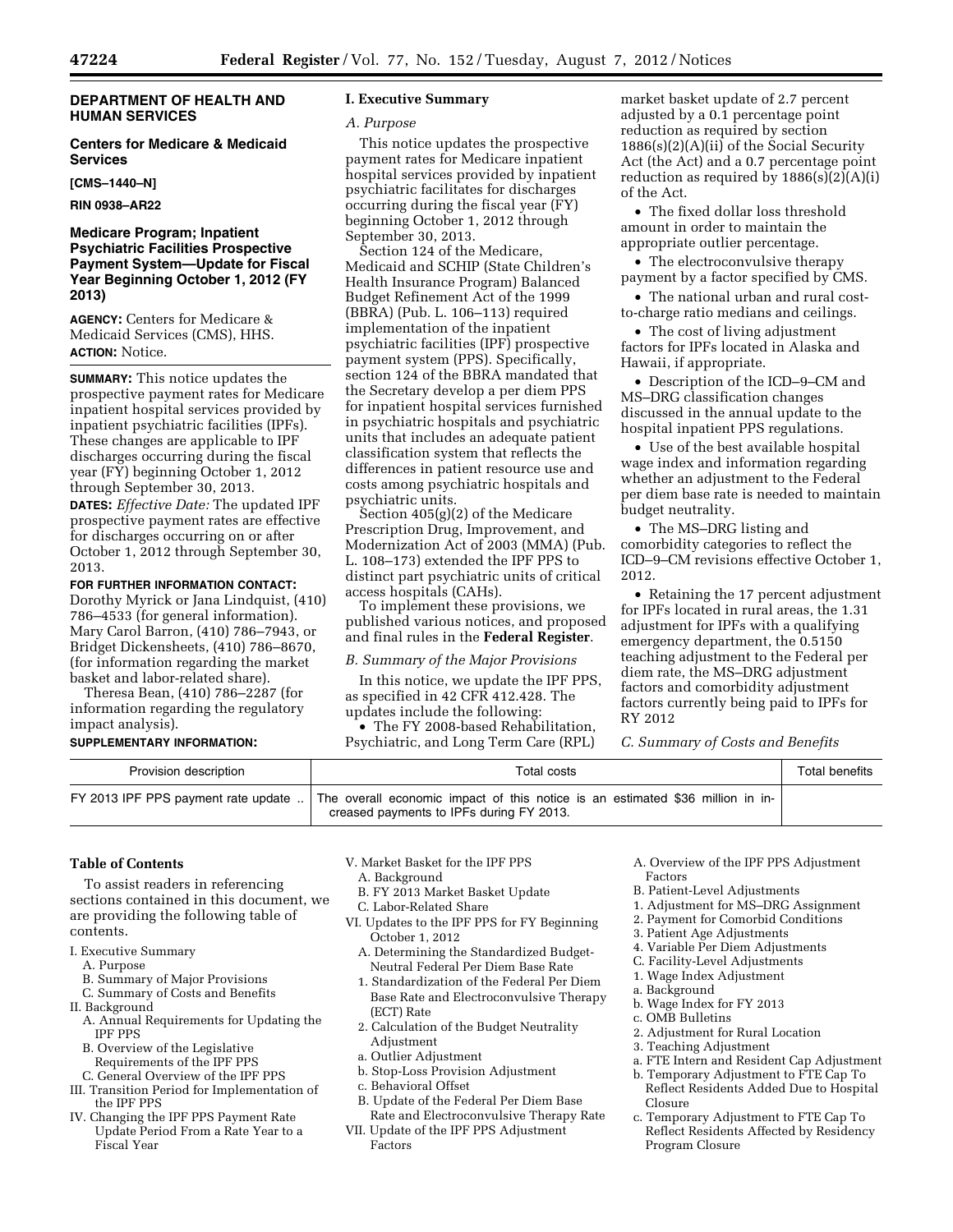- i. Receiving IPF
- ii. IPF That Closed Its Program
- 4. Cost of Living Adjustment for IPFs Located in Alaska and Hawaii
- 5. Adjustment for IPFs With a Qualifying Emergency Department (ED)
- D. Other Payment Adjustments and Policies
- 1. Outlier Payments
- a. Update to the Outlier Fixed Dollar Loss Threshold Amount
- b. Update to IPF Cost-to-Charge Ratio Ceilings
- 2. Expiration of the Stop-Loss Provision
- 3. Future Refinements
- VIII. Secretary's Recommendations
- IX. Waiver of Proposed Rulemaking
- X. Collection of Information Requirements
- XI. Regulatory Impact Analysis Addenda

#### **Acronyms**

Because of the many terms to which we refer by acronym in this notice, we are listing the acronyms used and their corresponding meanings in alphabetical order below:

- BBRA Medicare, Medicaid and SCHIP [State Children's Health Insurance Program] Balanced Budget Refinement Act of 1999, (Pub. L. 106–113)
- CBSA Core-Based Statistical Area
- CCR Cost-to-charge ratio
- CAH Critical access hospital
- DSM–IV–TR Diagnostic and Statistical Manual of Mental Disorders Fourth Edition—Text Revision
- DRGs Diagnosis-related groups
- FY Federal fiscal year (October 1 through September 30)
- ICD–9–CM International Classification of Diseases, 9th Revision, Clinical Modification
- IPFs Inpatient psychiatric facilities
- IRFs Inpatient rehabilitation facilities
- LTCHs Long-term care hospitals
- MedPAR Medicare provider analysis and
- review file RPL Rehabilitation, Psychiatric, and Long-
- Term Care RY Rate Year (July 1 through June 30) TEFRA Tax Equity and Fiscal
- Responsibility Act of 1982, (Pub. L. 97–  $248)$

#### **II. Background**

#### *A. Annual Requirements for Updating the IPF PPS*

In November 2004, we implemented the inpatient psychiatric facilities (IPF) prospective payment system (PPS) in a final rule that appeared in the November 15, 2004 **Federal Register** (69 FR 66922). In developing the IPF PPS, in order to ensure that the IPF PPS is able to account adequately for each IPF's case-mix, we performed an extensive regression analysis of the relationship between the per diem costs and certain patient and facility characteristics to determine those characteristics associated with statistically significant cost differences on a per diem basis. For characteristics

with statistically significant cost differences, we used the regression coefficients of those variables to determine the size of the corresponding payment adjustments.

In that final rule, we explained that we believe it is important to delay updating the adjustment factors derived from the regression analysis until we have IPF PPS data that includes as much information as possible regarding the patient-level characteristics of the population that each IPF serves. Therefore, we indicated that we did not intend to update the regression analysis and recalculate the Federal per diem base rate and the patient-and facilitylevel adjustments until we complete that analysis. Until that analysis is complete, we stated our intention to publish a notice in the **Federal Register**  each spring to update the IPF PPS (71 FR 27041). In the May 6, 2011 IPF PPS final rule (76 FR 26432), we changed the payment rate update period to a rate year (RY) that coincides with a fiscal year (FY) update. Therefore, future update notices will be published in the **Federal Register** in the summer to be effective on October 1. For further discussion on changing the IPF PPS payment rate update period from a RY to a FY, see the IPF PPS final rule published in the **Federal Register** on May 6, 2011 (76 FR 26434 through 26435).

Updates to the IPF PPS, as specified in 42 CFR § 412.428, include the following:

• A description of the methodology and data used to calculate the updated Federal per diem base payment amount.

The rate of increase factor as described in § 412.424(a)(2)(iii), which is based on the Excluded Hospital with Capital market basket under the update methodology of section 1886(b)(3)(B)(ii) of the Act for each year (effective from the implementation period until June 30, 2006).

• For discharges occurring on or after July 1, 2006, the rate of increase factor for the Federal portion of the IPF's payment, which is based on the Rehabilitation, Psychiatric, and Long-Term Care (RPL) market basket.

• The best available hospital wage index and information regarding whether an adjustment to the Federal per diem base rate is needed to maintain budget neutrality.

• Updates to the fixed dollar loss threshold amount in order to maintain the appropriate outlier percentage.

• Description of the International Classification of Diseases, 9th Revision, Clinical Modification (ICD–9–CM) coding and diagnosis-related groups (DRGs) classification changes discussed in the annual update to the hospital inpatient prospective payment system (IPPS) regulations.

• Update to the electroconvulsive therapy (ECT) payment by a factor specified by CMS.

• Update to the national urban and rural cost-to-charge ratio medians and ceilings.

• Update to the cost of living adjustment factors for IPFs located in Alaska and Hawaii, if appropriate.

Our most recent IPF PPS annual update occurred in the May 6, 2011 **Federal Register** final rule (76 FR 26432) (hereinafter referred to as the May 2011 IPF PPS final rule) that set forth updates to the IPF PPS payment rates for RY 2012. That final rule updated the IPF PPS per diem payment rates that were published in the April 2010 IPF PPS notice in accordance with our established policies.

Since implementation of the IPF PPS, we have explained that we believe it is important to delay updating the adjustment factors derived from the regression analysis until we have IPF PPS data that include as much information as possible regarding the patient-level characteristics of the population that each IPF serves. Because we are now approximately 7 years into the system, we believe that we have enough data to begin that process. Therefore, we have begun the necessary analysis to make future refinements. While we do not propose to make refinements in this notice, as explained in section V.D.3 below, we expect that in the future rulemaking, for FY 2014, we will be ready to propose potential refinements.

#### *B. Overview of the Legislative Requirements of the IPF PPS*

Section 124 of the Medicare, Medicaid, and SCHIP (State Children's Health Insurance Program) Balanced Budget Refinement Act of 1999 (BBRA) (Pub. L. 106–113) required implementation of the IPF PPS. Specifically, section 124 of the BBRA mandated that the Secretary develop a per diem PPS for inpatient hospital services furnished in psychiatric hospitals and psychiatric units that includes an adequate patient classification system that reflects the differences in patient resource use and costs among psychiatric hospitals and psychiatric units.

Section 405(g)(2) of the Medicare Prescription Drug, Improvement, and Modernization Act of 2003 (MMA) (Pub. L. 108–173) extended the IPF PPS to distinct part psychiatric units of critical access hospitals (CAHs).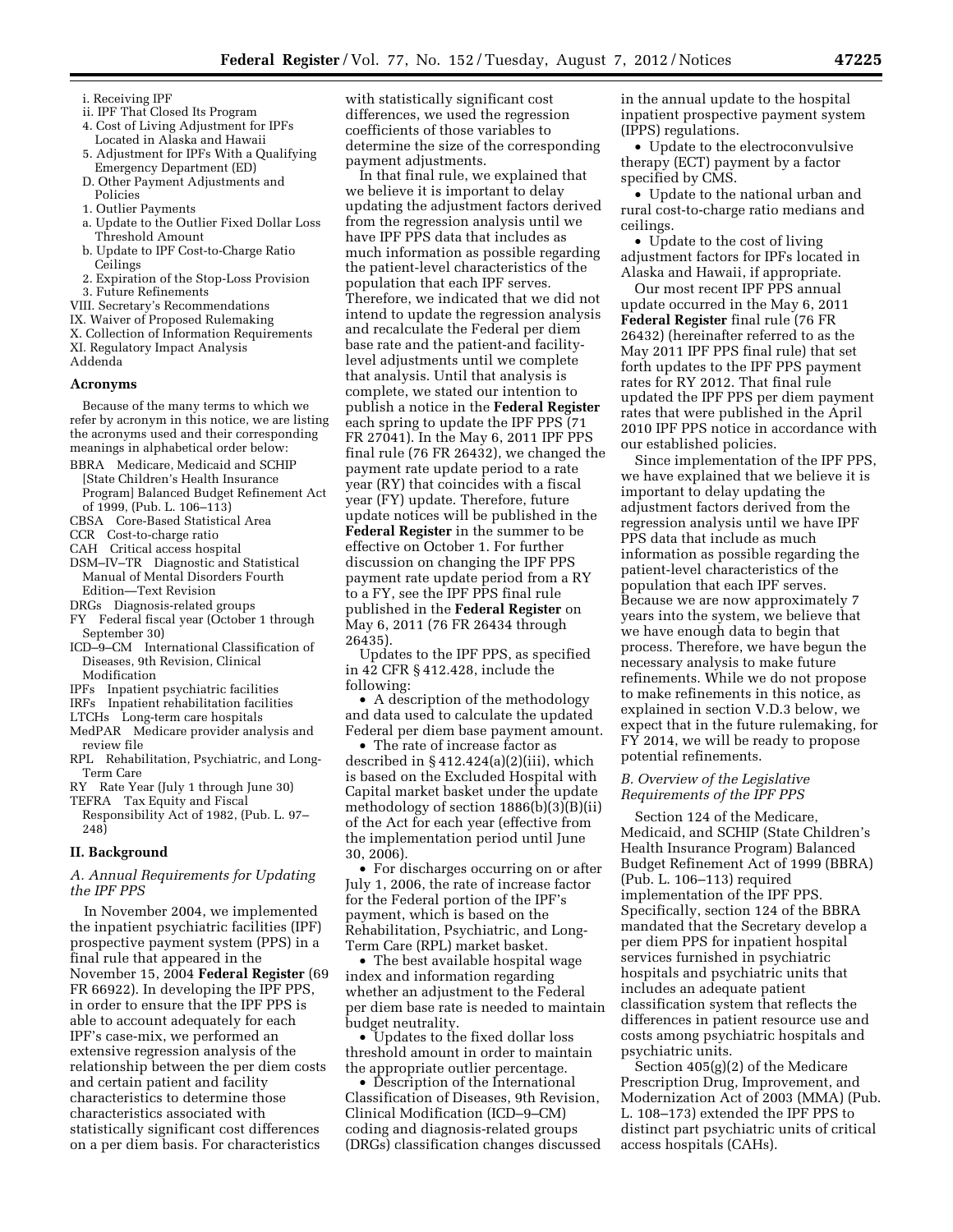To implement these provisions, we published various proposed and final rules in the **Federal Register**. For more information regarding these rules, see the CMS Web site *[http://](http://www.cms.hhs.gov/InpatientPsychFacilPPS/) [www.cms.hhs.gov/](http://www.cms.hhs.gov/InpatientPsychFacilPPS/)* 

#### *[InpatientPsychFacilPPS/.](http://www.cms.hhs.gov/InpatientPsychFacilPPS/)*

Section 3401(f) of the Patient Protection and Affordable Care Act (Pub. L. 111–148) as amended by section 10319(e) of that Act and by section 1105(d) of the Health Care and Education Reconciliation Act of 2010 (Pub. L. 111–152) (hereafter referred to as ''the Affordable Care Act'') added subsection (s) to section 1886 of the Act.

Section 1886(s)(1) is titled ''Reference to Establishment and Implementation of System'' and it refers to section 124 of the Medicare, Medicaid, and SCHIP Balanced Budget Refinement Act of 1999, which relates to the establishment of the IPF PPS.

Section  $1886(s)(2)(A)(i)$  of the Act requires the application of the productivity adjustment described in section  $1886(b)(3)(B)(xi)(II)$  of the Act to the IPF PPS for the RY beginning in 2012 (that is, a RY that coincides with a FY) and each subsequent RY. For the RY beginning in 2012 (that is, FY 2013), the reduction is equal to 0.7 percentage point, which we are implementing in this notice. Section  $1886(s)(2)(A)(ii)$  of the Act requires the application of an ''other adjustment'' that reduces any update to an IPF PPS base rate by percentages specified in section 1886(s)(3) of the Act for RY beginning in 2010 through the RY beginning in 2019. For the RY beginning in 2012 (that is, FY 2013), section 1886(s)(3)(B) of the Act requires the reduction to be 0.1 percentage point. We are implementing that provision in this FY 2013 IPF PPS notice.

Section 1886(s)(4) of the Act requires the establishment of a quality data reporting program for the IPF PPS beginning in RY 2014. We proposed new requirements for quality reporting for IPFs in the ''Hospital Inpatient Prospective Payment System for Acute Care Hospitals and the Long Term Care Hospital Prospective Payment System and Fiscal Year 2013 Rates'' proposed rule (May 11, 2012) (77 FR 27870, 28105 through 28116).

#### *C. General Overview of the IPF PPS*

The November 2004 IPF PPS final rule (69 FR 66922) established the IPF PPS, as authorized under section 124 of the BBRA and codified at subpart N of part 412 of the Medicare regulations. The November 2004 IPF PPS final rule set forth the per diem Federal rates for the implementation year (the 18-month period from January 1, 2005 through

June 30, 2006), and it provided payment for the inpatient operating and capital costs to IPFs for covered psychiatric services they furnish (that is, routine, ancillary, and capital costs, but not costs of approved educational activities, bad debts, and other services or items that are outside the scope of the IPF PPS). Covered psychiatric services include services for which benefits are provided under the fee-for-service Part A (Hospital Insurance Program) Medicare program.

The IPF PPS established the Federal per diem base rate for each patient day in an IPF derived from the national average daily routine operating, ancillary, and capital costs in IPFs in FY 2002. The average per diem cost was updated to the midpoint of the first year under the IPF PPS, standardized to account for the overall positive effects of the IPF PPS payment adjustments, and adjusted for budget neutrality.

The Federal per diem payment under the IPF PPS is comprised of the Federal per diem base rate described above and certain patient- and facility-level payment adjustments that were found in the regression analysis to be associated with statistically significant per diem cost differences.

The patient-level adjustments include age, DRG assignment, comorbidities, and variable per diem adjustments to reflect higher per diem costs in the early days of an IPF stay. Facility-level adjustments include adjustments for the IPF's wage index, rural location, teaching status, a cost of living adjustment for IPFs located in Alaska and Hawaii, and presence of a qualifying emergency department (ED).

The IPF PPS provides additional payment policies for: outlier cases; stoploss protection (which was applicable only during the IPF PPS transition period); interrupted stays; and a per treatment adjustment for patients who undergo ECT.

A complete discussion of the regression analysis appears in the November 2004 IPF PPS final rule (69 FR 66933 through 66936).

Section 124 of BBRA does not specify an annual update rate strategy for the IPF PPS and is broadly written to give the Secretary discretion in establishing an update methodology. Therefore, in the November 2004 IPF PPS final rule, we implemented the IPF PPS using the following update strategy:

• Calculate the final Federal per diem base rate to be budget neutral for the 18 month period of January 1, 2005 through June 30, 2006.

• Use a July 1 through June 30 annual update cycle.

• Allow the IPF PPS first update to be effective for discharges on or after July 1, 2006 through June 30, 2007.

#### **III. Transition Period for Implementation of the IPF PPS**

In the November 2004 IPF PPS final rule, we provided for a 3-year transition period. During this 3-year transition period, an IPF's total payment under the PPS was based on an increasing percentage of the Federal rate with a corresponding decreasing percentage of the IPF PPS payment that is based on reasonable cost concepts. However, effective for cost reporting periods beginning on or after January 1, 2008, IPF PPS payments are based on 100 percent of the Federal rate.

#### **IV. Changing the IPF PPS Payment Rate Update Period From a Rate Year to a Fiscal Year**

In the RY 2012 IPF PPS proposed rule (76 FR 4998) and final rule (76 FR 26432), we revised the IPF PPS payment rate update period by switching from a RY (that is July 1 through June 30) to a period that coincides with a FY (that is, October 1 through September 30). Beginning with the update period that begins in 2012, that is, FY 2013, we now refer to update periods as FY. We specified that this change in the annual update period would allow us to consolidate Medicare publications by aligning the IPF PPS update with the annual update of the ICD–9–CM codes, which are effective on October 1 of each year. In addition to our annual proposed and final rulemaking documents, we publish a change request transmittal every August updating the ICD–9–CM codes related to the DRG and comorbidity adjustments. By aligning the IPF PPS with the same update period as the ICD–9–CM codes, we eliminated the need to publish a transmittal off-cycle.

We maintain the same diagnostic coding and DRG classification for IPFs that are used under the IPPS for providing the psychiatric care. When the IPF PPS was implemented, we adopted the same diagnostic code set and DRG patient classification systems (that is, the CMS DRGs) that was used at the time under the hospital prospective payment system (IPPS). Every year, changes to the ICD–9–CM coding system are addressed in the IPPS proposed and final rules. These changes are effective October 1 of each year and must be used by acute care hospitals as well as other providers to report diagnostic and procedure information. The IPF PPS has always incorporated ICD–9–CM coding changes made in the annual IPPS update. This change to the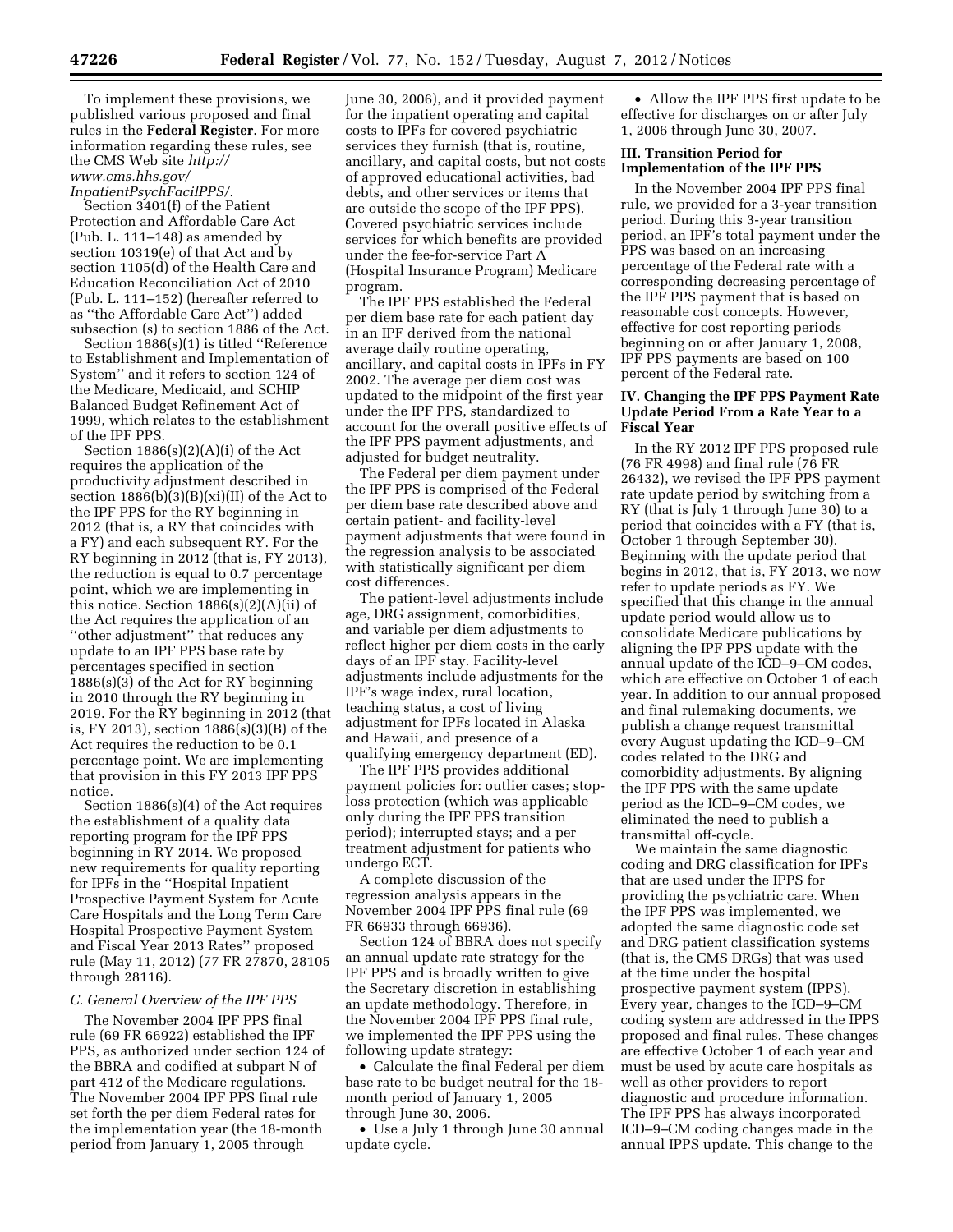annual payment rate update period allows the annual update to the rates and the ICD–9–CM coding update to occur on the same schedule and appear in the same **Federal Register** document.

Our intent in making the change in the payment rate update schedule was to place the IPF PPS on the same update cycle as other PPSs, making it administratively efficient. To smoothly transition into a payment update period that runs from October 1 through September 30, we proposed and finalized that the RY 2012 period run from July 1, 2011 through September 30, 2012, so that the RY 2012 would be 15 months. As proposed and finalized, after RY 2012, the rate update period for the IPF PPS payment rates and other policy changes begin on October 1 through September 30. Therefore, the update cycle for FY 2013 will be October 1, 2012 through September 30, 2013. In the May 2011 final rule, we changed the regulations at § 412.402 to add the term ''Inpatient Psychiatric Facilities prospective payment system rate year'' which means October 1 through September 30. We proposed and finalized that the RY would be referred to as a FY. For further discussion of the 15-month market basket update for RY 2012 and changing the payment rate update period from a RY to a FY, we refer readers to the RY 2012 IPF PPS proposed rule (76 FR 4998) and the RY 2012 IPF PPS final rule (76 FR 26432).

#### **V. Market Basket for the IPF PPS**

#### *A. Background*

The input price index (that is, the market basket) that was used to develop the IPF PPS was the Excluded Hospital with Capital market basket. This market basket was based on 1997 Medicare cost report data and included data for Medicare participating IPFs, inpatient rehabilitation facilities (IRFs), long-term care hospitals (LTCHs), cancer hospitals, and children's hospitals. Although ''market basket'' technically describes the mix of goods and services used in providing hospital care, this term is also commonly used to denote the input price index (that is, cost category weights and price proxies combined) derived from that market basket. Accordingly, the term ''market basket'' as used in this document refers to a hospital input price index.

Beginning with the May 2006 IPF PPS final rule (71 FR 27046 through 27054), IPF PPS payments were updated using a FY 2002-based market basket reflecting the operating and capital cost structures for IRFs, IPFs, and LTCHs (hereafter referred to as the

Rehabilitation, Psychiatric, and Long-Term Care (RPL) market basket).

We excluded cancer and children's hospitals from the RPL market basket because these hospitals are not reimbursed through a PPS; rather, their payments are based entirely on reasonable costs subject to rate-ofincrease limits established under the authority of section 1886(b) of the Act, which are implemented in regulations at § 413.40. Moreover, the FY 2002 cost structures for cancer and children's hospitals are noticeably different than the cost structures of the IRFs, IPFs, and LTCHs. A complete discussion of the FY 2002-based RPL market basket appears in the May 2006 IPF PPS final rule (71 FR 27046 through 27054).

In the May 1, 2009 IPF PPS notice (74 FR 20362), we expressed our interest in exploring the possibility of creating a stand-alone IPF market basket that reflects the cost structures of only IPF providers. We noted that, of the available options, one would be to join the Medicare cost report data from freestanding IPF providers (presently incorporated into the FY 2002-based RPL market basket) with data from hospital-based IPF providers (not currently incorporated in any market basket cost weights). We indicated that an examination of the Medicare cost report data comparing freestanding and hospital-based IPFs revealed considerable differences between the two with respect to cost levels and cost structures. At that time, we were unable to fully understand the differences between these two types of IPF providers. As a result, we felt that further research was required, therefore we solicited public comment for additional information that might help us to better understand the reasons for the variations in costs and cost structures, as indicated by the cost report data, between freestanding and hospital-based IPFs (74 FR 20376).

We summarized the public comments received and our responses in the April 2010 IPF PPS notice (75 FR 23111 through 23113). Despite receiving comments from the public on this issue, we remain unable to understand the observed differences in costs and cost structures between hospital-based and freestanding IPFs. Therefore, we do not believe it is appropriate, at this time, to incorporate data from hospital-based IPFs with those of freestanding IPFs to create a stand-alone IPF market basket.

We continue to explore the viability of creating two separate market baskets from the current RPL, one which may include freestanding IPFs and freestanding IRFs and be used to update payments under both the IPF and IRF

payment systems. We also are still considering the possibility of creating a stand-alone IPF market basket. We recently proposed a stand-alone LTCH market basket, in the May 11, 2012 FY 2013 IPPS/LTCH proposed rule (77 FR 27870 at 28019). In the RY 2012 IPF PPS proposed rule (76 FR 5001), we welcomed public comment on the possibility of using a rehabilitation and psychiatric (RP) market basket to update IPF payments in the future. Comments received and our responses are summarized in the RY 2012 final rule (76 FR 26436). We note that comments received were in support of our efforts, and we are continuing to investigate the viability of alternative market baskets. Any possible changes to the market basket used to update IPF payments would appear in a future rulemaking and be subject to public comment.

In the RY 2012 IPF PPS proposed rule (76 FR 4998) and final rule (76 FR 26432), we rebased and revised the RPL market basket to reflect a 2008 base year. We also proposed and finalized the use of the 2008-based RPL market basket to update IPF payments. Therefore, for the FY 2013 IPF PPS update, we are using the percentage increase in the 2008-based RPL market basket to determine the IPF PPS market basket update.

#### *B. FY 2013 Market Basket Update*

The FY 2013 update for the IPF PPS using the FY 2008-based RPL market basket and Information Handling Services (IHS) Global Insight's second quarter 2012 forecast for the market basket components is 2.7 percent (prior to the application of any statutory adjustments). This includes increases in both the operating and the capital components for FY 2013 (that is, October 1, 2012 through September 30, 2013). IHS Global Insight, Inc. is a nationally recognized economic and financial forecasting firm that contracts with CMS to forecast the components of the market baskets.

As previously described in section I.B, section  $1886(s)(2)(A)(i)$  of the Affordable Care Act requires the application of the productivity adjustment described in section  $1886(b)(3)(B)(xi)(II)$  of the Act to the IPF PPS for the RY beginning in 2012 and each subsequent RY. The statute defines the productivity adjustment to be equal to the 10-year moving average of changes in annual economy-wide private nonfarm business multifactor productivity (MFP) (as projected by the Secretary for the 10-year period ending with the applicable FY, year, cost reporting period, or other annual period) (the ''MFP adjustment'').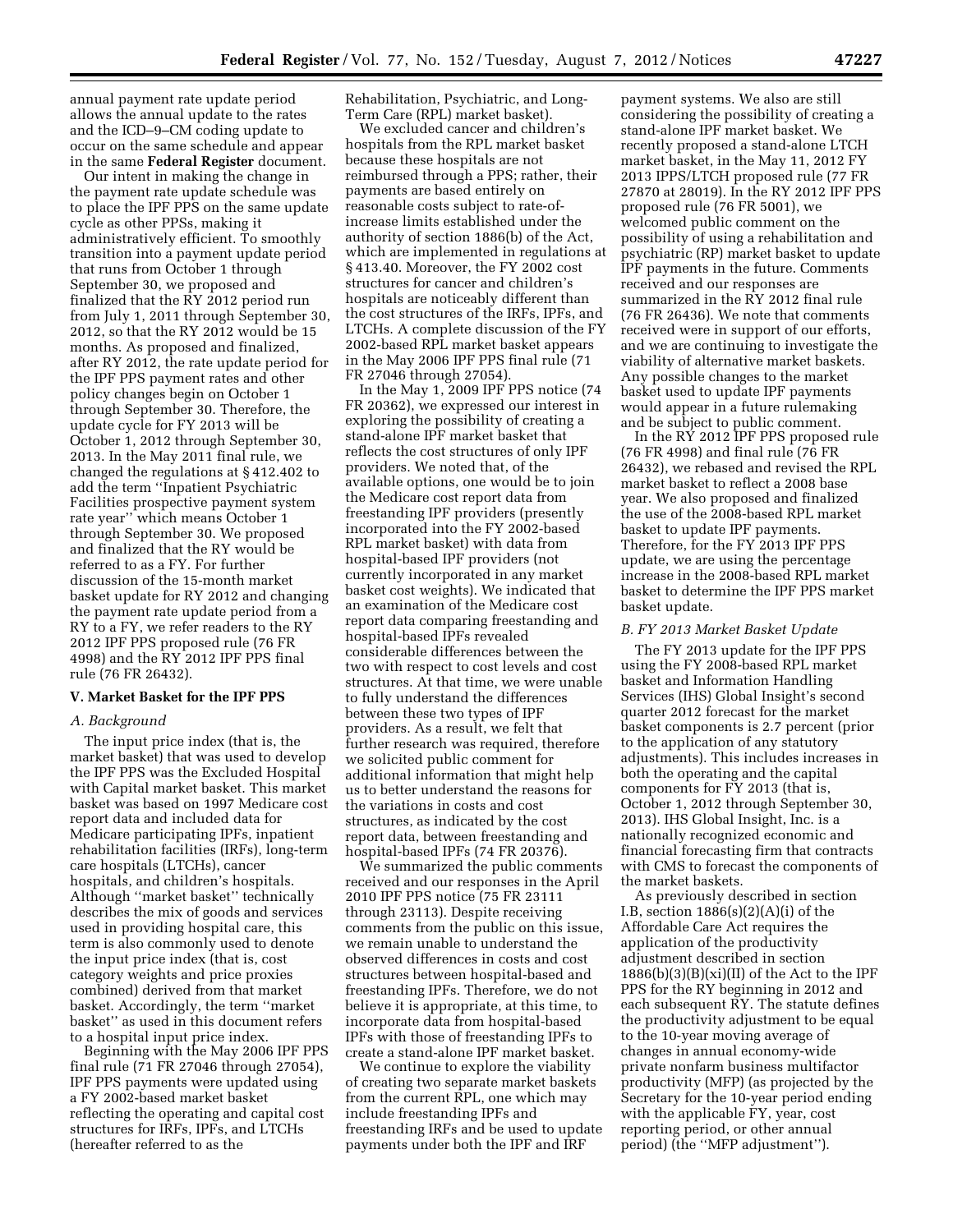The Bureau of Labor Statistics (BLS) is the agency that publishes the official measure of private non-farm business MFP. We refer readers to the BLS Web site at *<http://www.bls.gov/mfp>*to obtain the BLS historical published MFP data. The MFP adjustment for FY 2013 applicable to the IPF PPS is derived using a projection of MFP that is currently produced by IHS Global Insight, Inc. For a detailed description of the model currently used by IHS Global Insight, Inc. to project MFP, as well as a description of how the MFP adjustment is calculated, we refer readers to the FY 2012 IPPS/LTCH final rule (76 FR 51690 through 51692). Based on IHS Global Insight, Inc 2012 second quarter forecast, the productivity adjustment for the RY beginning in 2012 (that is FY 2013) is 0.7 percentage point. Section 1886(s)(2)(A)(ii) of the Act requires the application of an ''other adjustment'' that reduces any update to an IPF PPS base rate by percentages specified in section 1886(s)(3) of the Act

for rate years beginning in 2010 through the RY beginning in 2019. For the RY beginning in 2012 (that is, FY 2013), the reduction is 0.1 percentage point. We are implementing the productivity adjustment and ''other adjustment'' for FY 2013 in this FY 2013 IPF PPS notice.

#### *C. Labor-Related Share*

Due to the variations in costs and geographic wage levels, we believe that payment rates under the IPF PPS should continue to be adjusted by a geographic wage index. This wage index would apply to the labor-related portion of the Federal per diem base rate, hereafter referred to as the labor-related share.

The labor-related share is determined by identifying the national average proportion of total costs that are related to, influenced by, or vary with the local labor market. We classify a cost category as labor-related if the costs are laborintensive and vary with the local labor market. Based on our definition of the labor-related share, we include in the

labor-related share the sum of the relative importance of Wages and Salaries, Employee Benefits, Professional Fees: Labor-related, Administrative and Business Support Services, All Other: Labor-related Services, and a portion of the Capital-Related cost weight.

Therefore, to determine the laborrelated share for the IPF PPS for FY 2013, we used the FY 2008-based RPL market basket cost weights relative importance to determine the laborrelated share for the IPF PPS. This estimate of the FY 2013 labor-related share is based on IHS Global Insight Inc.'s second quarter 2012 forecast, which is the same forecast used to derive the FY 2013 market basket update.

Table 1 below shows the FY 2013 relative importance labor-related share using the FY 2008-based RPL market basket along with the FY 2012 relative importance labor-related share.

| TABLE 1-FY 2013 RELATIVE IMPORTANCE LABOR-RELATED SHARE AND THE RY 2012 (15-MONTH) RELATIVE |
|---------------------------------------------------------------------------------------------|
| IMPORTANCE LABOR-RELATED SHARE BASED ON THE FY 2008-BASED RPL MARKET BASKET                 |

|                                  | RY 2012<br>Relative<br>importance<br>labor-related<br>share <sup>1</sup> | FY 2013<br>Relative<br>importance<br>labor-related<br>share <sup>2</sup> |
|----------------------------------|--------------------------------------------------------------------------|--------------------------------------------------------------------------|
|                                  | 49.049                                                                   | 48.796                                                                   |
|                                  | 13.036                                                                   | 13.021                                                                   |
|                                  | 2.073                                                                    | 2.070                                                                    |
|                                  | 0.416                                                                    | 0.417                                                                    |
|                                  | 2.094                                                                    | 2.077                                                                    |
|                                  | 66.668                                                                   | 66.381                                                                   |
|                                  | 3.649                                                                    | 3.600                                                                    |
| <b>Total Labor-Related Share</b> | 70.317                                                                   | 69.981                                                                   |

1Published in the RY 2012 IPF PPS final rule (76 FR 26447) and based on the IHS Global Insight, Inc. first quarter 2011 forecast of the 2008 based RPL market basket. RY 2012 represents a 15-month update, which includes the period July 1, 2011 through September 30, 2012.<br><sup>2</sup> Based on IHS Global Insight, Inc. second quarter 2012 forecast of the 2008-based RPL mar

The labor-related share for FY 2013 is the sum of the FY 2013 relative importance of each labor-related cost category, and would reflect the different rates of price change for these cost categories between the base year (FY 2008) and FY 2013. The sum of the relative importance for FY 2013 for operating costs (Wages and Salaries, Employee Benefits, Professional Fees: Labor-Related, Administrative and Business Support Services, and All Other: Labor-related Services) is 66.381 percent, as shown in Table 1 above. The portion of Capital-related cost that is influenced by the local labor market is estimated to be 46 percent, which is the same percentage that was applied to the FY 2002-based RPL market basket. Since the relative importance for Capital-

Related Costs is 7.825 percent of the FY 2008-based RPL market basket in FY 2013, we take 46 percent of 7.825 percent to determine the labor-related share of Capital-related cost for FY 2013. The result is 3.600 percent, which we add to 66.381 percent for the operating cost amount to determine the total labor-related share for FY 2013. Therefore, the labor-related share for the IPF PPS in FY 2013 is 69.981 percent. This labor-related share is determined using the same methodology as employed in calculating all previous IPF labor-related shares (69 FR 66952). The wage index and the labor-related share are reflected in budget neutrality adjustments.

#### **VI. Updates to the IPF PPS for FY Beginning October 1, 2012**

The IPF PPS is based on a standardized Federal per diem base rate calculated from the IPF average per diem costs and adjusted for budgetneutrality in the implementation year. The Federal per diem base rate is used as the standard payment per day under the IPF PPS and is adjusted by the patient- and facility-level adjustments that are applicable to the IPF stay. A detailed explanation of how we calculated the average per diem cost appears in the November 2004 IPF PPS final rule (69 FR 66926).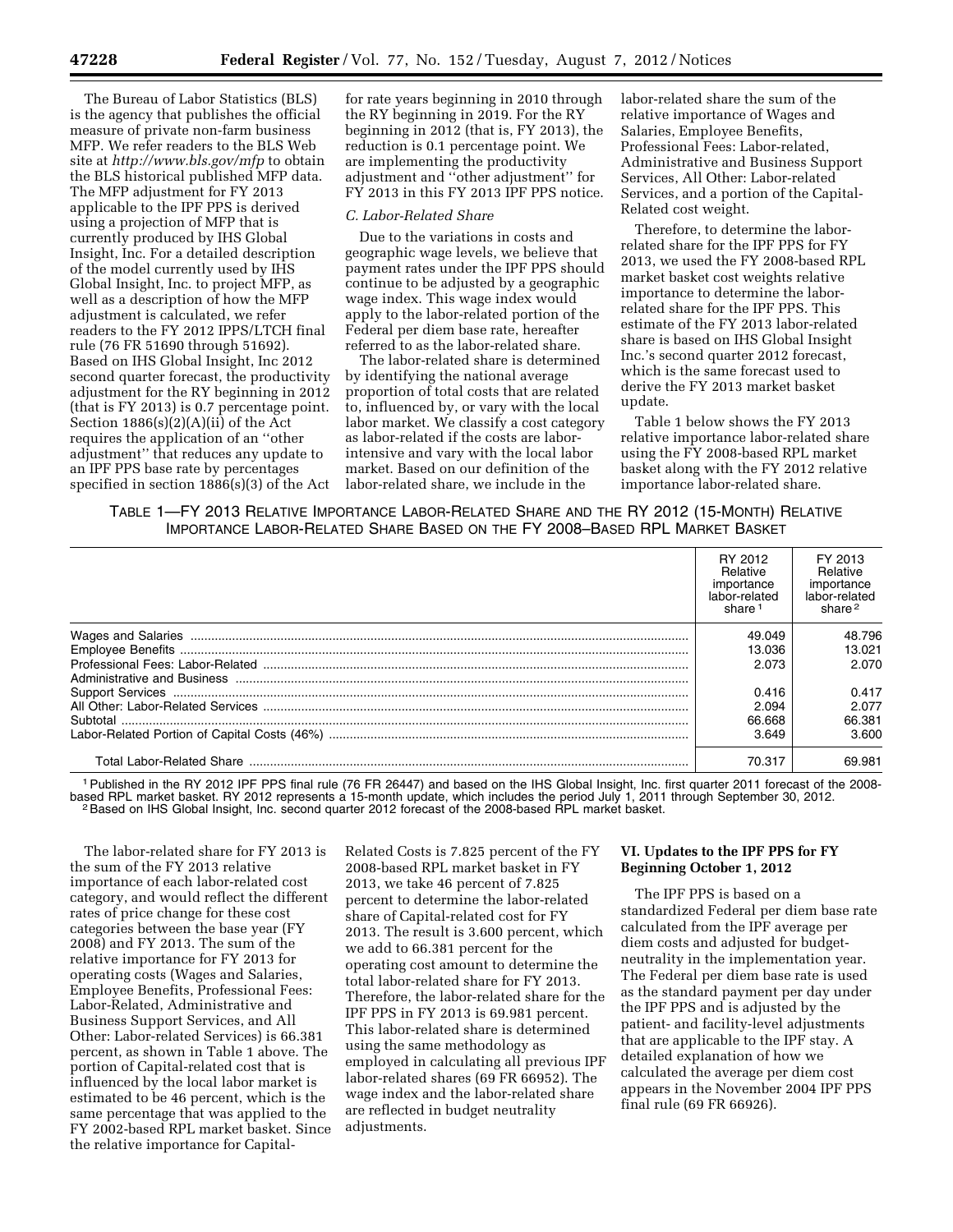#### *A. Determining the Standardized Budget-Neutral Federal Per Diem Base Rate*

Section 124(a)(1) of the BBRA required that we implement the IPF PPS in a budget neutral manner. In other words, the amount of total payments under the IPF PPS, including any payment adjustments, must be projected to be equal to the amount of total payments that would have been made if the IPF PPS were not implemented. Therefore, we calculated the budgetneutrality factor by setting the total estimated IPF PPS payments to be equal to the total estimated payments that would have been made under the Tax Equity and Fiscal Responsibility Act of 1982 (TEFRA) (Pub. L. 97–248) methodology had the IPF PPS not been implemented.

Under the IPF PPS methodology, we calculated the final Federal per diem base rate to be budget neutral during the IPF PPS implementation period (that is, the 18-month period from January 1, 2005 through June 30, 2006) using a July 1 update cycle. We updated the average cost per day to the midpoint of the IPF PPS implementation period (that is, October 1, 2005), and this amount was used in the payment model to establish the budget-neutrality adjustment.

A step-by-step description of the methodology used to estimate payments under the TEFRA payment system appears in the November 2004 IPF PPS final rule (69 FR 66926).

1. Standardization of the Federal Per Diem Base Rate and Electroconvulsive Therapy (ECT) Rate

In the November 2004 IPF PPS final rule, we describe how we standardized the IPF PPS Federal per diem base rate to account for the overall positive effects of the IPF PPS payment adjustment factors. To standardize the IPF PPS payments, we compared the IPF PPS payment amounts calculated from the FY 2002 Medicare Provider Analysis and Review (MedPAR) file to the projected TEFRA payments from the FY 2002 cost report file updated to the midpoint of the IPF PPS implementation period (that is, October 2005). The standardization factor was calculated by dividing total estimated payments under the TEFRA payment system by estimated payments under the IPF PPS. The standardization factor was calculated to be 0.8367.

As described in detail in the May 2006 IPF PPS final rule (71 FR 27045), in reviewing the methodology used to simulate the IPF PPS payments used for the November 2004 IPF PPS final rule, we discovered that due to a computer

code error, total IPF PPS payments were underestimated by about 1.36 percent. Since the IPF PPS payment total should have been larger than the estimated figure, the standardization factor should have been smaller (0.8254 vs. 0.8367). In turn, the Federal per diem base rate and the ECT rate should have been reduced by 0.8254 instead of 0.8367.

To resolve this issue, in RY 2007, we amended the Federal per diem base rate and the ECT payment rate prospectively. Using the standardization factor of 0.8254, the average cost per day was effectively reduced by 17.46 percent (100 percent minus 82.54  $percent = 17.46 percent$ .

#### 2. Calculation of the Budget Neutrality Adjustment

To compute the budget neutrality adjustment for the IPF PPS, we separately identified each component of the adjustment, that is, the outlier adjustment, stop-loss adjustment, and behavioral offset.

A complete discussion of how we calculate each component of the budget neutrality adjustment appears in the November 2004 IPF PPS final rule (69 FR 66932 through 66933) and in the May 2006 IPF PPS final rule (71 FR 27044 through 27046).

#### a. Outlier Adjustment

Since the IPF PPS payment amount for each IPF includes applicable outlier amounts, we reduced the standardized Federal per diem base rate to account for aggregate IPF PPS payments estimated to be made as outlier payments. The outlier adjustment was calculated to be 2 percent. As a result, the standardized Federal per diem base rate was reduced by 2 percent to account for projected outlier payments.

#### b. Stop-Loss Provision Adjustment

As explained in the November 2004 IPF PPS final rule, we provided a stoploss payment during the transition from cost-based reimbursement to the per diem payment system to ensure that an IPF's total PPS payments were no less than a minimum percentage of their TEFRA payment, had the IPF PPS not been implemented. We reduced the standardized Federal per diem base rate by the percentage of aggregate IPF PPS payments estimated to be made for stoploss payments. As a result, the standardized Federal per diem base rate was reduced by 0.39 percent to account for stop-loss payments. Since the transition was completed in RY 2009, the stop-loss provision is no longer applicable, and for cost reporting periods beginning on or after January 1, 2008, IPFs were paid 100 percent PPS.

#### c. Behavioral Offset

As explained in the November 2004 IPF PPS final rule, implementation of the IPF PPS may result in certain changes in IPF practices, especially with respect to coding for comorbid medical conditions. As a result, Medicare may make higher payments than assumed in our calculations. Accounting for these effects through an adjustment is commonly known as a behavioral offset.

Based on accepted actuarial practices and consistent with the assumptions made in other PPSs, we assumed in determining the behavioral offset that IPFs would regain 15 percent of potential ''losses'' and augment payment increases by 5 percent. We applied this actuarial assumption, which is based on our historical experience with new payment systems, to the estimated ''losses'' and ''gains'' among the IPFs. The behavioral offset for the IPF PPS was calculated to be 2.66 percent. As a result, we reduced the standardized Federal per diem base rate by 2.66 percent to account for behavioral changes. As indicated in the November 2004 IPF PPS final rule, we do not plan to change adjustment factors or projections until we analyze IPF PPS data.

If we find that an adjustment is warranted, the percent difference may be applied prospectively to the established PPS rates to ensure the rates accurately reflect the payment level intended by the statute. In conducting this analysis, we will be interested in the extent to which improved coding of patients' principal and other diagnoses, which may not reflect real increases in underlying resource demands, has occurred under the PPS.

#### *B. Update of the Federal Per Diem Base Rate and Electroconvulsive Therapy Rate*

As described in the November 2004 IPF PPS final rule (69 FR 66931), the average per diem cost was updated to the midpoint of the implementation year. This updated average per diem cost of  $$724.43$  was reduced by-(1) 17.46 percent to account for standardization to projected TEFRA payments for the implementation period; (2) 2 percent to account for outlier payments; (3) 0.39 percent to account for stop-loss payments; and (4) 2.66 percent to account for the behavioral offset. The Federal per diem base rate in the implementation year was \$575.95. The increase in the per diem base rate for RY 2009 included the 0.39 percent increase due to the removal of the stop-loss provision. We indicated in the November 2004 IPF PPS final rule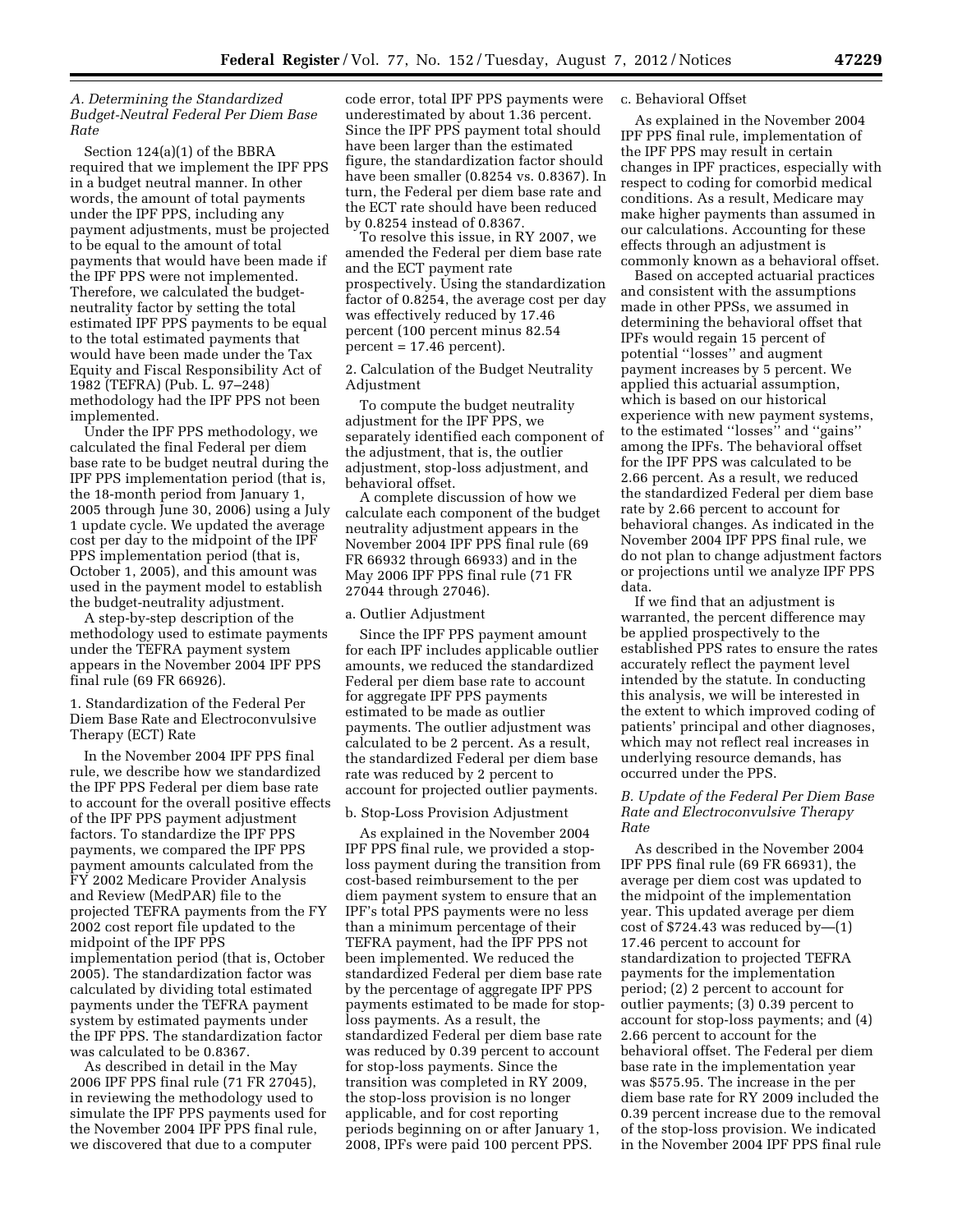(69 FR 66932) that we would remove this 0.39 percent reduction to the Federal per diem base rate after the transition. As discussed in section IV.D.2. of the May 2008 IPF PPS notice, we increased the Federal per diem base rate and the ECT base rate by 0.39 percent in RY 2009. Therefore for RY 2009 and beyond, the stop-loss provision has ended and is no longer a part of budget neutrality.

In accordance with section  $1886(s)(2)(A)(ii)$  of the Act, which requires the application of an ''other adjustment,'' described in section 1886(s)(3) of the Act (specifically, section 1886(s)(3)(B)) for RYs 2013 and 2014 that reduces the update to the IPF PPS base rate for the FY beginning in Calendar Year (CY) 2012, we are adjusting the IPF PPS update by a 0.1 percentage point reduction for FY 2013. In addition, in accordance with section  $1886(s)(2)(A)(i)$  of the Act, which requires the application of the productivity adjustment that reduces the update to the IPF PPS base rate for the FY beginning in CY 2012, we are adjusting the IPF PPS update by a 0.7 percentage point reduction for FY 2013.

For this notice, we are applying the 2008-based RPL market basket increase for FY 2013 of 2.7 percent, as adjusted by the ''other adjustment'' of minus 0.1 percentage point, the productivity adjustment of minus 0.7 percentage point, and the wage index budget neutrality factor of 1.0007 to the RY 2012 Federal per diem base rate of \$685.01, yielding a Federal per diem base rate of \$698.51 for FY 2013. Similarly, we are applying the market basket increase, as adjusted by the ''other adjustment,'' the productivity adjustment, and the wage index budget neutrality factor to the RY 2012 ECT base rate, yielding an ECT base rate of \$300.72 for FY 2013.

#### **VII. Update of the IPF PPS Adjustment Factors**

#### *A. Overview of the IPF PPS Adjustment Factors*

The IPF PPS payment adjustments were derived from a regression analysis of 100 percent of the FY 2002 MedPAR data file, which contained 483,038 cases. For this notice, we used the same results of the regression analysis used to implement the November 2004 IPF PPS final rule. For a more detailed description of the data file used for the regression analysis, see the November 2004 IPF PPS final rule (69 FR 66935 through 66936). While we have since used more recent claims data to set the fixed dollar loss threshold amount, we used the same results of this regression

analysis to update the IPF PPS for RY 2012 and for FY 2013. Now that we are approximately 7 years into the IPF PPS, we believe that we have enough data to begin looking at the process of refining the IPF PPS as appropriate. We expect that in future rulemaking, we may propose potential refinements to the system.

As we stated previously, we do not plan to update the regression analysis until we are able to analyze IPF PPS claims and cost report data. However, we continue to monitor claims and payment data independently from cost report data to assess issues, to determine whether changes in case-mix or payment shifts have occurred among freestanding governmental, non-profit and private psychiatric hospitals, and psychiatric units of general hospitals, and CAHs and other issues of importance to IPFs.

#### *B. Patient-Level Adjustments*

In the May 2011 IPF PPS final rule (76 FR 26440 through 26453), we announced payment adjustments for the following patient-level characteristics: Medicare Severity diagnosis related groups (MS–DRGs) assignment of the patient's principal diagnosis, selected comorbidities, patient age, and the variable per diem adjustments.

#### 1. Adjustment for MS–DRG Assignment

The IPF PPS includes payment adjustments for the psychiatric DRG assigned to the claim based on each patient's principal diagnosis. The IPF PPS recognizes the MS–DRGs. The DRG adjustment factors were expressed relative to the most frequently reported psychiatric DRG in FY 2002, that is, DRG 430 (psychoses). The coefficient values and adjustment factors were derived from the regression analysis.

In accordance with § 412.27(a), payment under the IPF PPS is conditioned on IPFs admitting ''only patients whose admission to the unit is required for active treatment, of an intensity that can be provided appropriately only in an inpatient hospital setting, of a psychiatric principal diagnosis that is listed in Chapter Five (''Mental Disorders'') of the International Classification of Diseases, Ninth Revision, Clinical Modification (ICD–9–CM)'' or in the Fourth Edition, Text Revision of the American Psychiatric Association's Diagnostic and Statistical Manual, (DSM–IV–TR). IPF claims with a principal diagnosis included in Chapter Five of the ICD–9–CM or the DSM–IV– TR are paid the Federal per diem base rate under the IPF PPS and all other applicable adjustments, including any

applicable DRG adjustment. Psychiatric principal diagnoses that do not group to one of the designated DRGs will still receive the Federal per diem base rate and all other applicable adjustments, but the payment will not include a DRG adjustment.

The Standards for Electronic Transaction final rule published in the **Federal Register** on August 17, 2000 (65 FR 50312), adopted the ICD–9–CM as the designated code set for reporting diseases, injuries, impairments, other health related problems, their manifestations, and causes of injury, disease, impairment, or other health related problems. Therefore, we use the ICD–9–CM as the designated code set for the IPF PPS.

We believe that it is important to maintain the same diagnostic coding and DRG classification for IPFs that are used under the IPPS for providing psychiatric care. Therefore, when the IPF PPS was implemented for cost reporting periods beginning on or after January 1, 2005, we adopted the same diagnostic code set and DRG patient classification system (that is, the CMS DRGs) that were utilized at the time under the hospital inpatient IPPS. Since the inception of the IPF PPS, the DRGs used as the patient classification system under the IPF PPS have corresponded exactly with the CMS DRGs applicable under the IPPS for acute care hospitals.

Every year, changes to the ICD–9–CM coding system are addressed in the IPPS proposed and final rules. The changes to the codes are effective October 1 of each year and must be used by acute care hospitals as well as other providers to report diagnostic and procedure information. The IPF PPS has always incorporated ICD–9–CM coding changes made in the annual IPPS update. We publish coding changes in a Transmittal/Change Request, similar to how coding changes are announced by the IPPS and LTCH PPS. Those ICD–9– CM coding changes are also published in the following IPF PPS FY update, in either the IPF PPS proposed and final rules, or in an IPF PPS update notice.

In the May 2008 IPF PPS notice (73 FR 25709), we discussed CMS' effort to better recognize resource use and the severity of illness among patients. CMS adopted the new MS–DRGs for the IPPS in the FY 2008 IPPS final rule with comment period (72 FR 47130). A crosswalk, to reflect changes that were made to the DRGs under the IPF PPS to the new MS–DRGs was provided (73 FR 25716). We believe by better accounting for patients' severity of illness in Medicare payment rates, the MS–DRGs encourage hospitals to improve their coding and documentation of patient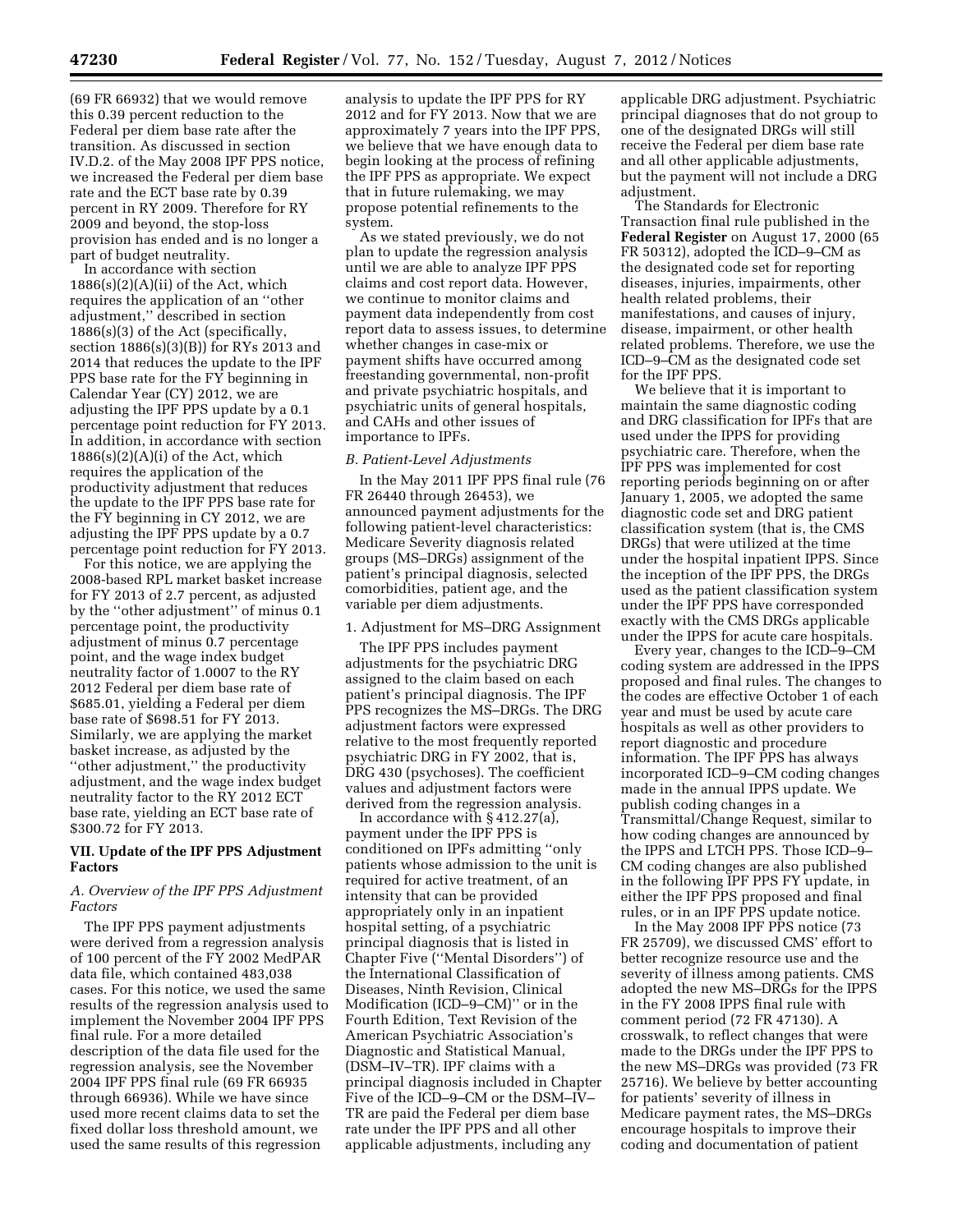diagnoses. The MS–DRGs, which are based on the IPPS MS–DRGs, represent a significant increase in the number of DRGs (from 538 to 745, an increase of 207). For a full description of the development and implementation of the MS–DRGs, see the FY 2008 IPPS final rule with comment period (72 FR 47141 through 47175).

All of the ICD–9–CM coding changes are reflected in the FY 2013 GROUPER, Version 30.0, effective for IPPS discharges occurring on or after October 1, 2012 through September 30, 2013. The GROUPER Version 30.0 software package assigns each case to an MS– DRG on the basis of the diagnosis and procedure codes and demographic information (that is, age, sex, and discharge status). The Medicare Code Editor (MCE) 30.0 uses the new ICD–9– CM codes to validate coding for IPPS discharges on or after October 1, 2012. For additional information on the GROUPER Version 30.0 and MCE 30.0, see Transmittal 2289 (Change Request 7506), dated August 26, 2011. The IPF PPS has always used the same GROUPER and Code Editor as the IPPS. Therefore, the ICD–9–CM changes, which were reflected in the GROUPER Version 30.0 and MCE 30.0 on October

1, 2012, also became effective for the IPF PPS for discharges occurring on or after October 1, 2012.

The impact of the new MS–DRGs on the IPF PPS was negligible. Mapping to the MS–DRGs resulted in the current 17 MS–DRGs, instead of the original 15, for which the IPF PPS provides an adjustment. Although the code set is updated, the same associated adjustment factors apply now that have been in place since implementation of the IPF PPS, with one exception that is unrelated to the update to the codes. When DRGs 521 and 522 were consolidated into MS–DRG 895, we carried over the adjustment factor of 1.02 from DRG 521 to the newly consolidated MS–DRG. This was done to reflect the higher claims volume under DRG 521, with more than eight times the number of claims than billed under DRG 522. For a detailed description of the mapping changes from the original DRG adjustment categories to the current MS–DRG adjustment categories, we refer readers to the May 2008 IPF PPS notice (73 FR 25714).

The official version of the ICD–9–CM is available on CD–ROM from the U.S. Government Printing Office. The FY 2012 version can be ordered by

contacting the Superintendent of Documents, U.S. Government Printing Office, Department 50, Washington, DC 20402–9329, telephone number (202) 512–1800. Questions concerning the ICD–9–CM should be directed to Patricia E. Brooks, Co-Chairperson, ICD– 9–CM Coordination and Maintenance Committee, CMS, Center for Medicare Management, Hospital and Ambulatory Policy Group, Division of Acute Care, Mailstop C4–08–06, 7500 Security Boulevard, Baltimore, Maryland 21244– 1850. The Web site for the CD–ROM which contains the complete official version of the International Classification of Diseases, Ninth Revision, Clinical Modification is located at: *[http://www.cms.gov/](http://www.cms.gov/Medicare/Coding/ICD9ProviderDiagnosticCodes/CDROM.html) [Medicare/Coding/](http://www.cms.gov/Medicare/Coding/ICD9ProviderDiagnosticCodes/CDROM.html)  [ICD9ProviderDiagnosticCodes/](http://www.cms.gov/Medicare/Coding/ICD9ProviderDiagnosticCodes/CDROM.html)  [CDROM.html.](http://www.cms.gov/Medicare/Coding/ICD9ProviderDiagnosticCodes/CDROM.html)* 

Further information concerning the official version of the ICD–9–CM can be found on the IPPS Web site at: *[http://](http://cms.hhs.gov/medicare/coding/icd9providerdiagnosticcodes/addendum.html) [cms.hhs.gov/medicare/coding/](http://cms.hhs.gov/medicare/coding/icd9providerdiagnosticcodes/addendum.html) [icd9providerdiagnosticcodes/](http://cms.hhs.gov/medicare/coding/icd9providerdiagnosticcodes/addendum.html)  [addendum.html.](http://cms.hhs.gov/medicare/coding/icd9providerdiagnosticcodes/addendum.html)* 

The MS–IPF–DRG adjustment factors (as shown in Table 2) will continue to be paid for discharges occurring in FY 2013.

TABLE 2—FY 2013 CURRENT MS–IPF–DRGS APPLICABLE FOR THE PRINCIPAL DIAGNOSIS ADJUSTMENT

| MS-DRG | MS-DRG descriptions | Adiustment<br>factor |
|--------|---------------------|----------------------|
|        |                     | 1.05                 |
|        |                     | 1.05                 |
|        |                     | 1.07                 |
|        |                     | 1.07                 |
|        |                     | 1.22                 |
|        |                     | 1.05                 |
|        |                     | 0.99                 |
|        |                     | 1.02                 |
|        |                     | 1.02                 |
|        |                     | 1.03                 |
|        |                     | 1.00                 |
|        |                     | 0.99                 |
|        |                     | 0.92                 |
|        |                     | 0.97                 |
|        |                     | 1.02                 |
|        |                     | 0.88                 |
|        |                     | 0.88                 |

#### 2. Payment for Comorbid Conditions

The intent of the comorbidity adjustments is to recognize the increased costs associated with comorbid conditions by providing additional payments for certain concurrent medical or psychiatric conditions that are expensive to treat. In the May 2011 IPF PPS final rule (76 FR 26451 through 26452), we explained that the IPF PPS includes 17 comorbidity categories and identified

the new, revised, and deleted ICD–9– CM diagnosis codes that generate a comorbid condition payment adjustment under the IPF PPS for RY 2012 (76 FR 26451).

Comorbidities are specific patient conditions that are secondary to the patient's principal diagnosis and that require treatment during the stay. Diagnoses that relate to an earlier episode of care and have no bearing on the current hospital stay are excluded

and must not be reported on IPF claims. Comorbid conditions must exist at the time of admission or develop subsequently, and affect the treatment received, length of stay (LOS), or both treatment and LOS.

For each claim, an IPF may receive only one comorbidity adjustment within a comorbidity category, but it may receive an adjustment for more than one comorbidity category. Billing instructions require that IPFs must enter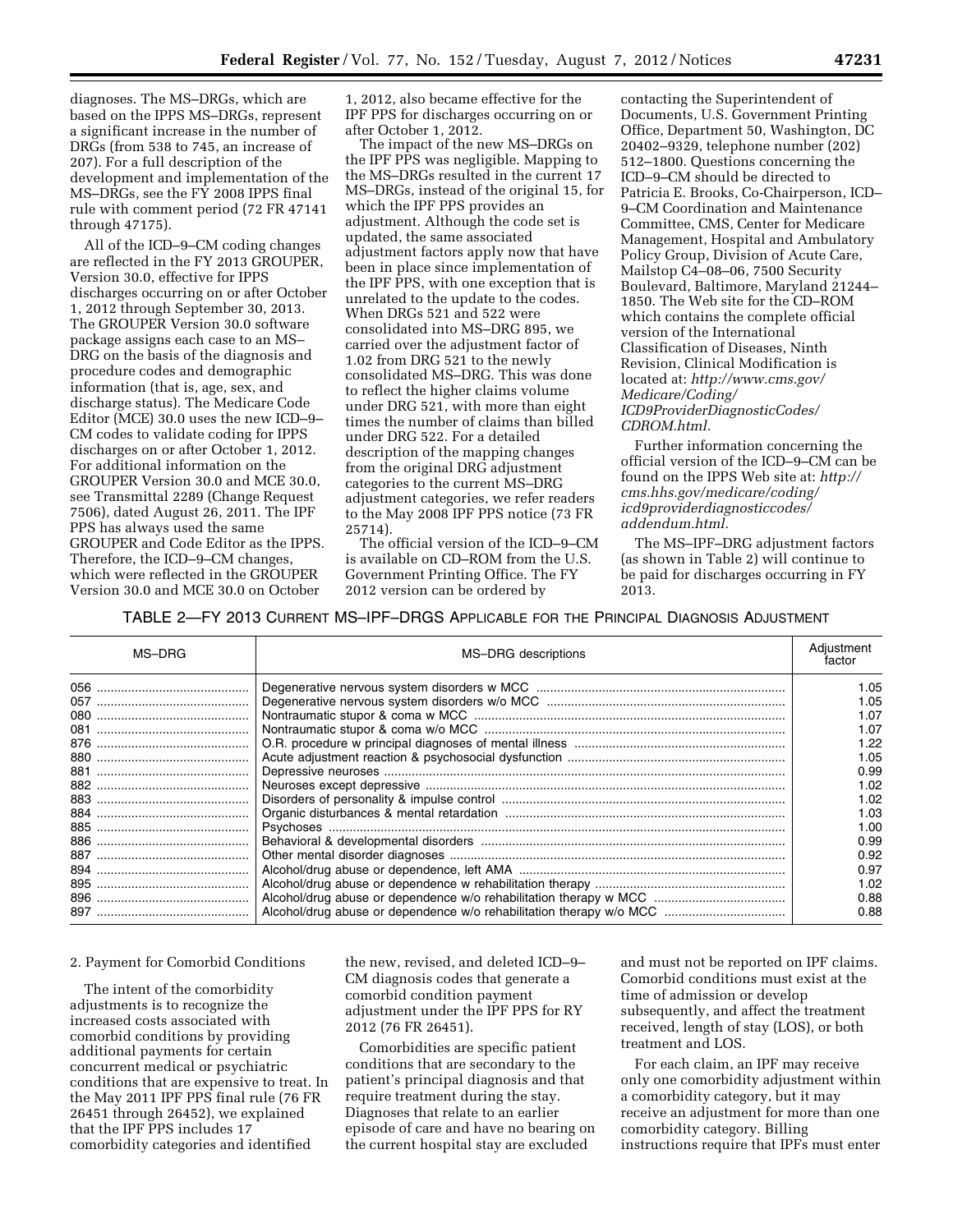the full ICD–9–CM codes for up to 8 additional diagnoses if they co-exist at the time of admission or develop subsequently and impact the treatment provided.

The comorbidity adjustments were determined based on the regression analysis using the diagnoses reported by IPFs in FY 2002. The principal diagnoses were used to establish the DRG adjustments and were not accounted for in establishing the comorbidity category adjustments,

except where ICD–9–CM ''code first'' instructions apply. As we explained in the May 2011 IPF PPS final rule (76 FR 265451), the code first rule applies when a condition has both an underlying etiology and a manifestation due to the underlying etiology. For these conditions, the ICD–9–CM has a coding convention that requires the underlying conditions to be sequenced first followed by the manifestation. Whenever a combination exists, there is a ''use additional code'' note at the

etiology code and a code first note at the manifestation code.

As discussed in the MS–DRG section, it is our policy to maintain the same diagnostic coding set for IPFs that is used under the IPPS for providing the same psychiatric care.

For FY 2013, we are applying the seventeen comorbidity categories for which we are providing an adjustment, their respective codes, and their respective adjustment factors in Table 3 below.

#### TABLE 3—FY 2013 DIAGNOSIS CODES AND ADJUSTMENT FACTORS FOR COMORBIDITY CATEGORIES

| Description of comorbidity                                       | Diagnoses codes                                                                                                                                    | Adjustment<br>factor |
|------------------------------------------------------------------|----------------------------------------------------------------------------------------------------------------------------------------------------|----------------------|
| Developmental Disabilities                                       |                                                                                                                                                    | 1.04                 |
| Coagulation Factor Deficits                                      |                                                                                                                                                    | 1.13                 |
| Tracheostomy                                                     |                                                                                                                                                    | 1.06                 |
| Renal Failure, Acute                                             | 5845 through 5849, 63630, 63631, 63632, 63730, 63731, 63732, 6383, 6393, 66932, 66934,<br>9585.                                                    | 1.11                 |
| Renal Failure, Chronic                                           | 40301, 40311, 40391, 40402, 40412, 40413, 40492, 40493, 5853, 5854, 5855, 5856,<br>5859,586, V4511, V4512, V560, V561, and V562.                   | 1.11                 |
| Oncology Treatment                                               | 1400 through 2399 with a radiation therapy code 92.21–92.29 or chemotherapy code 99.25                                                             | 1.07                 |
| Uncontrolled Diabetes-Mellitus<br>with or without complications. | 25002, 25003, 25012, 25013, 25022, 25023, 25032, 25033, 25042, 25043, 25052, 25053,<br>25062, 25063, 25072, 25073, 25082, 25083, 25092, and 25093. | 1.05                 |
| Severe Protein Calorie Mal-<br>nutrition.                        |                                                                                                                                                    | 1.13                 |
| Eating and Conduct Disorders                                     |                                                                                                                                                    | 1.12                 |
| Infectious Disease                                               | 01000 through 04110, 042, 04500 through 05319, 05440 through 05449, 0550 through 0770,<br>0782 through 07889, and 07950 through 07959.             | 1.07                 |
| Drug and/or Alcohol Induced<br>Mental Disorders.                 |                                                                                                                                                    | 1.03                 |
| Cardiac Conditions                                               |                                                                                                                                                    | 1.11                 |
|                                                                  |                                                                                                                                                    | 1.10                 |
| <b>Chronic Obstructive Pulmonary</b><br>Disease.                 |                                                                                                                                                    | 1.12                 |
| Artificial Openings-Digestive<br>and Urinary.                    |                                                                                                                                                    | 1.08                 |
| Severe Musculoskeletal and<br>Connective Tissue Diseases.        | 6960, 7100, 73000 through 73009, 73010 through 73019, and 73020 through 73029                                                                      | 1.09                 |
|                                                                  | 96500 through 96509, 9654, 9670 through 9699, 9770, 9800 through 9809, 9830 through<br>9839, 986, 9890 through 9897.                               | 1.11                 |

#### 3. Patient Age Adjustments

As explained in the November 2004 IPF PPS final rule (69 FR 66922), we analyzed the impact of age on per diem cost by examining the age variable (that is, the range of ages) for payment adjustments.

In general, we found that the cost per day increases with age. The older age groups are more costly than the under 45 age group, the differences in per diem cost increase for each successive age group, and the differences are statistically significant.

We do not plan to update the regression analysis until we are able to analyze IPF PPS data. Therefore, for FY 2013, we are continuing to use the patient age adjustments currently in effect as shown in Table 4 below.

#### TABLE 4—AGE GROUPINGS AND ADJUSTMENT FACTORS

| Age             | Adjustment<br>factor |  |
|-----------------|----------------------|--|
| Under 45        | 1.00                 |  |
| 45 and under 50 | 1.01                 |  |
|                 | 1.02                 |  |
| 55 and under 60 | 1.04                 |  |
| 60 and under 65 | 1.07                 |  |
| 65 and under 70 | 1.10                 |  |
| 70 and under 75 | 1.13                 |  |
| 75 and under 80 | 1.15                 |  |
|                 | 1 17                 |  |

#### 4. Variable per Diem Adjustments

We explained in the November 2004 IPF PPS final rule (69 FR 66946) that the regression analysis indicated that per diem cost declines as the LOS increases. The variable per diem adjustments to the Federal per diem base rate account for ancillary and administrative costs

that occur disproportionately in the first days after admission to an IPF.

We used a regression analysis to estimate the average differences in per diem cost among stays of different lengths. As a result of this analysis, we established variable per diem adjustments that begin on day 1 and decline gradually until day 21 of a patient's stay. For day 22 and thereafter, the variable per diem adjustment remains the same each day for the remainder of the stay. However, the adjustment applied to day 1 depends upon whether the IPF has a qualifying ED. If an IPF has a qualifying ED, it receives a 1.31 adjustment factor for day 1 of each stay. If an IPF does not have a qualifying ED, it receives a 1.19 adjustment factor for day 1 of the stay. The ED adjustment is explained in more detail in section VII.C.5 of this notice.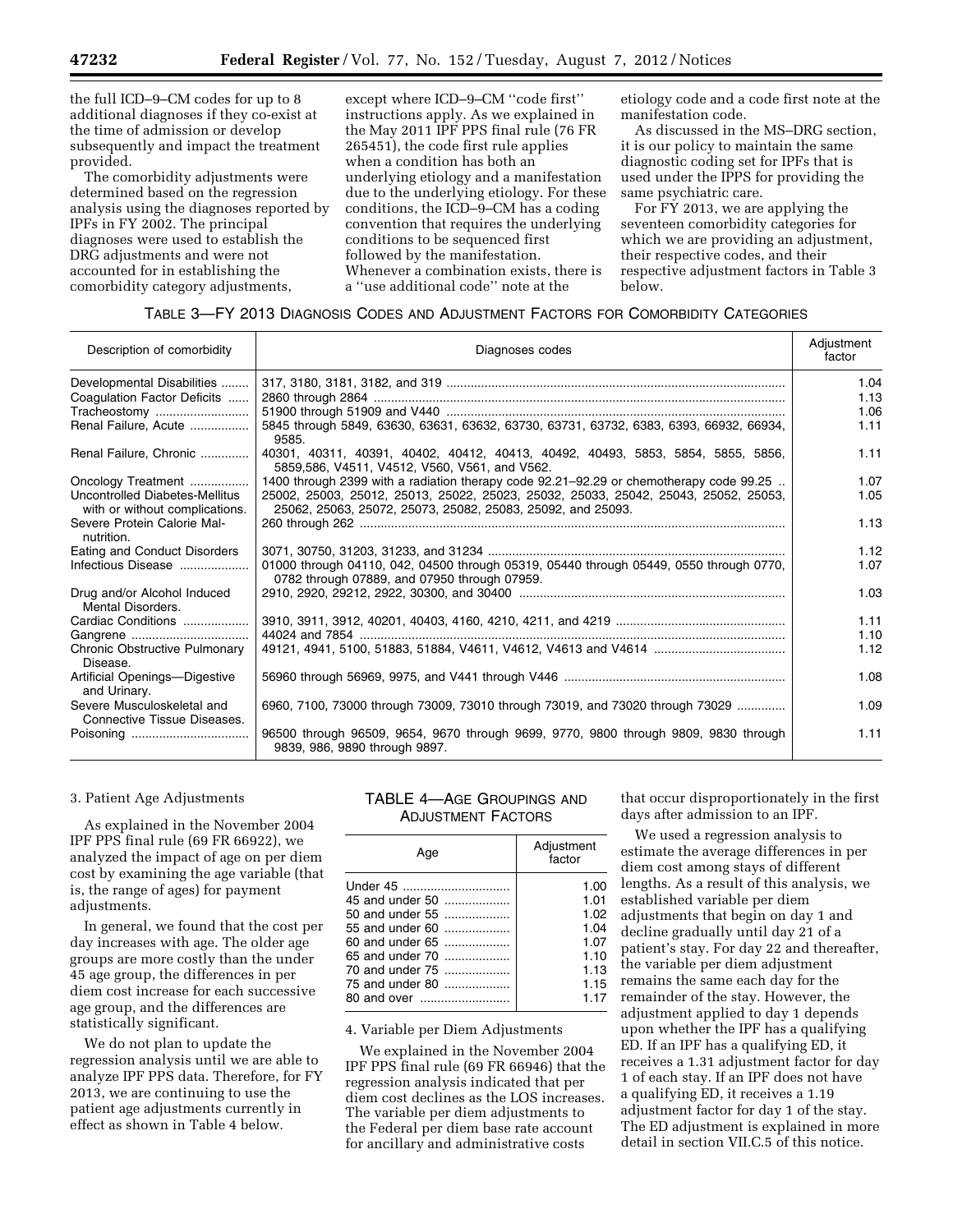For FY 2013, we are continuing to use the variable per diem adjustment factors currently in effect as shown in Table 5 below. A complete discussion of the variable per diem adjustments appears in the November 2004 IPF PPS final rule (69 FR 66946).

#### TABLE 5—VARIABLE PER DIEM ADJUSTMENTS

| Day-of-stay                | Adjustment<br>factor |  |
|----------------------------|----------------------|--|
| Day 1-IPF Without a Quali- |                      |  |
| fying ED                   | 1.19                 |  |
| Day 1-IPF With a Quali-    |                      |  |
| fying ED                   | 1.31                 |  |
|                            | 1.12                 |  |
| Dav 3<br>                  | 1.08                 |  |
| Day 4<br>                  | 1.05                 |  |
| Day 5<br>                  | 1.04                 |  |
| Day 6<br>                  | 1.02                 |  |
| Day 7<br>                  | 1.01                 |  |
| Day 8<br>                  | 1.01                 |  |
| Day 9<br>                  | 1.00                 |  |
| Dav 10                     | 1.00                 |  |
| Day 11                     | 0.99                 |  |
| Day 12                     | 0.99                 |  |
| Day 13                     | 0.99                 |  |
| Day 14                     | 0.99                 |  |
| Day 15<br>                 | 0.98                 |  |
| Day 16                     | 0.97                 |  |
| Day 17                     | 0.97                 |  |
| Day 18                     | 0.96                 |  |
| Day 19                     | 0.95                 |  |
| Day 20                     | 0.95                 |  |
| Day 21                     | 0.95                 |  |
| After Day 21               | 0.92                 |  |

#### *C. Facility-Level Adjustments*

The IPF PPS includes facility-level adjustments for the wage index, IPFs located in rural areas, teaching IPFs, cost of living adjustments for IPFs located in Alaska and Hawaii, and IPFs with a qualifying ED.

#### 1. Wage Index Adjustment

#### a. Background

As discussed in the May 2006 IPF PPS final rule and in the May 2008 and May 2009 IPF PPS notices, in providing an adjustment for geographic wage levels, the labor-related portion of an IPF's payment is adjusted using an appropriate wage index. Currently, an IPF's geographic wage index value is determined based on the actual location of the IPF in an urban or rural area as defined in  $\S 412.64(b)(1)(ii)(A)$  through  $(C)$ 

#### b. Wage Index for FY 2013

Since the inception of the IPF PPS, we have used hospital wage data in developing a wage index to be applied to IPFs. We are continuing that practice for FY 2013. We apply the wage index adjustment to the labor-related portion of the Federal rate, which is 69.981

percent. This percentage reflects the labor-related relative importance of the FY 2008-based RPL market basket for FY 2013 (see section V.C. of this notice). The IPF PPS uses the pre-floor, prereclassified hospital wage index. Changes to the wage index are made in a budget neutral manner so that updates do not increase expenditures.

For FY 2013, we are applying the most recent hospital wage index (that is, the FY 2012 pre-floor, pre-reclassified hospital wage index because this is the most appropriate index as it best reflects the variation in local labor costs of IPFs in the various geographic areas) using the most recent hospital wage data (that is, data from hospital cost reports for the cost reporting period beginning during FY 2008), and applying an adjustment in accordance with our budget neutrality policy. This policy requires us to estimate the total amount of IPF PPS payments in RY 2012 using the applicable wage index value divided by the total estimated IPF PPS payments in FY 2013 using the most recent wage index. The estimated payments are based on FY 2011 IPF claims, inflated to the appropriate FY. This quotient is the wage index budget neutrality factor, and it is applied in the update of the Federal per diem base rate for FY 2013 in addition to the market basket described in section VI.B. of this notice. The wage index budget neutrality factor for FY 2013 is 1.0007.

The wage index applicable for FY 2013 appears in Table 1 and Table 2 in Addendum B of this notice. As explained in the May 2006 IPF PPS final rule for RY 2007 (71 FR 27061), the IPF PPS applies the hospital wage index without a hold-harmless policy, and without an out-commuting adjustment or out-migration adjustment because the statutory authority for these policies applies only to the IPPS.

Also in the May 2006 IPF PPS final rule for RY 2007 (71 FR 27061), we adopted the changes discussed in the Office of Management and Budget (OMB) Bulletin No. 03–04 (June 6, 2003), which announced revised definitions for Metropolitan Statistical Areas (MSAs), and the creation of Micropolitan Statistical Areas and Combined Statistical Areas. In adopting the OMB Core-Based Statistical Area (CBSA) geographic designations, since the IPF PPS was already in a transition period from TEFRA payments to PPS payments, we did not provide a separate transition for the CBSA-based wage index.

As was the case in RY 2012, for FY 2013, we will continue to use the CBSAbased wage index values as presented in Tables 1 and 2 in Addendum B of this

notice. A complete discussion of the CBSA labor market definitions appears in the May 2006 IPF PPS final rule (71 FR 27061 through 27067).

In summary, for FY 2013, we will use the FY 2012 wage index data (collected from cost reports submitted by hospitals for cost reporting periods beginning during FY 2008) to adjust IPF PPS payments beginning October 1, 2012.

#### c. OMB Bulletins

OMB publishes bulletins regarding CBSA changes, including changes to CBSA numbers and titles. In the May 2008 IPF PPS notice, we incorporated the CBSA nomenclature changes published in the most recent OMB bulletin that applies to the hospital wage data used to determine the current IPF PPS wage index (73 FR 25721). We will continue to do the same for all the OMB CBSA nomenclature changes in future IPF PPS rules and notices, as necessary. The OMB bulletins may be accessed online at *[http://](http://www.whitehouse.gov/omb/bulletins/index.html)  [www.whitehouse.gov/omb/bulletins/](http://www.whitehouse.gov/omb/bulletins/index.html) [index.html](http://www.whitehouse.gov/omb/bulletins/index.html)*.

#### 2. Adjustment for Rural Location

In the November 2004 IPF PPS final rule, we provided a 17 percent payment adjustment for IPFs located in a rural area. This adjustment was based on the regression analysis, which indicated that the per diem cost of rural facilities was 17 percent higher than that of urban facilities after accounting for the influence of the other variables included in the regression. For FY 2013, we are applying a 17 percent payment adjustment for IPFs located in a rural area as defined at  $§$  412.64(b)(1)(ii)(C). As stated in the November 2004 IPF PPS final rule, we do not intend to update the adjustment factors derived from the regression analysis until we are able to analyze IPF PPS data. A complete discussion of the adjustment for rural locations appears in the November 2004 IPF PPS final rule (69 FR 66954).

#### 3. Teaching Adjustment

In the November 2004 IPF PPS final rule, we implemented regulations at § 412.424(d)(1)(iii) to establish a facilitylevel adjustment for IPFs that are, or are part of, teaching hospitals. The teaching adjustment accounts for the higher indirect operating costs experienced by hospitals that participate in graduate medical education (GME) programs. The payment adjustments are made based on the number of full-time equivalent (FTE) interns and residents training in the IPF and the IPF's average daily census.

Medicare makes direct GME payments (for direct costs such as resident and teaching physician salaries, and other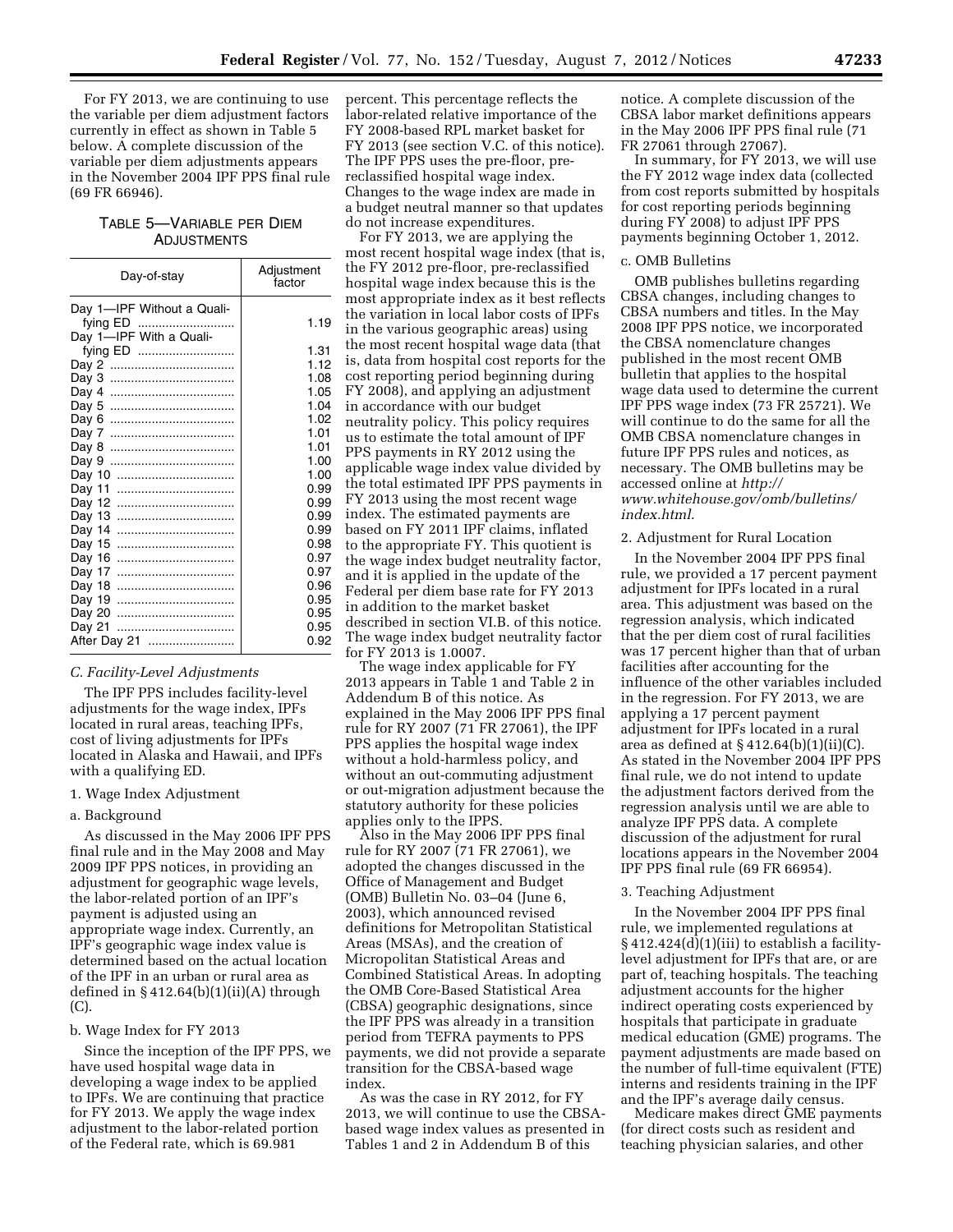direct teaching costs) to all teaching hospitals including those paid under a PPS, and those paid under the TEFRA rate-of-increase limits. These direct GME payments are made separately from payments for hospital operating costs and are not part of the PPSs. The direct GME payments do not address the estimated higher indirect operating costs teaching hospitals may face.

For teaching hospitals paid under the TEFRA rate-of-increase limits, Medicare does not make separate payments for indirect medical education costs because payments to these hospitals are based on the hospitals' reasonable costs which already include these higher indirect costs that may be associated with teaching programs.

The results of the regression analysis of FY 2002 IPF data established the basis for the payment adjustments included in the November 2004 IPF PPS final rule. The results showed that the indirect teaching cost variable is significant in explaining the higher costs of IPFs that have teaching programs. We calculated the teaching adjustment based on the IPF's ''teaching variable,'' which is one plus the ratio of the number of FTE residents training in the IPF (subject to limitations described below) to the IPF's average daily census (ADC).

We established the teaching adjustment in a manner that limited the incentives for IPFs to add FTE residents for the purpose of increasing their teaching adjustment. We imposed a cap on the number of FTE residents that may be counted for purposes of calculating the teaching adjustment. The cap limits the number of FTE residents that teaching IPFs may count for the purpose of calculating the IPF PPS teaching adjustment, not the number of residents teaching institutions can hire or train. We calculated the number of FTE residents that trained in the IPF during a ''base year'' and used that FTE resident number as the cap. An IPF's FTE resident cap is ultimately determined based on the final settlement of the IPF's most recent cost report filed before November 15, 2004 (that is, the publication date of the IPF PPS final rule).

In the regression analysis, the logarithm of the teaching variable had a coefficient value of 0.5150. We converted this cost effect to a teaching payment adjustment by treating the regression coefficient as an exponent and raising the teaching variable to a power equal to the coefficient value. We note that the coefficient value of 0.5150 was based on the regression analysis holding all other components of the payment system constant.

As with other adjustment factors derived through the regression analysis, we do not plan to rerun the regression analysis until we analyze IPF PPS data. Therefore, in this notice, for FY 2013, we are retaining the coefficient value of 0.5150 for the teaching adjustment to the Federal per diem base rate.

A complete discussion of how the teaching adjustment was calculated appears in the November 2004 IPF PPS final rule (69 FR 66954 through 66957) and the May 2008 IPF PPS notice (73 FR 25721).

#### a. FTE Intern and Resident Cap Adjustment

CMS had been asked to reconsider the original IPF teaching policy and permit a temporary increase in the FTE resident cap when an IPF increases the number of FTE residents it trains due to the acceptance of displaced residents (residents that are training in an IPF or a program before the IPF or program closed) when another IPF closes or closes its medical residency training program.

To help us assess how many IPFs had been, or were expected to be adversely affected by their inability to adjust their caps under § 412.424(d)(1) and under these situations, we specifically requested public comment from IPFs in the May 1, 2009 IPF PPS notice (74 FR 20376 through 20377). A summary of the comments and our response can be reviewed in the April 30, 2010 IPF PPS notice (75 FR 23106, 23117). All of the commenters recommended that CMS modify the IPF PPS teaching adjustment policy, supporting a policy change that would permit the IPF PPS residency cap to be temporarily adjusted when that IPF trains displaced residents due to closure of an IPF or closure of an IPF's medical residency training program(s). The commenters recommended a temporary resident cap adjustment policy similar to the policies applied in similar contexts for acute care hospitals.

We agreed with the commenters that, when a hospital temporarily takes on residents because another hospital closes or discontinues its program, a temporary adjustment to the cap would be appropriate for rotation that occurs in an IPF setting (freestanding or units). In these situations, residents may have partially completed a medical residency training program at the hospital that has closed its training program and may be unable to complete their training at another hospital that is already training residents up to or in excess of its cap. We believe that it is appropriate to allow temporary adjustments to the FTE caps for an IPF that provides residency training to medical residents who have

partially completed a residency training program at an IPF that closes or at an IPF that discontinues training residents in a residency training program(s) (also referred to as a ''closed'' program throughout this preamble). For this reason, we adopted the following temporary resident cap adjustment policies, similar to the temporary adjustments to the FTE cap used for acute care hospitals. We proposed and finalized that the cap adjustment would be temporary because it is resident specific and would only apply to the displaced resident(s) until the resident(s) completes training in that specialty. As under the IPPS policy for displaced residents, the IPF PPS temporary cap adjustment would apply only to residents that were still training at the IPF at the time the IPF closed or at the time the IPF ceased training residents in the residency training program(s). Residents who leave the IPF, for whatever reason, before the closure of the IPF hospital or medical residency training program would not be considered displaced residents for purposes of the IPF temporary cap adjustment policy. Similarly, as under the IPPS policy, medical students who match to a program at an IPF but the IPF or medical residency training program closes before the individual begins training at that IPF are also not considered displaced residents for purposes of the IPF temporary cap adjustments. For detailed information on these acute care hospital GME/IME payment policies, we refer the reader to the (66 FR 39899) August 1, 2001 final rule, (64 FR 41522) July 30, 1999 final rule, and (64 FR 24736) May 7, 1999 proposed rule. We note that although we adopted a policy under the IPF PPS that is consistent with the policy applicable under the IPPS, the actual caps under the two payment systems may not be commingled.

b. Temporary Adjustment to the FTE Cap To Reflect Residents Added Due to Hospital Closure

In the May 6, 2011 IPF PPS final rule, we indicated that we would allow an IPF to receive a temporary adjustment to the FTE cap to reflect residents added because of another IPF's closure. This adjustment is intended to account for medical residents who would have partially completed a medical residency training program at the hospital that has closed and may be unable to complete their training at another hospital because that hospital is already training residents up to or in excess of its cap. We made this change because IPFs have indicated a reluctance to accept additional residents from a closed IPF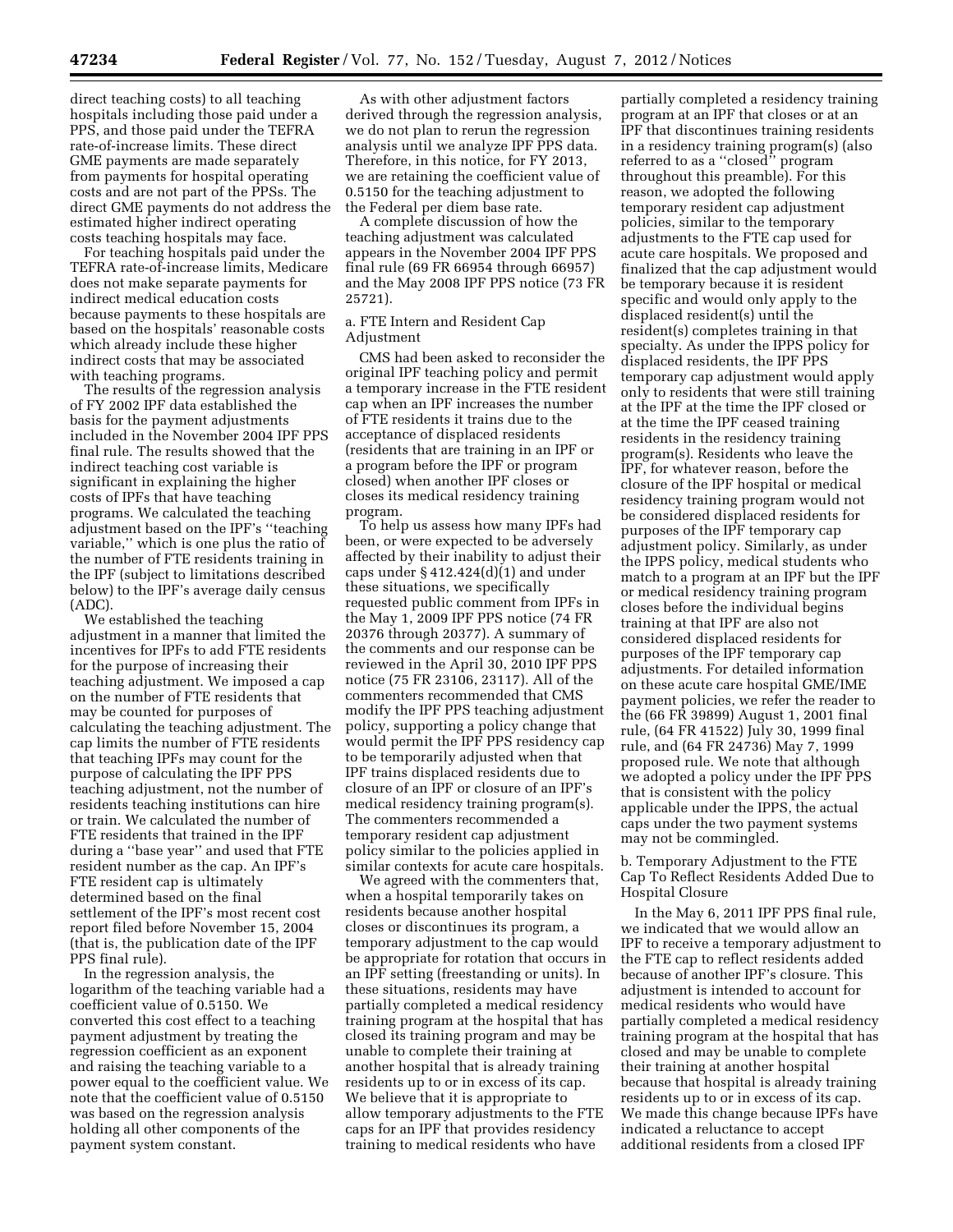without a temporary adjustment to their caps. For purposes of this policy on IPF closure, we adopted the IPPS definition of ''closure of a hospital'' in 42 CFR 413.79(h) to mean the IPF terminates its Medicare provider agreement as specified in 42 CFR 489.52. Therefore, we added a new

 $§ 412.424(d)(1)(iii)(F)(1)$  to allow a temporary adjustment to an IPF's FTE cap to reflect residents added because of an IPF's closure on or after July 1, 2011, to be effective for cost reporting periods beginning on or after July 1, 2011. Under this policy, we allow an adjustment to an IPF's FTE cap if the IPF meets the following criteria: (1) The IPF is training displaced residents from an IPF that closed on or after July 1, 2011; and (2) the IPF that is training the displaced residents from the closed IPF submits a request for a temporary adjustment to its FTE cap to its Medicare contractor no later than 60 days after the hospital first begins training the displaced residents, and documents that the IPF is eligible for this temporary adjustment to its FTE cap by identifying the residents who have come from the closed IPF and have caused the IPF to exceed its cap, (or the IPF may already be over its cap), and specifies the length of time that the adjustment is needed. After the displaced residents leave the IPF's training program or complete their residency program, the IPF's cap would revert to its original level. This means that the temporary adjustment to the FTE cap would be available to the IPF only for the period of time necessary for the displaced residents to complete their training. Further, as under the IPPS policy, we also indicated that the total amount of temporary cap adjustment that can be distributed to all receiving hospitals cannot exceed the cap amount of the IPF that closed.

c. Temporary Adjustment to FTE Cap to Reflect Residents Affected by Residency Program Closure

In the May 6, 2011 final rule (76 FR 26455), we indicated that if an IPF that ceases training residents in a residency training program(s) agrees to temporarily reduce its FTE cap, we would allow another IPF to receive a temporary adjustment to its FTE cap to reflect residents added because of the closure of another IPF's residency training program. For purposes of this policy on closed residency programs, we adopted the IPPS definition of ''closure of a hospital residency training program'' to mean that the hospital ceases to offer training for residents in a particular approved medical residency training program as specified in

§ 413.79(h). The methodology for adjusting the caps for the ''receiving IPF'' and the ''IPF that closed its program'' is described below.

#### i. Receiving IPF

We proposed and finalized that an IPF(s) may receive a temporary adjustment to its FTE cap to reflect residents added because of the closure of another IPF's residency training program for cost reporting periods beginning on or after July 1, 2011 if —

• The IPF is training additional residents from the residency training program of an IPF that closed its program on or after July 1, 2011.

• No later than 60 days after the IPF begins to train the residents, the IPF submits to its Medicare Contractor a request for a temporary adjustment to its FTE cap, documents that the IPF is eligible for this temporary adjustment by identifying the residents who have come from another IPF's closed program and have caused the IPF to exceed its cap, (or the IPF may already be in excess of its cap), specifies the length of time the adjustment is needed, and, submits to its Medicare contractor a copy of the FTE cap reduction statement by the IPF closing the residency training program.

In general, the temporary adjustment criteria established for closed medical residency training programs at IPFs is similar to the criteria established for closed IPFs. More than one IPF may be eligible to apply for the temporary adjustment because residents from one closed program may complete their training at one IPF, or at several IPFs. Also, an IPF would be eligible for the temporary adjustment only to the extent that the displaced residents would cause the IPF to exceed its FTE cap.

Finally, we proposed and finalized that IPFs meeting the proposed criteria would be eligible to receive temporary adjustments to their FTE caps for cost reporting periods beginning on or after July 1, 2011.

#### ii. IPF That Closed Its Program

We indicated that an IPF that agrees to train residents who have been displaced by the closure of another IPF's resident teaching program, may receive a temporary FTE cap adjustment only if the IPF that closed a program:

• Temporarily reduces its FTE cap by the number of FTE residents in each program year, training in the program at the time of the program's closure. The yearly reduction would be determined by deducting the number of those residents who would have been training in the program during the year of the closure, had the program not closed.

• No later than 60 days after the residents who were in the closed program begin training at another IPF, submits to its Medicare contractor a statement signed and dated by its representative that specifies that it agrees to the temporary reduction in its FTE cap to allow the IPF training the displaced residents to obtain a temporary adjustment to its cap; identifies the residents who were training at the time of the program's closure; identifies the IPFs to which the residents are transferring once the program closes; and specifies the reduction for the applicable program years.

We proposed and finalized that the cap reduction for the IPF with the closed program would be based on the number of FTE residents in each program year who were in the program at the IPF at the time of the program's closure, and who begin training at another IPF.

In summary, we added § 412.424(d)(1)(iii)(F)(1) and  $§412.424(d)(1)(iii)(F)(2)$  to implement policies related to temporary adjustments to FTE caps to reflect residents added due to closure of an IPF or an IPFs medical residency training program respectfully.

A complete discussion on the Temporary adjustment to the FTE cap to reflect residents added due to hospital closure and by residency program appears in the January 27, 2011 IPF PPS proposed rule (76 FR 5018 through 5020) and the May 6, 2011 IPF PPS final rule (76 FR 26453 through 26456).

4. Cost of Living Adjustment for IPFs Located in Alaska and Hawaii

The IPF PPS includes a payment adjustment for IPFs located in Alaska and Hawaii based upon the county in which the IPF is located. As we explained in the November 2004 IPF PPS final rule, the FY 2002 data demonstrated that IPFs in Alaska and Hawaii had per diem costs that were disproportionately higher than other IPFs. Other Medicare PPSs (for example, the IPPS and LTCH PPS) have adopted a cost of living adjustment (COLA) to account for the cost differential of care furnished in Alaska and Hawaii.

We analyzed the effect of applying a COLA to payments for IPFs located in Alaska and Hawaii. The results of our analysis demonstrated that a COLA for IPFs located in Alaska and Hawaii would improve payment equity for these facilities. As a result of this analysis, we provided a COLA in the November 2004 IPF PPS final rule.

A COLA adjustment for IPFs located in Alaska and Hawaii is made by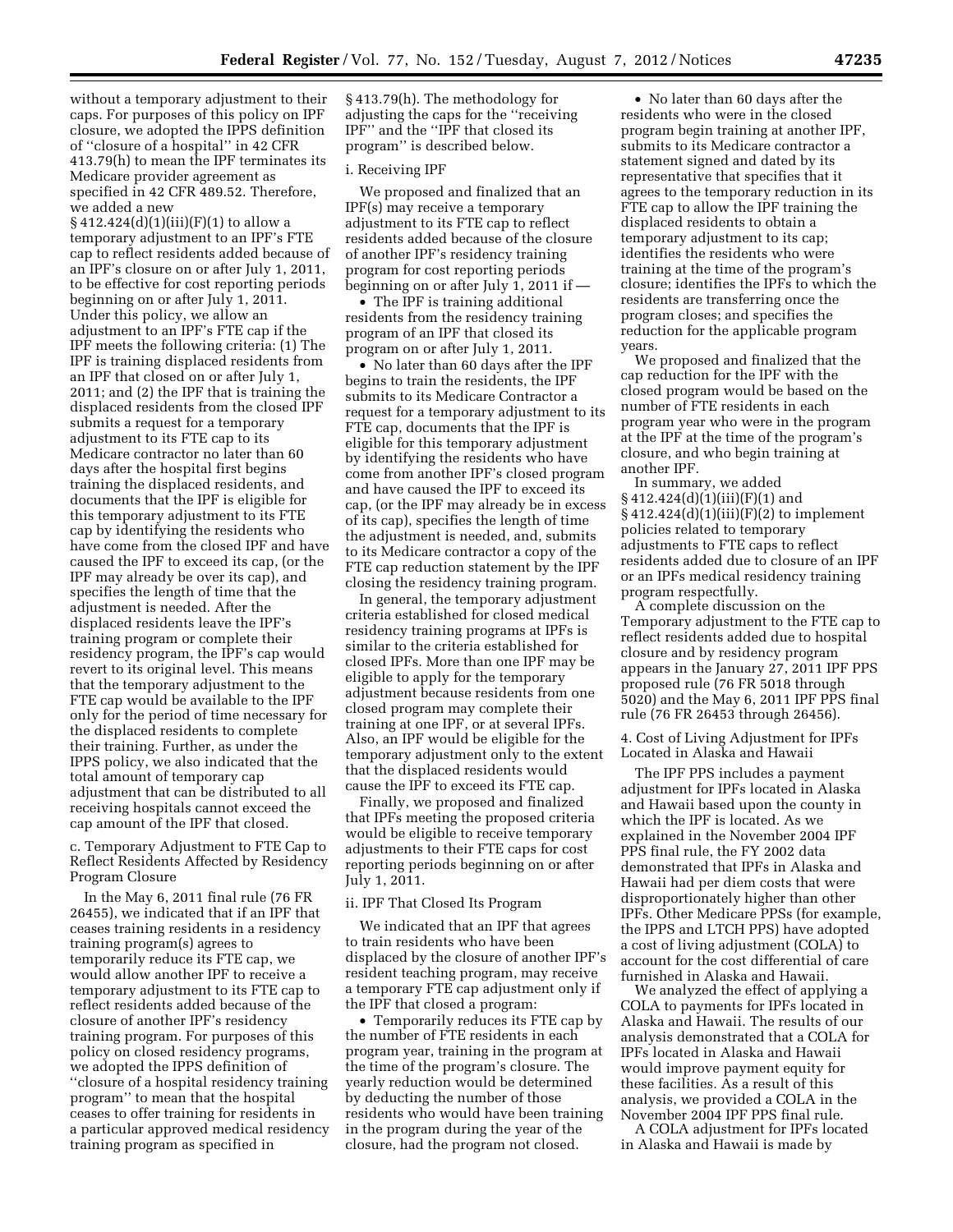multiplying the nonlabor-related portion of the Federal per diem base rate by the applicable COLA factor based on the COLA area in which the IPF is located.

The COLA factors are published on the Office of Personnel Management (OPM) Web site at (*[http://](http://www.opm.gov/oca/cola/rates.asp)  [www.opm.gov/oca/cola/rates.asp](http://www.opm.gov/oca/cola/rates.asp)*).

We note that the COLA areas for Alaska are not defined by county as are the COLA areas for Hawaii. In 5 CFR 591.207, the OPM established the following COLA areas:

• City of Anchorage, and 80-kilometer (50-mile) radius by road, as measured from the Federal courthouse;

• City of Fairbanks, and 80-kilometer (50-mile) radius by road, as measured from the Federal courthouse;

• City of Juneau, and 80-kilometer (50-mile) radius by road, as measured from the Federal courthouse;

• Rest of the State of Alaska.

As previously stated in the November 2004 IPF PPS final rule, we update the COLA factors according to updates established by the OPM. Sections 1911 through 1919 of the Nonforeign Area Retirement Equity Assurance Act, as contained in subtitle B of title XIX of the National Defense Authorization Act (NDAA) for Fiscal Year 2010 (Pub. L. 111–84, October 28, 2009), transitions the Alaska and Hawaii COLAs to locality pay. Under section 1914 of Pubic Law 111–84, locality pay is being phased in over a 3-year period beginning in January 2010, with COLA rates frozen as of the date of enactment, October 28, 2009, and then proportionately reduced to reflect the phase-in of locality pay.

When we published the proposed COLA adjustment factors in the January

2011 IPF proposed rule (76 FR 4998), we inadvertently selected the FY 2010 COLA rates. The FY 2010 COLA rates were reduced rates to account for the phase-in of locality pay. We did not intend to propose reduced COLA rates, and we do not believe it is appropriate to finalize the reduced COLAs that we showed in our January 2011 proposed rule. The 2009 COLA rates do not reflect the phase-in of locality pay. Therefore, we finalized the FY 2009 COLA rates, which are the same rates that were in effect for both RY 2010, through RY 2012. We plan to address COLA in the future refinement process in FY 2014. For FY 2013, IPFs located in Alaska and Hawaii will continue to receive the updated COLA factors based on the COLA area in which the IPF is located as shown in Table 6 below.

#### TABLE 6—COLA FACTORS FOR ALASKA AND HAWAII IPFS

| Area                                                                                                                                                                                                                                             | Cost of living<br>adjustment factor |
|--------------------------------------------------------------------------------------------------------------------------------------------------------------------------------------------------------------------------------------------------|-------------------------------------|
| Alaska:                                                                                                                                                                                                                                          |                                     |
|                                                                                                                                                                                                                                                  | 1.23                                |
|                                                                                                                                                                                                                                                  | - 23                                |
|                                                                                                                                                                                                                                                  | 1.23                                |
|                                                                                                                                                                                                                                                  | 1.25                                |
| Hawaii:                                                                                                                                                                                                                                          |                                     |
|                                                                                                                                                                                                                                                  | 1.25                                |
| $\sim$ 0.0 $\mu$ and 0.0 $\mu$ and 0.0 $\mu$ and 0.0 $\mu$ and 0.0 $\mu$ and 0.0 $\mu$ and 0.0 $\mu$ and 0.0 $\mu$ and 0.0 $\mu$ and 0.0 $\mu$ and 0.0 $\mu$ and 0.0 $\mu$ and 0.0 $\mu$ and 0.0 $\mu$ and 0.0 $\mu$ and 0.0 $\mu$ and 0.0 $\mu$ | l.18                                |
|                                                                                                                                                                                                                                                  | 1.25                                |
|                                                                                                                                                                                                                                                  | -25                                 |

(The above factors are based on data obtained from the U.S. Office of Personnel Management Web site at: *[http://www.opm.gov/oca/cola/](http://www.opm.gov/oca/cola/rates.asp)  [rates.asp](http://www.opm.gov/oca/cola/rates.asp)*.).

#### 5. Adjustment for IPFs With a Qualifying Emergency Department (ED)

Currently, the IPF PPS includes a facility-level adjustment for IPFs with qualifying EDs. We provide an adjustment to the Federal per diem base rate to account for the costs associated with maintaining a full-service ED. The adjustment is intended to account for ED costs incurred by a freestanding psychiatric hospital with a qualifying ED or a distinct part psychiatric unit of an acute hospital or a CAH for preadmission services otherwise payable under the Medicare Outpatient Prospective Payment System (OPPS) furnished to a beneficiary during the day immediately preceding the date of admission to the IPF (see § 413.40(c)(2)) and the overhead cost of maintaining the ED. This payment is a facility-level adjustment that applies to all IPF admissions (with one exception described below), regardless of whether a particular patient receives preadmission services in the hospital's ED.

The ED adjustment is incorporated into the variable per diem adjustment for the first day of each stay for IPFs with a qualifying ED. That is, IPFs with a qualifying ED receive an adjustment factor of 1.31 as the variable per diem adjustment for day 1 of each stay. If an IPF does not have a qualifying ED, it receives an adjustment factor of 1.19 as the variable per diem adjustment for day 1 of each patient stay.

The ED adjustment is made on every qualifying claim except as described below. As specified in  $§ 412.424(d)(1)(v)(B)$ , the ED adjustment is not made where a patient is discharged from an acute care hospital or CAH and admitted to the same hospital's or CAH's psychiatric unit. An ED adjustment is not made in this case because the costs associated with ED services are reflected in the DRG payment to the acute care hospital or through the reasonable cost payment made to the CAH. If we provided the ED adjustment in these cases, the hospital would be paid twice for the overhead

costs of the ED, as stated in the November 2004 IPF PPS final rule (69 FR 66960).

Therefore, when patients are discharged from an acute care hospital or CAH and admitted to the same hospital's or CAH's psychiatric unit, the IPF receives the 1.19 adjustment factor as the variable per diem adjustment for the first day of the patient's stay in the IPF.

For FY 2013, we are retaining the 1.31 adjustment factor for IPFs with qualifying EDs. A complete discussion of the steps involved in the calculation of the ED adjustment factor appears in the November 2004 IPF PPS final rule (69 FR 66959 through 66960) and the May 2006 IPF PPS final rule (71 FR 27070 through 27072).

#### *D. Other Payment Adjustments and Policies*

For FY 2013, the IPF PPS includes an outlier adjustment to promote access to IPF care for those patients who require expensive care and to limit the financial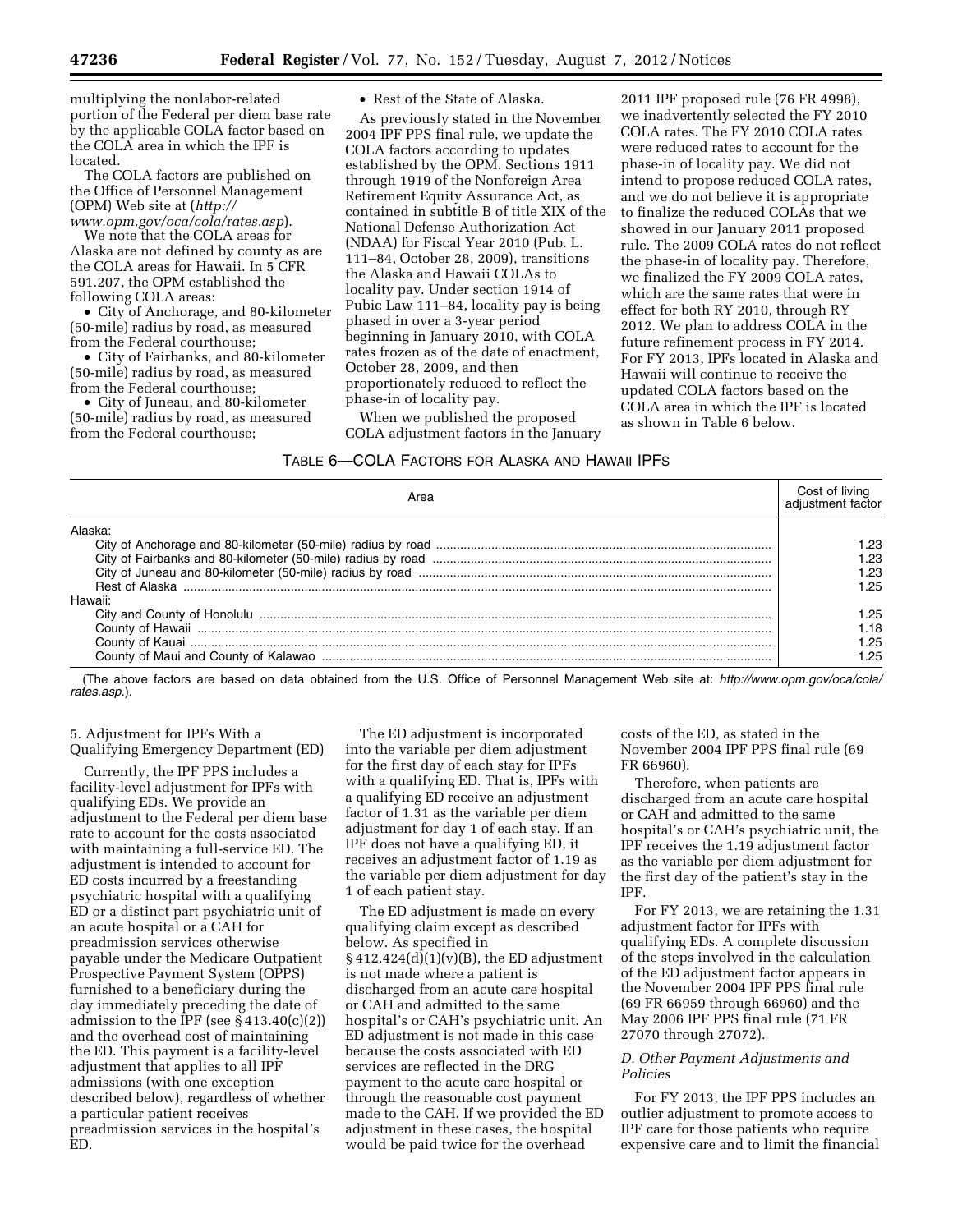risk of IPFs treating unusually costly patients. In this section, we also explain the reason for ending the stop-loss provision that was applicable during the transition period.

#### 1. Outlier Payments

In the November 2004 IPF PPS final rule, we implemented regulations at § 412.424(d)(3)(i) to provide a per-case payment for IPF stays that are extraordinarily costly. Providing additional payments to IPFs for extremely costly cases strongly improves the accuracy of the IPF PPS in determining resource costs at the patient and facility level. These additional payments reduce the financial losses that would otherwise be incurred in treating patients who require more costly care and, therefore, reduce the incentives for IPFs to under-serve these patients.

We make outlier payments for discharges in which an IPF's estimated total cost for a case exceeds a fixed dollar loss threshold amount (multiplied by the IPF's facility-level adjustments) plus the Federal per diem payment amount for the case.

In instances when the case qualifies for an outlier payment, we pay 80 percent of the difference between the estimated cost for the case and the adjusted threshold amount for days 1 through 9 of the stay (consistent with the median LOS for IPFs in FY 2002), and 60 percent of the difference for day 10 and thereafter. We established the 80 percent and 60 percent loss sharing ratios because we were concerned that a single ratio established at 80 percent (like other Medicare PPSs) might provide an incentive under the IPF per diem payment system to increase LOS in order to receive additional payments. After establishing the loss sharing ratios, we determined the current fixed dollar loss threshold amount of \$7,340 through payment simulations designed to compute a dollar loss beyond which payments are estimated to meet the 2 percent outlier spending target.

a. Update to the Outlier Fixed Dollar Loss Threshold Amount

In accordance with the update methodology described in § 412.428(d), we are updating the fixed dollar loss threshold amount used under the IPF PPS outlier policy. Based on the regression analysis and payment simulations used to develop the IPF PPS, we established a 2 percent outlier policy which strikes an appropriate balance between protecting IPFs from extraordinarily costly cases while ensuring the adequacy of the Federal

per diem base rate for all other cases that are not outlier cases.

We believe it is necessary to update the fixed dollar loss threshold amount because an analysis of the latest available data (that is, FY 2011 IPF claims) and rate increases indicate that adjusting the fixed dollar loss amount is necessary in order to maintain an outlier percentage that equals 2 percent of total estimated IPF PPS payments.

In the May 2006 IPF PPS final rule (71 FR 27072), we describe the process by which we calculate the outlier fixed dollar loss threshold amount. We will continue to use this process for FY 2013. We begin by simulating aggregate payments with and without an outlier policy, and applying an iterative process to determine an outlier fixed dollar loss threshold amount that will result in estimated outlier payments being equal to 2 percent of total estimated payments under the simulation. Based on this process, using the FY 2011 claims data, we estimate that IPF outlier payments as a percentage of total estimated payments are approximately 3.1 percent in RY 2012. Thus, for this notice, we are updating the FY 2013 IPF outlier threshold amount to ensure that estimated FY 2013 outlier payments are approximately 2 percent of total estimated IPF payments. The outlier fixed dollar loss threshold amount of \$7,340 for RY 2012 will be changed to \$11,600 for FY 2013 to reduce estimated outlier payments and thereby maintain estimated outlier payments at 2 percent of total estimated aggregate IPF payments for FY 2013.

b. Update to IPF Cost-to-Charge Ratio Ceilings

As previously stated, under the IPF PPS, an outlier payment is made if an IPF's cost for a stay exceeds a fixed dollar loss threshold amount. In order to establish an IPF's cost for a particular case, we multiply the IPF's reported charges on the discharge bill by its overall cost-to-charge ratio (CCR). This approach to determining an IPF's cost is consistent with the approach used under the IPPS and other PPSs. In the June 2003 IPPS final rule (68 FR 34494), we implemented changes to the IPPS policy used to determine CCRs for acute care hospitals because we became aware that payment vulnerabilities resulted in inappropriate outlier payments. Under the IPPS, we established a statistical measure of accuracy for CCRs in order to ensure that aberrant CCR data did not result in inappropriate outlier payments.

As we indicated in the November 2004 IPF PPS final rule, because we believe that the IPF outlier policy is susceptible to the same payment vulnerabilities as the IPPS, we adopted an approach to ensure the statistical accuracy of CCRs under the IPF PPS (69 FR 66961). Therefore, we adopted the following procedure in the November 2004 IPF PPS final rule:

• We calculated two national ceilings, one for IPFs located in rural areas and one for IPFs located in urban areas. We computed the ceilings by first calculating the national average and the standard deviation of the CCR for both urban and rural IPFs using the most recent CCRs entered in the CY 2012 Provider Specific File.

To determine the rural and urban ceilings, we multiplied each of the standard deviations by 3 and added the result to the appropriate national CCR average (either rural or urban). The upper threshold CCR for IPFs in FY 2013 is 1.9155 for rural IPFs, and 1.7072 for urban IPFs, based on CBSA-based geographic designations. If an IPF's CCR is above the applicable ceiling, the ratio is considered statistically inaccurate and we assign the appropriate national (either rural or urban) median CCR to the IPF.

We apply the national CCRs to the following situations:

- ++ New IPFs that have not yet submitted their first Medicare cost report.
- ++ IPFs whose overall CCR is in excess of 3 standard deviations above the corresponding national geometric mean (that is, above the ceiling).
- ++ Other IPFs for which the Medicare contractor obtains inaccurate or incomplete data with which to calculate a CCR.

For new IPFs, we are using these national CCRs until the facility's actual CCR can be computed using the first tentatively or final settled cost report.

We are not making any changes to the procedures for updating the CCR ceilings in FY 2013. However, we are updating the FY 2013 national median and ceiling CCRs for urban and rural IPFs based on the CCRs entered in the latest available IPF PPS Provider Specific File. Specifically, for FY 2013, and to be used in each of the three situations listed above, using the most recent CCRs entered in the CY 2012 Provider Specific File we estimate the national median CCR of 0.622 for rural IPFs and the national median CCR of 0.496 for urban IPFs. These calculations are based on the IPF's location (either urban or rural) using the CBSA-based geographic designations.

A complete discussion regarding the national median CCRs appears in the November 2004 IPF PPS final rule (69 FR 66961 through 66964).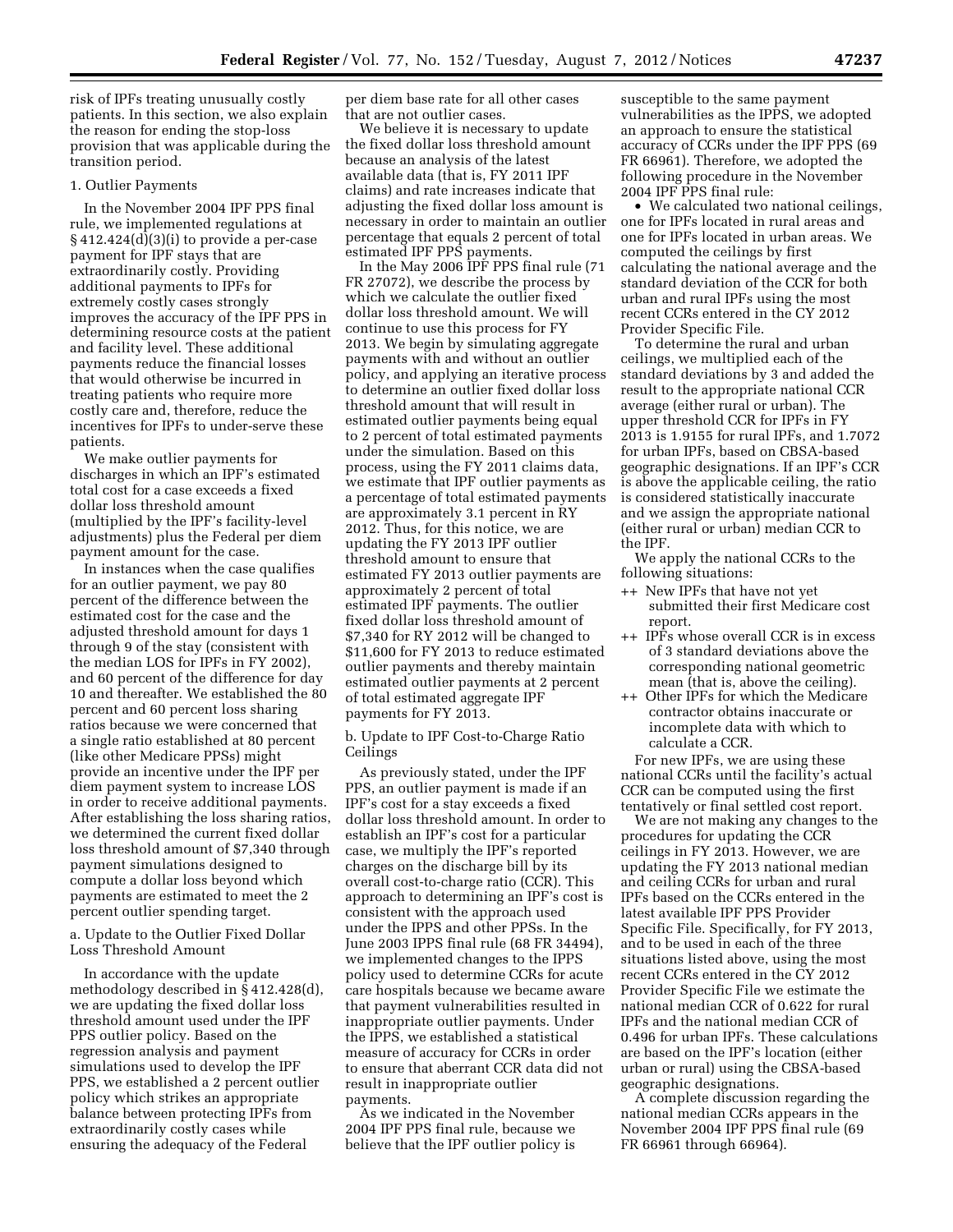#### 2. Expiration of the Stop-Loss Provision

In the November 2004 IPF PPS final rule, we implemented a stop-loss policy that reduced financial risk to IPFs projected to experience substantial reductions in Medicare payments during the period of transition to the IPF PPS. This stop-loss policy guaranteed that each facility received total IPF PPS payments that were no less than 70 percent of its TEFRA payments had the IPF PPS not been implemented. This policy was applied to the IPF PPS portion of Medicare payments during the 3-year transition.

In the implementation year, the 70 percent of TEFRA payment stop-loss policy required a reduction in the standardized Federal per diem and ECT base rates of 0.39 percent in order to make the stop-loss payments budget neutral. As described in the May 2008 IPF PPS notice for RY 2009, we increased the Federal per diem base rate and ECT rate by 0.39 percent because these rates were reduced by 0.39 percent in the implementation year to ensure stop-loss payments were budget neutral.

The stop-loss provision ended during RY 2009 (that is for discharges occurring on or after July 1, 2008 through June 30, 2009). The stop-loss policy is no longer applicable under the IPF PPS.

#### 3. Future Refinements

As we have indicated throughout this notice, we have delayed making refinements to the IPF PPS until we have adequate IPF PPS data to base those decisions. Specifically, we explained that we will delay updating the adjustment factors derived from regression analysis until we have IPF PPS data that includes as much information as possible regarding the patient-level characteristics of the population that each IPF serves. Now that we are approximately 7 years into the system, we believe that we have enough data to begin that process. We have begun the necessary analysis to better understand IPF industry practices so that we may refine the IPF PPS as appropriate. Using more recent data, we plan to re-run the regression analyses and recalculate the Federal per diem base rate and the patient- and facilitylevel adjustments. While we are not making these refinements in this notice, we expect that in the rulemaking for FY 2014 we will be ready to present the results of our analysis.

For RY 2012, we published several areas of concern for future refinement and we invited comments on these issues in our RY 2012 proposed and final rules. For further discussion of these issues and to review public

comments, we refer readers to the RY 2012 IPF PPS proposed rule (76 FR 4998) and final rule (76 FR 26432).

#### **VIII. Secretary's Recommendations**

Section 1886(e)(4)(A) of the Act requires the Secretary, taking into consideration the recommendations of MedPAC, to recommend update factors for inpatient hospital services (including IPFs) for each FY that take into account the amounts necessary for the efficient and effective delivery of medically appropriate and necessary care of high quality. Section 1886(e)(5) of the Act requires the Secretary to publish the recommended and final update factors in the **Federal Register**.

In the past, the Secretary's recommendations and a discussion about the MedPAC recommendations for the IPF PPS were included in the IPPS proposed and final rules. The market basket update for the IPF PPS was also included in the IPPS proposed and final rules, as well as in the IPF PPS annual update.

Beginning FY 2013, however, we will only publish the market basket update for the IPF PPS in the annual IPF PPS FY update and not in the IPPS proposed and final rules. Furthermore, for any years which MedPAC makes recommendations for the IPF PPS, those recommendations will be noted and considered in the IPF PPS update.

MedPAC did not make any recommendations for the IPF PPS for FY 2013. For the update to the IPF PPS standard Federal rate for FY 2013, see section IV B. of this notice.

#### **IX. Waiver of Notice and Comment**

We ordinarily publish a notice of proposed rulemaking in the **Federal Register** to provide a period for public comment before the provisions of a rule take effect. We can waive this procedure, however, if we find good cause that notice and comment procedures are impracticable, unnecessary, or contrary to the public interest and we incorporate a statement of finding and its reasons in the notice.

We find it is unnecessary to undertake notice and comment rulemaking for this action because the updates in this notice do not reflect any substantive changes in policy, but merely reflect the application of previously established methodologies. Therefore, under 5 U.S.C.  $553(b)(3)(B)$ , for good cause, we waive notice and comment procedures.

#### **X. Collection of Information Requirements**

This notice does not impose any new or revised information collection or recordkeeping requirements.

Consequently, it does not need Office of Management and Budget review under the authority of the Paperwork Reduction Act of 1995 (44 U.S.C. 35).

#### **XI. Regulatory Impact Analysis**

#### *A. Statement of Need*

This notice will update the prospective payment rates for Medicare inpatient hospital services provided by IPF for discharges occurring during the FY beginning October 1, 2012 through September 30, 2013. We are applying the FY 2008-based RPL market basket increase of 2.7 percent, less the 0.1 percentage point required by sections 1886(s)(2)(A)(ii) and 1886(s)(3)(B) of the Act and less the productivity adjustment of 0.7 percentage point as required by  $1886(s)(2)(A)(i)$  of the Act.

#### *B. Overall Impact*

We have examined the impact of this notice as required by Executive Order 12866 on Regulatory Planning and Review (September 30, 1993), Executive Order 13563 on Improving Regulation and Regulatory Review (January 18, 2011), the Regulatory Flexibility Act (RFA) (September 19, 1980, Pub. L. 96– 354), section 1102(b) of the Social Security Act, section 202 of the Unfunded Mandates Reform Act of 1995 (March 22, 1995; Pub. L. 104–4), Executive Order 13132 on Federalism (August 4, 1999) and the Congressional Review Act (5 U.S.C. 804(2)).

Executive Orders 12866 and 13563 direct agencies to assess all costs and benefits of available regulatory alternatives and, if regulation is necessary, to select regulatory approaches that maximize net benefits (including potential economic, environmental, public health and safety effects, distributive impacts, and equity). A regulatory impact analysis (RIA) must be prepared for major rules with economically significant effects (\$100 million or more in any 1 year). This notice is not designated as economically ''significant'' under section 3(f)(1) of Executive Order 12866.

We estimate that the total impact of these changes for FY 2013 payments compared to RY 2012 payments would be a net increase of approximately \$36 million (this reflects a \$86 million increase from the update to the payment rates and a \$50 million decrease due to the update to the outlier threshold amount to decrease outlier payments from approximately 3.1 percent in RY 2012 to 2.0 percent in FY 2013).

The RFA requires agencies to analyze options for regulatory relief of small entities, if a rule has a significant impact on a substantial number of small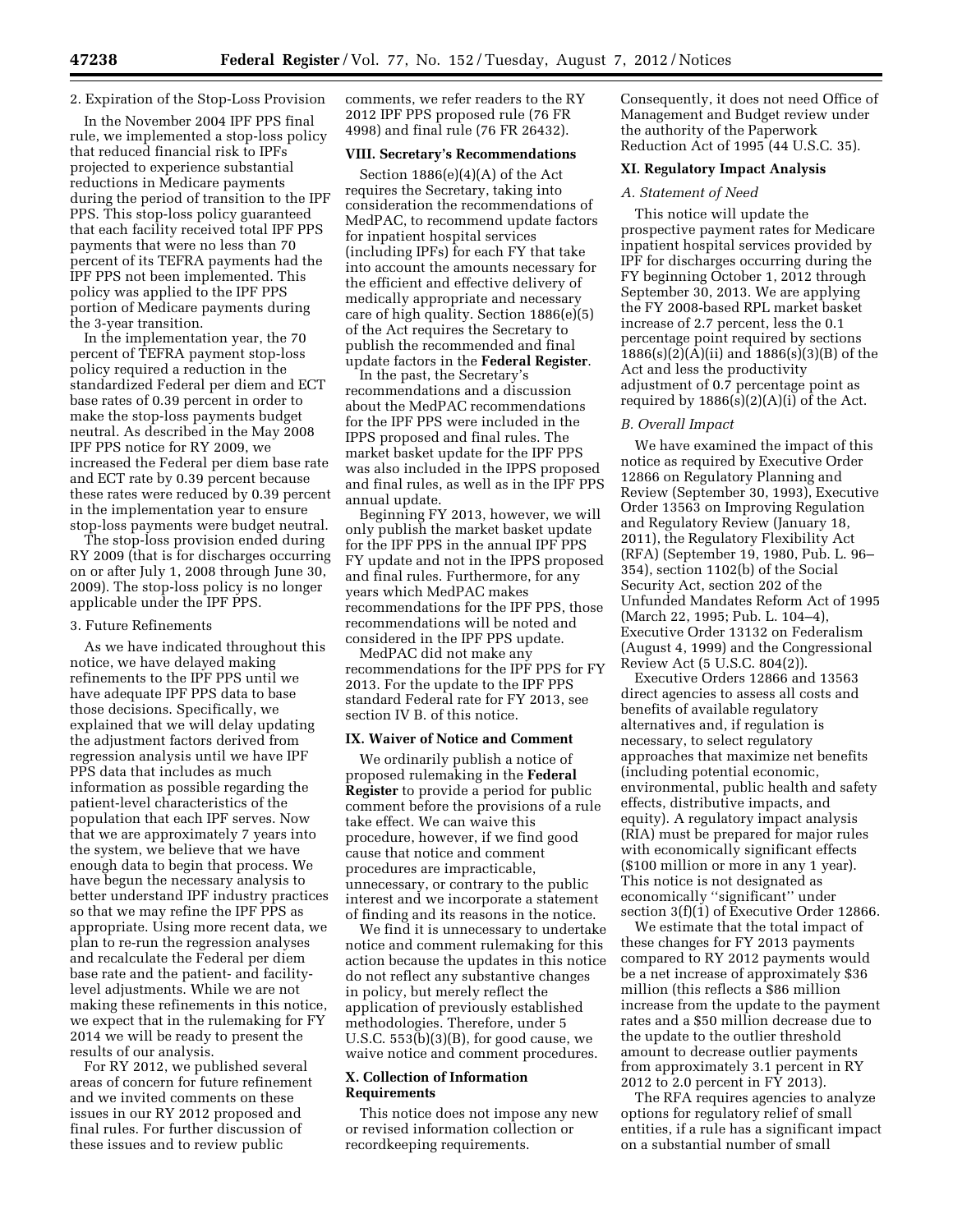entities. For purposes of the RFA, small entities include small businesses, nonprofit organizations, and small governmental jurisdictions. Most IPFs and most other providers and suppliers are small entities, either by nonprofit status or by having revenues of \$7 million to \$34.5 million in any 1 year (for details, refer to the SBA Small Business Size Standards found at *[http://www.sba.gov/sites/default/files/](http://www.sba.gov/sites/default/files/files/Size_Standards_Table.pdf)  files/Size*\_*[Standards](http://www.sba.gov/sites/default/files/files/Size_Standards_Table.pdf)*\_*Table.pdf*), or being nonprofit organizations that are not dominant in their markets.

Because we lack data on individual hospital receipts, we cannot determine the number of small proprietary IPFs or the proportion of IPFs' revenue that is derived from Medicare payments. Therefore, we assume that all IPFs are considered small entities. The Department of Health and Human Services generally uses a revenue impact of 3 to 5 percent as a significance threshold under the RFA.

As shown in Table 7, we estimate the revenue impact of this notice on all IPFs is to increase Medicare payments by approximately 0.8 percent, with rural IPFs receiving an increase of 1.2 percent in Medicare payments. As a result, the Secretary has determined that this notice will not have a significant impact on a substantial number of small entities. Medicare fiscal intermediaries, Medicare Administrative Contractors, and Carriers are not considered to be small entities. Individuals and States are not included in the definition of a small entity.

In addition, section 1102(b) of the Social Security Act requires us to prepare a regulatory impact analysis, if a rule may have a significant impact on the operations of a substantial number of small rural hospitals. This analysis must conform to the provisions of section 604 of the RFA. For purposes of section 1102(b) of the Act, we define a small rural hospital as a hospital that is located outside of a metropolitan statistical area and has fewer than 100 beds. As discussed in detail below, the rates and policies set forth in this notice will not have an adverse impact on the rural hospitals based on the data of the 311 rural units and 71 rural hospitals in our database of 1,627 IPFs for which data were available. Therefore, the Secretary has determined that this notice will not have a significant impact on the operations of a substantial number of small rural hospitals.

Section 202 of the Unfunded Mandates Reform Act of 1995 (UMRA) also requires that agencies assess anticipated costs and benefits before issuing any rule whose mandates require spending in any 1 year of \$100

million in 1995 dollars, updated annually for inflation. In 2013, that threshold is approximately \$139 million. This notice will not impose spending costs on State, local, or tribal governments in the aggregate, or by the private sector, of \$139 million.

Executive Order 13132 establishes certain requirements that an agency must meet when it promulgates a proposed rule (and subsequent final rule) that imposes substantial direct requirement costs on State and local governments, preempts State law, or otherwise has Federalism implications. As stated above, this notice would not have a substantial effect on State and local governments.

#### *C. Anticipated Effects*

As discussed earlier in the preamble, in the RY 2012 IPF PPS proposed rule (76 FR 4998) and final rule (76 FR 26432), we revised the IPF PPS payment rate update period by switching from a RY (that is July 1 through June 30) to a period that coincides with a FY (that is, October 1 through September 30). Beginning with the update period that starts in 2012, that is, FY 2013, we now refer to update periods as FY. This change, in the annual update period, is reflected in the quantitative analysis presented in this Regulatory Impact Analysis section. Furthermore, this change allows us to consolidate Medicare publications by aligning the IPF PPS update with the annual update of the ICD–9–CM codes, which are effective on October 1 of each year. Below, we discuss the historical background of the IPF PPS and the impact of this notice on the Federal Medicare budget and on IPFs.

#### 1. Budgetary Impact

As discussed in the November 2004 and May 2006 IPF PPS final rules, we applied a budget neutrality factor to the Federal per diem and ECT base rates to ensure that total estimated payments under the IPF PPS in the implementation period would equal the amount that would have been paid if the IPF PPS had not been implemented. The budget neutrality factor includes the following components: Outlier adjustment, stop-loss adjustment, and the behavioral offset. As discussed in the May 2008 IPF PPS notice (73 FR 25711), the stop-loss adjustment is no longer applicable under the IPF PPS.

In accordance with  $§$  412.424(c)(3)(ii), we indicated that we will evaluate the accuracy of the budget neutrality adjustment within the first 5 years after implementation of the payment system. We may make a one-time prospective adjustment to the Federal per diem and

ECT base rates to account for differences between the historical data on costbased TEFRA payments (the basis of the budget neutrality adjustment) and estimates of TEFRA payments based on actual data from the first year of the IPF PPS. As part of that process, we will reassess the accuracy of all of the factors impacting budget neutrality. In addition, as discussed in section VII.C.1 of this notice, we are using the wage index and labor-related share in a budget neutral manner by applying a wage index budget neutrality factor to the Federal per diem and ECT base rates. Therefore, the budgetary impact to the Medicare program of this notice will be due to the market basket update for FY 2013 of 2.7 percent (see section V.B. of this notice) less the ''other adjustment'' of 0.1 percentage point according to sections 1886(s)(2)(A)(ii) and 1886(s)(3)(B) of the Act, less the productivity adjustment of 0.7 percentage point required by section  $1886(s)(2)(A)(i)$  of the Act, and the update to the outlier fixed dollar loss threshold amount.

We estimate that the FY 2013 impact will be a net increase of \$36 million in payments to IPF providers. This reflects an estimated \$86 million increase from the update to the payment rates and a \$50 million decrease due to the update to the outlier threshold amount to decrease outlier payments from approximately 3.1 percent in RY 2012 to 2.0 percent in FY 2013.

#### 2. Impact on Providers

To understand the impact of the changes to the IPF PPS on providers, discussed in this notice, it is necessary to compare estimated payments under the IPF PPS rates and factors for FY 2013 versus those under RY 2012. The estimated payments for RY 2012 and FY 2013 will be 100 percent of the IPF PPS payment, since the transition period has ended and stop-loss payments are no longer paid. We determined the percent change of estimated FY 2013 IPF PPS payments to RY 2012 IPF PPS payments for each category of IPFs. In addition, for each category of IPFs, we have included the estimated percent change in payments resulting from the update to the outlier fixed dollar loss threshold amount, the labor-related share and wage index changes for the FY 2013 IPF PPS, and the market basket update for FY 2013, as adjusted by the ''other adjustment'' according to sections 1886(s)(2)(A)(ii) and 1886(s)(3)(B) of the Act and the productivity adjustment according to section  $1886(s)(2)(A)(i)$ .

To illustrate the impacts of the FY 2013 changes in this notice, our analysis begins with a RY 2012 baseline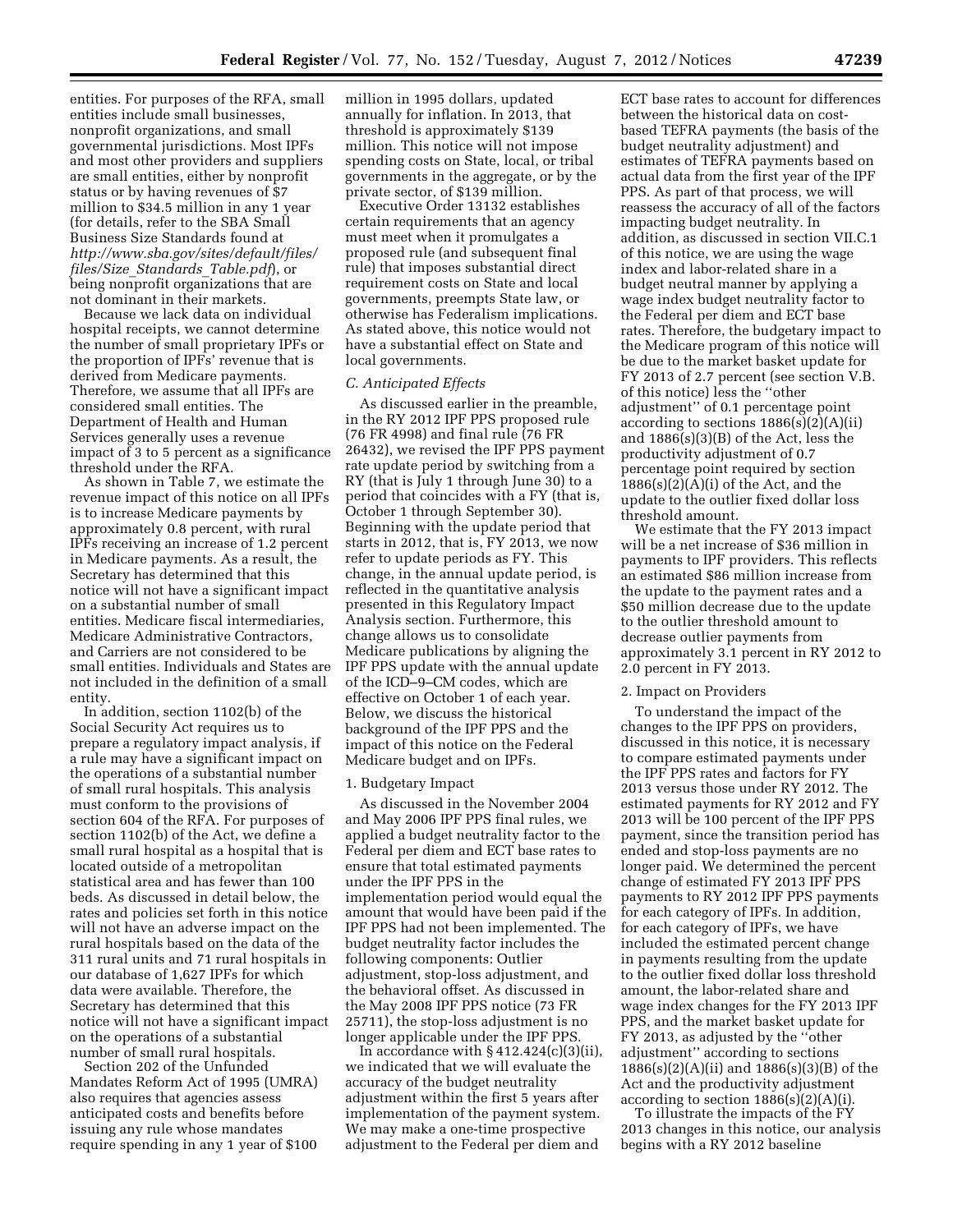simulation model based on FY 2011 IPF payments inflated to the midpoint of RY 2012 using IHS Global Insight's most recent forecast of the market basket update (see section V.B. of this notice); the estimated outlier payments in RY 2012; the CBSA designations for IPFs based on OMB's MSA definitions after June 2003; the FY 2011 pre-floor, prereclassified hospital wage index; the RY 2012 labor-related share; and the RY 2012 percentage amount of the rural adjustment. During the simulation, the

total estimated outlier payments are maintained at 2 percent of total IPF PPS payments.

Each of the following changes is added incrementally to this baseline model in order for us to isolate the effects of each change:

• The update to the outlier fixed dollar loss threshold amount.

• The FY 2012 pre-floor, prereclassified hospital wage index and FY

2013 labor-related share. • The market basket update for FY

2013 of 2.7 percent less the ''other

adjustment'' of 0.1 percentage point in accordance with sections 1886(s)(2)(A)(ii) and 1886(s)(3)(B) of the Act and less the productivity adjustment of 0.7 percentage point reduction in accordance with section 1886(s)(2)(A)(i) of the Act.

Our final comparison illustrates the percent change in payments from RY 2012 (that is, July 1, 2011 to September 30, 2012) to FY 2013 (that is, October 1, 2012 to September 30, 2013) including all the changes in this notice.

#### TABLE 7—IPF IMPACT TABLE FOR FY 2013

| CBSA wage<br>Adjusted<br>Number of<br>Total percent<br>Outlier<br>index & labor<br>market basket<br>Facility by type<br>facilities<br>change <sup>2</sup><br>share<br>update $1$<br>(1)<br>(2)<br>(3)<br>(4)<br>(5)<br>(6)<br>1,627<br>$-1.1$<br>0.0<br>1.9<br>0.8<br>0.7<br>1,245<br>$-1.2$<br>0.0<br>1.9<br>1.2<br>$-0.7$<br>382<br>0.0<br>1.9<br>0.2<br>844<br>$-1.6$<br>0.0<br>1.9<br>1.5<br>401<br>$-0.4$<br>$-0.1$<br>1.9<br>1.0<br>311<br>$-0.9$<br>$-0.1$<br>1.9<br>71<br>$-0.3$<br>0.2<br>1.9<br>1.8<br>By Type of Ownership:<br>Freestanding IPFs:<br>Urban Psychiatric Hospitals:<br>152<br>$-0.7$<br>0.0<br>1.9<br>1.1<br>109<br>$-0.2$<br>1.5<br>$-0.2$<br>1.9<br>136<br>$-0.2$<br>0.0<br>1.7<br>1.9<br><b>Rural Psychiatric Hospitals:</b><br>1.5<br>40<br>$-0.7$<br>0.3<br>1.9<br>$-0.1$<br>0.5<br>2.3<br>9<br>1.9<br>2.0<br>21<br>0.0<br>0.2<br>1.9<br><b>IPF Units:</b><br>Urban:<br>147<br>$-2.6$<br>0.0<br>1.9<br>$-0.7$<br>561<br>$-1.5$<br>1.9<br>0.3<br>0.0<br>0.9<br>133<br>$-1.1$<br>1.9<br>0.1<br>Rural:<br>74<br>$-0.8$<br>0.1<br>1.9<br>1.2<br>177<br>$-0.8$<br>$-0.1$<br>1.0<br>1.9<br>$-0.1$<br>0.6<br>60<br>$-1.2$<br>1.9<br>$-2.2$<br>$-0.1$<br>1.9<br>$-0.5$<br>8<br>By Teaching Status:<br>1,419<br>$-0.9$<br>0.0<br>1.9<br>0.9<br>Less than 10% interns and residents to beds<br>0.6<br>114<br>$-1.3$<br>0.1<br>1.9<br>$-0.7$<br>10% to 30% interns and residents to beds<br>69<br>$-2.7$<br>0.2<br>1.9<br>$-0.6$<br>More than 30% interns and residents to beds<br>25<br>$-2.5$<br>0.1<br>1.9<br>By Region:<br>0.5<br>112<br>$-1.5$<br>0.1<br>1.9<br>263<br>$-1.1$<br>0.2<br>1.9<br>0.9<br>230<br>$-0.7$<br>$-0.2$<br>1.9<br>1.0<br>$-0.4$<br>0.4<br>265<br>$-1.1$<br>1.9<br>0.5<br>$-0.3$<br>168<br>$-1.0$<br>1.9<br>141<br>$-1.2$<br>1.0<br>0.3<br>1.9<br>1.5<br>228<br>$-0.7$<br>0.3<br>1.9<br>1.0<br>95<br>$-0.9$<br>0.1<br>1.9<br>125<br>1.9<br>$-0.2$<br>$-2.1$<br>0.1<br>By Bed Size:<br>Psychiatric Hospitals:<br>1.2<br>75<br>$-0.7$<br>0.0<br>1.9<br>69<br>$-0.5$<br>$-0.1$<br>1.3<br>1.9<br>75<br>$-0.7$<br>$-0.4$<br>0.8<br>1.9<br>253<br>$-0.2$<br>0.1<br>1.9<br>1.7<br><b>Psychiatric Units:</b><br>690<br>0.2<br>$-1.7$<br>0.0<br>1.9<br>310<br>$-1.2$<br>0.0<br>1.9<br>0.6 | Projected impacts (% change in columns 3–6) |  |  |  |  |  |  |
|-------------------------------------------------------------------------------------------------------------------------------------------------------------------------------------------------------------------------------------------------------------------------------------------------------------------------------------------------------------------------------------------------------------------------------------------------------------------------------------------------------------------------------------------------------------------------------------------------------------------------------------------------------------------------------------------------------------------------------------------------------------------------------------------------------------------------------------------------------------------------------------------------------------------------------------------------------------------------------------------------------------------------------------------------------------------------------------------------------------------------------------------------------------------------------------------------------------------------------------------------------------------------------------------------------------------------------------------------------------------------------------------------------------------------------------------------------------------------------------------------------------------------------------------------------------------------------------------------------------------------------------------------------------------------------------------------------------------------------------------------------------------------------------------------------------------------------------------------------------------------------------------------------------------------------------------------------------------------------------------------------------------------------------------------------------------------------------------------------------------------------------------------------------------------------------------------------------------------------|---------------------------------------------|--|--|--|--|--|--|
|                                                                                                                                                                                                                                                                                                                                                                                                                                                                                                                                                                                                                                                                                                                                                                                                                                                                                                                                                                                                                                                                                                                                                                                                                                                                                                                                                                                                                                                                                                                                                                                                                                                                                                                                                                                                                                                                                                                                                                                                                                                                                                                                                                                                                               |                                             |  |  |  |  |  |  |
|                                                                                                                                                                                                                                                                                                                                                                                                                                                                                                                                                                                                                                                                                                                                                                                                                                                                                                                                                                                                                                                                                                                                                                                                                                                                                                                                                                                                                                                                                                                                                                                                                                                                                                                                                                                                                                                                                                                                                                                                                                                                                                                                                                                                                               |                                             |  |  |  |  |  |  |
|                                                                                                                                                                                                                                                                                                                                                                                                                                                                                                                                                                                                                                                                                                                                                                                                                                                                                                                                                                                                                                                                                                                                                                                                                                                                                                                                                                                                                                                                                                                                                                                                                                                                                                                                                                                                                                                                                                                                                                                                                                                                                                                                                                                                                               |                                             |  |  |  |  |  |  |
|                                                                                                                                                                                                                                                                                                                                                                                                                                                                                                                                                                                                                                                                                                                                                                                                                                                                                                                                                                                                                                                                                                                                                                                                                                                                                                                                                                                                                                                                                                                                                                                                                                                                                                                                                                                                                                                                                                                                                                                                                                                                                                                                                                                                                               |                                             |  |  |  |  |  |  |
|                                                                                                                                                                                                                                                                                                                                                                                                                                                                                                                                                                                                                                                                                                                                                                                                                                                                                                                                                                                                                                                                                                                                                                                                                                                                                                                                                                                                                                                                                                                                                                                                                                                                                                                                                                                                                                                                                                                                                                                                                                                                                                                                                                                                                               |                                             |  |  |  |  |  |  |
|                                                                                                                                                                                                                                                                                                                                                                                                                                                                                                                                                                                                                                                                                                                                                                                                                                                                                                                                                                                                                                                                                                                                                                                                                                                                                                                                                                                                                                                                                                                                                                                                                                                                                                                                                                                                                                                                                                                                                                                                                                                                                                                                                                                                                               |                                             |  |  |  |  |  |  |
|                                                                                                                                                                                                                                                                                                                                                                                                                                                                                                                                                                                                                                                                                                                                                                                                                                                                                                                                                                                                                                                                                                                                                                                                                                                                                                                                                                                                                                                                                                                                                                                                                                                                                                                                                                                                                                                                                                                                                                                                                                                                                                                                                                                                                               |                                             |  |  |  |  |  |  |
|                                                                                                                                                                                                                                                                                                                                                                                                                                                                                                                                                                                                                                                                                                                                                                                                                                                                                                                                                                                                                                                                                                                                                                                                                                                                                                                                                                                                                                                                                                                                                                                                                                                                                                                                                                                                                                                                                                                                                                                                                                                                                                                                                                                                                               |                                             |  |  |  |  |  |  |
|                                                                                                                                                                                                                                                                                                                                                                                                                                                                                                                                                                                                                                                                                                                                                                                                                                                                                                                                                                                                                                                                                                                                                                                                                                                                                                                                                                                                                                                                                                                                                                                                                                                                                                                                                                                                                                                                                                                                                                                                                                                                                                                                                                                                                               |                                             |  |  |  |  |  |  |
|                                                                                                                                                                                                                                                                                                                                                                                                                                                                                                                                                                                                                                                                                                                                                                                                                                                                                                                                                                                                                                                                                                                                                                                                                                                                                                                                                                                                                                                                                                                                                                                                                                                                                                                                                                                                                                                                                                                                                                                                                                                                                                                                                                                                                               |                                             |  |  |  |  |  |  |
|                                                                                                                                                                                                                                                                                                                                                                                                                                                                                                                                                                                                                                                                                                                                                                                                                                                                                                                                                                                                                                                                                                                                                                                                                                                                                                                                                                                                                                                                                                                                                                                                                                                                                                                                                                                                                                                                                                                                                                                                                                                                                                                                                                                                                               |                                             |  |  |  |  |  |  |
|                                                                                                                                                                                                                                                                                                                                                                                                                                                                                                                                                                                                                                                                                                                                                                                                                                                                                                                                                                                                                                                                                                                                                                                                                                                                                                                                                                                                                                                                                                                                                                                                                                                                                                                                                                                                                                                                                                                                                                                                                                                                                                                                                                                                                               |                                             |  |  |  |  |  |  |
|                                                                                                                                                                                                                                                                                                                                                                                                                                                                                                                                                                                                                                                                                                                                                                                                                                                                                                                                                                                                                                                                                                                                                                                                                                                                                                                                                                                                                                                                                                                                                                                                                                                                                                                                                                                                                                                                                                                                                                                                                                                                                                                                                                                                                               |                                             |  |  |  |  |  |  |
|                                                                                                                                                                                                                                                                                                                                                                                                                                                                                                                                                                                                                                                                                                                                                                                                                                                                                                                                                                                                                                                                                                                                                                                                                                                                                                                                                                                                                                                                                                                                                                                                                                                                                                                                                                                                                                                                                                                                                                                                                                                                                                                                                                                                                               |                                             |  |  |  |  |  |  |
|                                                                                                                                                                                                                                                                                                                                                                                                                                                                                                                                                                                                                                                                                                                                                                                                                                                                                                                                                                                                                                                                                                                                                                                                                                                                                                                                                                                                                                                                                                                                                                                                                                                                                                                                                                                                                                                                                                                                                                                                                                                                                                                                                                                                                               |                                             |  |  |  |  |  |  |
|                                                                                                                                                                                                                                                                                                                                                                                                                                                                                                                                                                                                                                                                                                                                                                                                                                                                                                                                                                                                                                                                                                                                                                                                                                                                                                                                                                                                                                                                                                                                                                                                                                                                                                                                                                                                                                                                                                                                                                                                                                                                                                                                                                                                                               |                                             |  |  |  |  |  |  |
|                                                                                                                                                                                                                                                                                                                                                                                                                                                                                                                                                                                                                                                                                                                                                                                                                                                                                                                                                                                                                                                                                                                                                                                                                                                                                                                                                                                                                                                                                                                                                                                                                                                                                                                                                                                                                                                                                                                                                                                                                                                                                                                                                                                                                               |                                             |  |  |  |  |  |  |
|                                                                                                                                                                                                                                                                                                                                                                                                                                                                                                                                                                                                                                                                                                                                                                                                                                                                                                                                                                                                                                                                                                                                                                                                                                                                                                                                                                                                                                                                                                                                                                                                                                                                                                                                                                                                                                                                                                                                                                                                                                                                                                                                                                                                                               |                                             |  |  |  |  |  |  |
|                                                                                                                                                                                                                                                                                                                                                                                                                                                                                                                                                                                                                                                                                                                                                                                                                                                                                                                                                                                                                                                                                                                                                                                                                                                                                                                                                                                                                                                                                                                                                                                                                                                                                                                                                                                                                                                                                                                                                                                                                                                                                                                                                                                                                               |                                             |  |  |  |  |  |  |
|                                                                                                                                                                                                                                                                                                                                                                                                                                                                                                                                                                                                                                                                                                                                                                                                                                                                                                                                                                                                                                                                                                                                                                                                                                                                                                                                                                                                                                                                                                                                                                                                                                                                                                                                                                                                                                                                                                                                                                                                                                                                                                                                                                                                                               |                                             |  |  |  |  |  |  |
|                                                                                                                                                                                                                                                                                                                                                                                                                                                                                                                                                                                                                                                                                                                                                                                                                                                                                                                                                                                                                                                                                                                                                                                                                                                                                                                                                                                                                                                                                                                                                                                                                                                                                                                                                                                                                                                                                                                                                                                                                                                                                                                                                                                                                               |                                             |  |  |  |  |  |  |
|                                                                                                                                                                                                                                                                                                                                                                                                                                                                                                                                                                                                                                                                                                                                                                                                                                                                                                                                                                                                                                                                                                                                                                                                                                                                                                                                                                                                                                                                                                                                                                                                                                                                                                                                                                                                                                                                                                                                                                                                                                                                                                                                                                                                                               |                                             |  |  |  |  |  |  |
|                                                                                                                                                                                                                                                                                                                                                                                                                                                                                                                                                                                                                                                                                                                                                                                                                                                                                                                                                                                                                                                                                                                                                                                                                                                                                                                                                                                                                                                                                                                                                                                                                                                                                                                                                                                                                                                                                                                                                                                                                                                                                                                                                                                                                               |                                             |  |  |  |  |  |  |
|                                                                                                                                                                                                                                                                                                                                                                                                                                                                                                                                                                                                                                                                                                                                                                                                                                                                                                                                                                                                                                                                                                                                                                                                                                                                                                                                                                                                                                                                                                                                                                                                                                                                                                                                                                                                                                                                                                                                                                                                                                                                                                                                                                                                                               |                                             |  |  |  |  |  |  |
|                                                                                                                                                                                                                                                                                                                                                                                                                                                                                                                                                                                                                                                                                                                                                                                                                                                                                                                                                                                                                                                                                                                                                                                                                                                                                                                                                                                                                                                                                                                                                                                                                                                                                                                                                                                                                                                                                                                                                                                                                                                                                                                                                                                                                               |                                             |  |  |  |  |  |  |
|                                                                                                                                                                                                                                                                                                                                                                                                                                                                                                                                                                                                                                                                                                                                                                                                                                                                                                                                                                                                                                                                                                                                                                                                                                                                                                                                                                                                                                                                                                                                                                                                                                                                                                                                                                                                                                                                                                                                                                                                                                                                                                                                                                                                                               |                                             |  |  |  |  |  |  |
|                                                                                                                                                                                                                                                                                                                                                                                                                                                                                                                                                                                                                                                                                                                                                                                                                                                                                                                                                                                                                                                                                                                                                                                                                                                                                                                                                                                                                                                                                                                                                                                                                                                                                                                                                                                                                                                                                                                                                                                                                                                                                                                                                                                                                               |                                             |  |  |  |  |  |  |
|                                                                                                                                                                                                                                                                                                                                                                                                                                                                                                                                                                                                                                                                                                                                                                                                                                                                                                                                                                                                                                                                                                                                                                                                                                                                                                                                                                                                                                                                                                                                                                                                                                                                                                                                                                                                                                                                                                                                                                                                                                                                                                                                                                                                                               |                                             |  |  |  |  |  |  |
|                                                                                                                                                                                                                                                                                                                                                                                                                                                                                                                                                                                                                                                                                                                                                                                                                                                                                                                                                                                                                                                                                                                                                                                                                                                                                                                                                                                                                                                                                                                                                                                                                                                                                                                                                                                                                                                                                                                                                                                                                                                                                                                                                                                                                               |                                             |  |  |  |  |  |  |
|                                                                                                                                                                                                                                                                                                                                                                                                                                                                                                                                                                                                                                                                                                                                                                                                                                                                                                                                                                                                                                                                                                                                                                                                                                                                                                                                                                                                                                                                                                                                                                                                                                                                                                                                                                                                                                                                                                                                                                                                                                                                                                                                                                                                                               |                                             |  |  |  |  |  |  |
|                                                                                                                                                                                                                                                                                                                                                                                                                                                                                                                                                                                                                                                                                                                                                                                                                                                                                                                                                                                                                                                                                                                                                                                                                                                                                                                                                                                                                                                                                                                                                                                                                                                                                                                                                                                                                                                                                                                                                                                                                                                                                                                                                                                                                               |                                             |  |  |  |  |  |  |
|                                                                                                                                                                                                                                                                                                                                                                                                                                                                                                                                                                                                                                                                                                                                                                                                                                                                                                                                                                                                                                                                                                                                                                                                                                                                                                                                                                                                                                                                                                                                                                                                                                                                                                                                                                                                                                                                                                                                                                                                                                                                                                                                                                                                                               |                                             |  |  |  |  |  |  |
|                                                                                                                                                                                                                                                                                                                                                                                                                                                                                                                                                                                                                                                                                                                                                                                                                                                                                                                                                                                                                                                                                                                                                                                                                                                                                                                                                                                                                                                                                                                                                                                                                                                                                                                                                                                                                                                                                                                                                                                                                                                                                                                                                                                                                               |                                             |  |  |  |  |  |  |
|                                                                                                                                                                                                                                                                                                                                                                                                                                                                                                                                                                                                                                                                                                                                                                                                                                                                                                                                                                                                                                                                                                                                                                                                                                                                                                                                                                                                                                                                                                                                                                                                                                                                                                                                                                                                                                                                                                                                                                                                                                                                                                                                                                                                                               |                                             |  |  |  |  |  |  |
|                                                                                                                                                                                                                                                                                                                                                                                                                                                                                                                                                                                                                                                                                                                                                                                                                                                                                                                                                                                                                                                                                                                                                                                                                                                                                                                                                                                                                                                                                                                                                                                                                                                                                                                                                                                                                                                                                                                                                                                                                                                                                                                                                                                                                               |                                             |  |  |  |  |  |  |
|                                                                                                                                                                                                                                                                                                                                                                                                                                                                                                                                                                                                                                                                                                                                                                                                                                                                                                                                                                                                                                                                                                                                                                                                                                                                                                                                                                                                                                                                                                                                                                                                                                                                                                                                                                                                                                                                                                                                                                                                                                                                                                                                                                                                                               |                                             |  |  |  |  |  |  |
|                                                                                                                                                                                                                                                                                                                                                                                                                                                                                                                                                                                                                                                                                                                                                                                                                                                                                                                                                                                                                                                                                                                                                                                                                                                                                                                                                                                                                                                                                                                                                                                                                                                                                                                                                                                                                                                                                                                                                                                                                                                                                                                                                                                                                               |                                             |  |  |  |  |  |  |
|                                                                                                                                                                                                                                                                                                                                                                                                                                                                                                                                                                                                                                                                                                                                                                                                                                                                                                                                                                                                                                                                                                                                                                                                                                                                                                                                                                                                                                                                                                                                                                                                                                                                                                                                                                                                                                                                                                                                                                                                                                                                                                                                                                                                                               |                                             |  |  |  |  |  |  |
|                                                                                                                                                                                                                                                                                                                                                                                                                                                                                                                                                                                                                                                                                                                                                                                                                                                                                                                                                                                                                                                                                                                                                                                                                                                                                                                                                                                                                                                                                                                                                                                                                                                                                                                                                                                                                                                                                                                                                                                                                                                                                                                                                                                                                               |                                             |  |  |  |  |  |  |
|                                                                                                                                                                                                                                                                                                                                                                                                                                                                                                                                                                                                                                                                                                                                                                                                                                                                                                                                                                                                                                                                                                                                                                                                                                                                                                                                                                                                                                                                                                                                                                                                                                                                                                                                                                                                                                                                                                                                                                                                                                                                                                                                                                                                                               |                                             |  |  |  |  |  |  |
|                                                                                                                                                                                                                                                                                                                                                                                                                                                                                                                                                                                                                                                                                                                                                                                                                                                                                                                                                                                                                                                                                                                                                                                                                                                                                                                                                                                                                                                                                                                                                                                                                                                                                                                                                                                                                                                                                                                                                                                                                                                                                                                                                                                                                               |                                             |  |  |  |  |  |  |
|                                                                                                                                                                                                                                                                                                                                                                                                                                                                                                                                                                                                                                                                                                                                                                                                                                                                                                                                                                                                                                                                                                                                                                                                                                                                                                                                                                                                                                                                                                                                                                                                                                                                                                                                                                                                                                                                                                                                                                                                                                                                                                                                                                                                                               |                                             |  |  |  |  |  |  |
|                                                                                                                                                                                                                                                                                                                                                                                                                                                                                                                                                                                                                                                                                                                                                                                                                                                                                                                                                                                                                                                                                                                                                                                                                                                                                                                                                                                                                                                                                                                                                                                                                                                                                                                                                                                                                                                                                                                                                                                                                                                                                                                                                                                                                               |                                             |  |  |  |  |  |  |
|                                                                                                                                                                                                                                                                                                                                                                                                                                                                                                                                                                                                                                                                                                                                                                                                                                                                                                                                                                                                                                                                                                                                                                                                                                                                                                                                                                                                                                                                                                                                                                                                                                                                                                                                                                                                                                                                                                                                                                                                                                                                                                                                                                                                                               |                                             |  |  |  |  |  |  |
|                                                                                                                                                                                                                                                                                                                                                                                                                                                                                                                                                                                                                                                                                                                                                                                                                                                                                                                                                                                                                                                                                                                                                                                                                                                                                                                                                                                                                                                                                                                                                                                                                                                                                                                                                                                                                                                                                                                                                                                                                                                                                                                                                                                                                               |                                             |  |  |  |  |  |  |
|                                                                                                                                                                                                                                                                                                                                                                                                                                                                                                                                                                                                                                                                                                                                                                                                                                                                                                                                                                                                                                                                                                                                                                                                                                                                                                                                                                                                                                                                                                                                                                                                                                                                                                                                                                                                                                                                                                                                                                                                                                                                                                                                                                                                                               |                                             |  |  |  |  |  |  |
|                                                                                                                                                                                                                                                                                                                                                                                                                                                                                                                                                                                                                                                                                                                                                                                                                                                                                                                                                                                                                                                                                                                                                                                                                                                                                                                                                                                                                                                                                                                                                                                                                                                                                                                                                                                                                                                                                                                                                                                                                                                                                                                                                                                                                               |                                             |  |  |  |  |  |  |
|                                                                                                                                                                                                                                                                                                                                                                                                                                                                                                                                                                                                                                                                                                                                                                                                                                                                                                                                                                                                                                                                                                                                                                                                                                                                                                                                                                                                                                                                                                                                                                                                                                                                                                                                                                                                                                                                                                                                                                                                                                                                                                                                                                                                                               |                                             |  |  |  |  |  |  |
|                                                                                                                                                                                                                                                                                                                                                                                                                                                                                                                                                                                                                                                                                                                                                                                                                                                                                                                                                                                                                                                                                                                                                                                                                                                                                                                                                                                                                                                                                                                                                                                                                                                                                                                                                                                                                                                                                                                                                                                                                                                                                                                                                                                                                               |                                             |  |  |  |  |  |  |
|                                                                                                                                                                                                                                                                                                                                                                                                                                                                                                                                                                                                                                                                                                                                                                                                                                                                                                                                                                                                                                                                                                                                                                                                                                                                                                                                                                                                                                                                                                                                                                                                                                                                                                                                                                                                                                                                                                                                                                                                                                                                                                                                                                                                                               |                                             |  |  |  |  |  |  |
|                                                                                                                                                                                                                                                                                                                                                                                                                                                                                                                                                                                                                                                                                                                                                                                                                                                                                                                                                                                                                                                                                                                                                                                                                                                                                                                                                                                                                                                                                                                                                                                                                                                                                                                                                                                                                                                                                                                                                                                                                                                                                                                                                                                                                               |                                             |  |  |  |  |  |  |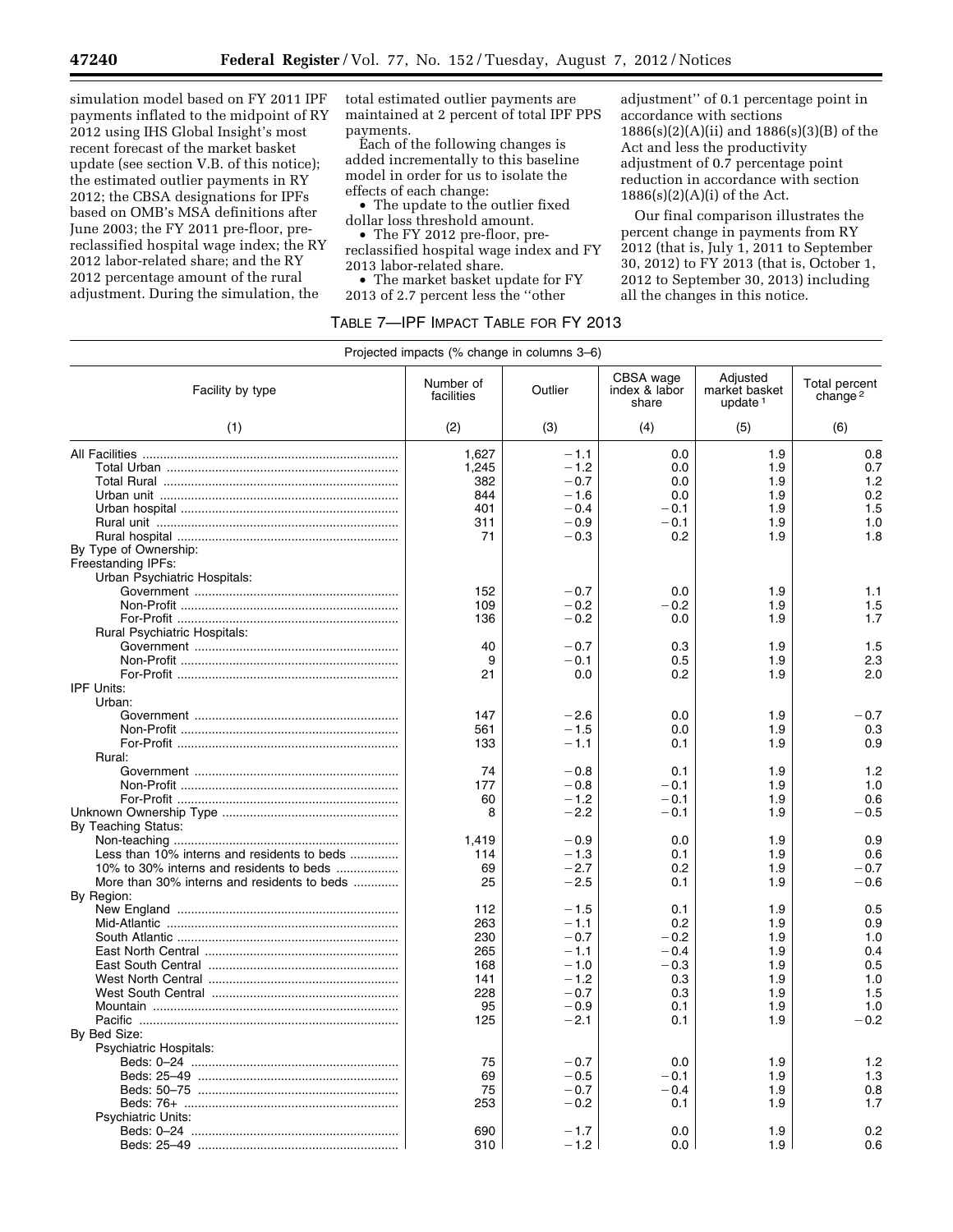| TABLE 7-IPF IMPACT TABLE FOR FY 2013-Continued |
|------------------------------------------------|
|------------------------------------------------|

| Projected impacts (% change in columns 3–6) |                         |                  |                                     |                                         |                                      |
|---------------------------------------------|-------------------------|------------------|-------------------------------------|-----------------------------------------|--------------------------------------|
| Facility by type                            | Number of<br>facilities | Outlier          | CBSA wage<br>index & labor<br>share | Adjusted<br>market basket<br>update $1$ | Total percent<br>change <sup>2</sup> |
| 1)                                          | (2)                     | (3)              | (4)                                 | (5)                                     | (6)                                  |
| Beds: 76+                                   | 95<br>60                | $-1.3$<br>$-1.8$ | 0.0<br>0.1                          | 1.9<br>1.9                              | 0.6<br>0.1                           |

1This column reflects the impact of the market basket update factor for FY 2013 of 1.9 percent, which includes a market basket update of 2.7 percent, a 0.1 percentage point reduction in accordance with sections 1886(s)(2)(A)(ii) and 1886(s)(3)(B) of the Act, and a 0.7 percentage point<br>reduction for the productivity adjustment as required by section 1886(s)(2)(A

<sup>2</sup> Percent changes in estimated payments from RY 2012 to FY 2013 include all of the changes of this rule. Note, the products of these impacts may be different from the percentage changes shown here due to rounding effects.

#### 3. Results

Table 7 above displays the results of our analysis. The table groups IPFs into the categories listed below based on characteristics provided in the Provider of Services (POS) file, the IPF provider specific file, and cost report data from HCRIS:

- Facility Type
- Location
- Teaching Status Adjustment
- Census Region
- Size

The top row of the table shows the overall impact on the 1,627 IPFs included in this analysis.

In column 3, we present the effects of the update to the outlier fixed dollar loss threshold amount. We estimate that IPF outlier payments as a percentage of total IPF payments are 3.1 percent in RY 2012. Thus, we are adjusting the outlier threshold amount in this notice to set total estimated outlier payments equal to 2 percent of total payments in FY 2013. The estimated change in total IPF payments for FY 2013, therefore, includes an approximate 1.1 percent decrease in payments because the outlier portion of total payments is expected to decrease from approximately 3.1 percent to 2 percent.

The overall impact of this outlier adjustment update (as shown in column 3 of table 7), across all hospital groups, is to decrease total estimated payments to IPFs by 1.1 percent. We do not estimate that any group of IPFs will experience an increase in payments from this update. The largest decrease in payments is estimated to reflect a 2.7 percent decrease in payments for IPFs located in teaching hospitals with an intern and resident ADC ratio greater than or equal to 10 percent and less than or equal to 30 percent. This is due to the high volume of outlier payments made to the IPFs in this category.

In column 4, we present the effects of the budget-neutral update to the laborrelated share and the wage index

adjustment under the CBSA geographic area definitions announced by OMB in June 2003. This is a comparison of the simulated FY 2013 payments under the FY 2012 hospital wage index under CBSA classification and associated labor-related share to the simulated RY 2012 payments under the FY 2011 hospital wage index under CBSA classifications and associated laborrelated share. We note that there is no projected change in aggregate payments to IPFs, as indicated in the first row of column 4. However, there will be small distributional effects among different categories of IPFs. For example, we estimate the largest increase in payments to be a 0.5 percent increase for rural, non-profit freestanding psychiatric hospitals and the largest decrease in payments to be a 0.4 percent decrease for IPFs in the East North Central region and freestanding IPFs in the 50 to 75 bed size category.

Column 5 shows the estimated effect of the update to the IPF PPS payment rates, which includes a 2.7 percent market basket update less the 0.1 percentage point in accordance with section  $1886(s)(2)(A)(ii)$  and  $1886(s)(3)(B)$  and less the 0.7 percentage point in accordance with section 1886(s)(2)(A)(i).

Column 6 compares our estimates of the changes reflected in this notice for FY 2013, to our payments for RY 2012 (without these changes). This column reflects all FY 2013 changes relative to RY 2012. The average estimated increase for all IPFs is approximately 0.8 percent. This estimated net increase includes the effects of the 2.7 percent market basket update adjusted by the ''other adjustment'' of minus 0.1 percentage point, as required by sections  $1886(s)(2)(A)(ii)$  and 1886(s)(3)(B) of the Act and the productivity adjustment of minus 0.7 percentage point, as required by section  $1886(s)(2)(A)(i)$  of the Act. It also includes the overall estimated 1.1

percent decrease in estimated IPF outlier payments from the update to the outlier fixed dollar loss threshold amount. Since we are making the updates to the IPF labor-related share and wage index in a budget-neutral manner, they will not affect total estimated IPF payments in the aggregate. However, they will affect the estimated distribution of payments among providers.

Overall, the estimated payments to IPFs in FY 2013 are projected to increase by 0.8 percent, compared with the payments in RY 2012. IPF payments are estimated to increase 0.7 percent in urban areas and 1.2 percent in rural areas, compared with RY 2012 payments. The largest payment increase is estimated at 2.3 percent for rural, non-profit freestanding psychiatric hospitals and the largest payment decrease is estimated at 0.7 percent for urban government IPF units and IPFs located in teaching hospitals with an intern and resident ADC ratio greater than or equal to 10 percent and less than or equal to 30 percent.

#### 4. Effect on the Medicare Program

Based on actuarial projections resulting from our experience with other PPSs, we estimate that Medicare spending (total Medicare program payments) for IPF services over the next 5 years would be as shown in Table 8 below.

#### TABLE 8—ESTIMATED PAYMENTS

| Fiscal year | Dollars in<br>millions |
|-------------|------------------------|
|             | 4.960                  |
|             | 5.380                  |
|             | 5.860                  |
|             | 6.390                  |
|             | 6.900                  |

These estimates are based on the current forecast of the increases in the RPL market basket, including an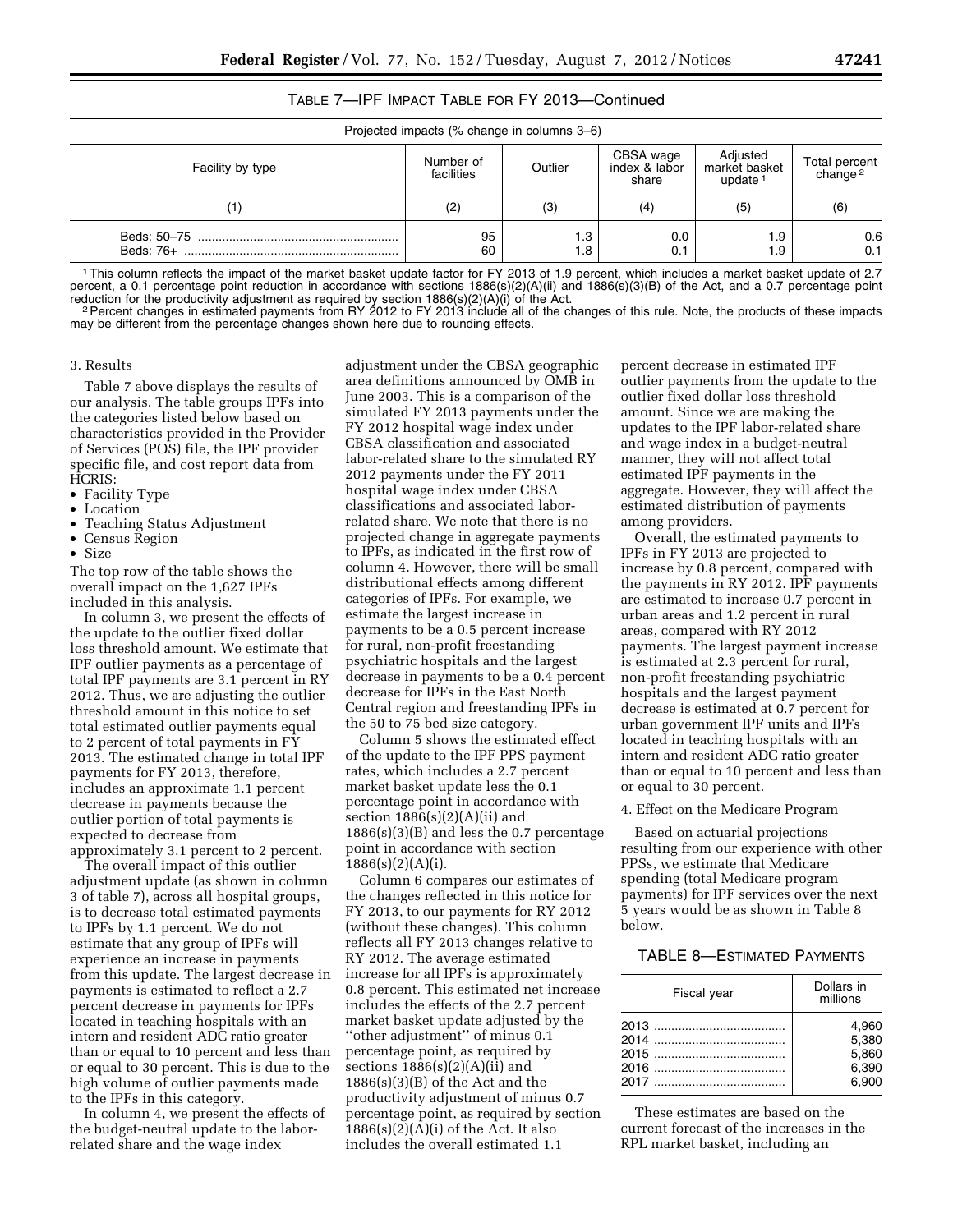adjustment for productivity, for the RY beginning in 2012 and each subsequent RY, as required by section

 $1886(s)(2)(A)(i)$  of the Act, as follows:

- 2.0 percent for FY 2013.
- 2.3 percent for FY 2014.
- 2.7 percent for FY 2015.
- 2.8 percent for FY 2016.
- 2.6 percent for FY 2017.

The estimates in Table 8 also include the application of the ''other adjustment,'' as required by sections 1886(s)(2)(A)(ii) and 1886(s)(3)(B) of the Act, as follows:

 $\bullet$  -0.1 percentage point for rate years beginning in 2012.

 $\bullet$  -0.1 percentage point for rate years beginning in 2013.

 $\bullet$  -0.3 percentage point for rate years beginning in 2014.

 $\bullet$  -0.2 percentage point for rate years beginning in 2015.

 $\bullet$  -0.2 percentage point for rate years beginning in 2016.

We estimate that there would be a change in fee-for-service Medicare beneficiary enrollment as follows:

- 3.8 percent in FY 2013.
- 5.7 percent in FY 2014.
- 6.8 percent in FY 2015.
- 7.0 percent in FY 2016.
- 5.1 percent in FY 2017.

5. Effect on Beneficiaries

Under the IPF PPS, IPFs will receive payment based on the average resources consumed by patients for each day. We do not expect changes in the quality of care or access to services for Medicare beneficiaries under the FY 2013 IPF PPS. In fact, we believe that access to IPF services will be enhanced due to the patient- and facility-level adjustment factors, all which are intended to adequately reimburse IPFs for expensive cases. Finally, the outlier policy is intended to assist IPFs that experience high-cost cases.

#### *D. Alternatives Considered*

The statute does not specify an update strategy for the IPF PPS and is broadly written to give the Secretary discretion in establishing an update methodology. Therefore, we are updating the IPF PPS using the methodology published in the November 2004 IPF PPS final rule. Lastly, no alternative policy options were considered in this notice, since this notice does not initiate policy changes with regard to the IPF PPS. This notice simply provides an update to the rates for FY 2013.

(Catalog of Federal Domestic Assistance Program No. 93.773, Medicare—Hospital Insurance; and Program No. 93.774,

#### COST OF LIVING ADJUSTMENTS (COLAS)

Medicare—Supplementary Medical Insurance Program)

Dated: June 28, 2012.

#### **Marilyn Tavenner,**

*Acting Administrator, Centers for Medicare & Medicaid Services.* 

Approved: August 1, 2012.

**Kathleen Sebelius,** 

*Secretary.* 

#### **Addendum A—Rate and Adjustment Factors**

#### PER DIEM RATE

| Federal Per Diem Base Rate | \$698.51 |
|----------------------------|----------|
| Labor Share (0.69981)      | 488.82   |
| Non-Labor Share (0.30019)  | 209.69   |

*Fixed Dollar Loss Threshold Amount:*  \$11,600.

*Wage Index Budget Neutrality Factor:*  1.0007.

#### FACILITY ADJUSTMENTS

| <b>Rural Adjustment</b><br>Factor.    | 1.17.                                            |
|---------------------------------------|--------------------------------------------------|
| <b>Teaching Adjustment</b><br>Factor. | 0.5150.                                          |
| Wage Index                            | Pre-reclass Hospital<br>Wage Index (FY<br>2012). |

| Area    | Cost of living |
|---------|----------------|
| Alaska  |                |
|         | .23            |
|         | -23            |
|         | '.23           |
|         |                |
| Hawaii: |                |
|         | 1.25           |
|         | l.18           |
|         | l.25           |
|         | -25            |

#### PATIENT ADJUSTMENTS

ECT—Per Treatment .................. \$300.72

#### VARIABLE PER DIEM ADJUSTMENTS

|        | Adjustment factor |
|--------|-------------------|
|        | .19               |
|        | .31               |
| Dav 2  | .12               |
| Dav 3  | 08. ا             |
| Dav 4  | l .05             |
| Dav 5  | I.O4              |
| Day 6  | .02               |
| Dav 7  | .01               |
| Dav 8  | .01               |
| Day 9  | .00               |
| Dav 10 | .ററ               |
| Dav    | 0.99              |
| Dav    | n 99.             |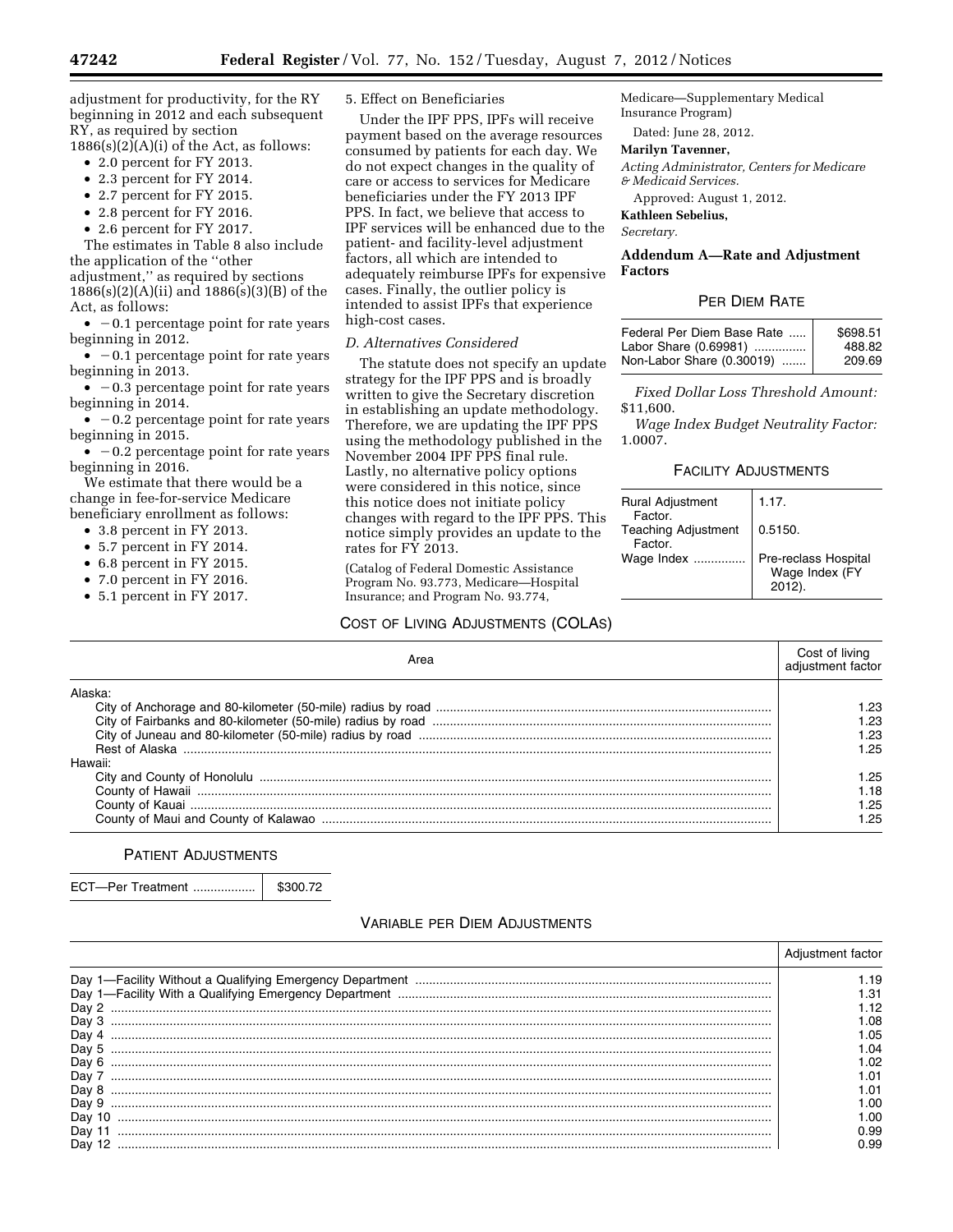## VARIABLE PER DIEM ADJUSTMENTS-Continued

| Dav | ).99<br>).99<br>0.98<br>).97<br>0.97<br>0.96<br>0.95<br>0.95 |
|-----|--------------------------------------------------------------|
|     | ).95                                                         |

## **AGE ADJUSTMENTS**

| Under 45            | .ററ  |
|---------------------|------|
| 45 and under 50     | . በ1 |
| $50$ and under $55$ | .02  |
| 55 and under 60     | 04   |
|                     | l.07 |
|                     | l 10 |
|                     | .13  |
|                     | .15  |
|                     |      |

## **DRG ADJUSTMENTS**

| MS-DRG | <b>MS-DRG Descriptions</b> | Adjustment factor |
|--------|----------------------------|-------------------|
|        |                            | 1.05              |
|        |                            |                   |
|        |                            | 1.07              |
| 081    |                            |                   |
| 876    |                            | 1.22              |
| 880    |                            | 1.05              |
| 881    |                            | 0.99              |
| 882    |                            | 1.02              |
| 883    |                            | 1.02              |
| 884    |                            | 1.03              |
|        |                            | 1.00              |
|        |                            | 0.99              |
| 887  1 |                            | 0.92              |
|        |                            | 0.97              |
| 895    |                            | 1.02              |
| 896    |                            | 0.88              |
|        |                            |                   |

## **COMORBIDITY ADJUSTMENTS**

| Comorbidity                                                                                                                                                                                                                    | Adjustment factor |
|--------------------------------------------------------------------------------------------------------------------------------------------------------------------------------------------------------------------------------|-------------------|
|                                                                                                                                                                                                                                | 1.04              |
|                                                                                                                                                                                                                                | l.13              |
|                                                                                                                                                                                                                                | 1.06              |
|                                                                                                                                                                                                                                | 1.12              |
|                                                                                                                                                                                                                                | 1.07              |
|                                                                                                                                                                                                                                |                   |
|                                                                                                                                                                                                                                | 1.11              |
| Chronical Treatment Chronical Chronical Chronical Chronical Chronical Chronical Chronical Chronical Chronical Chronical Chronical Chronical Chronical Chronical Chronical Chronical Chronical Chronical Chronical Chronical Ch | 1.07              |
|                                                                                                                                                                                                                                | I.O5              |
|                                                                                                                                                                                                                                | l.13              |
|                                                                                                                                                                                                                                | LO3               |
|                                                                                                                                                                                                                                |                   |
|                                                                                                                                                                                                                                | 1 1 N             |
|                                                                                                                                                                                                                                | l 12              |
|                                                                                                                                                                                                                                | L 08              |
|                                                                                                                                                                                                                                | l.09              |
|                                                                                                                                                                                                                                |                   |

۰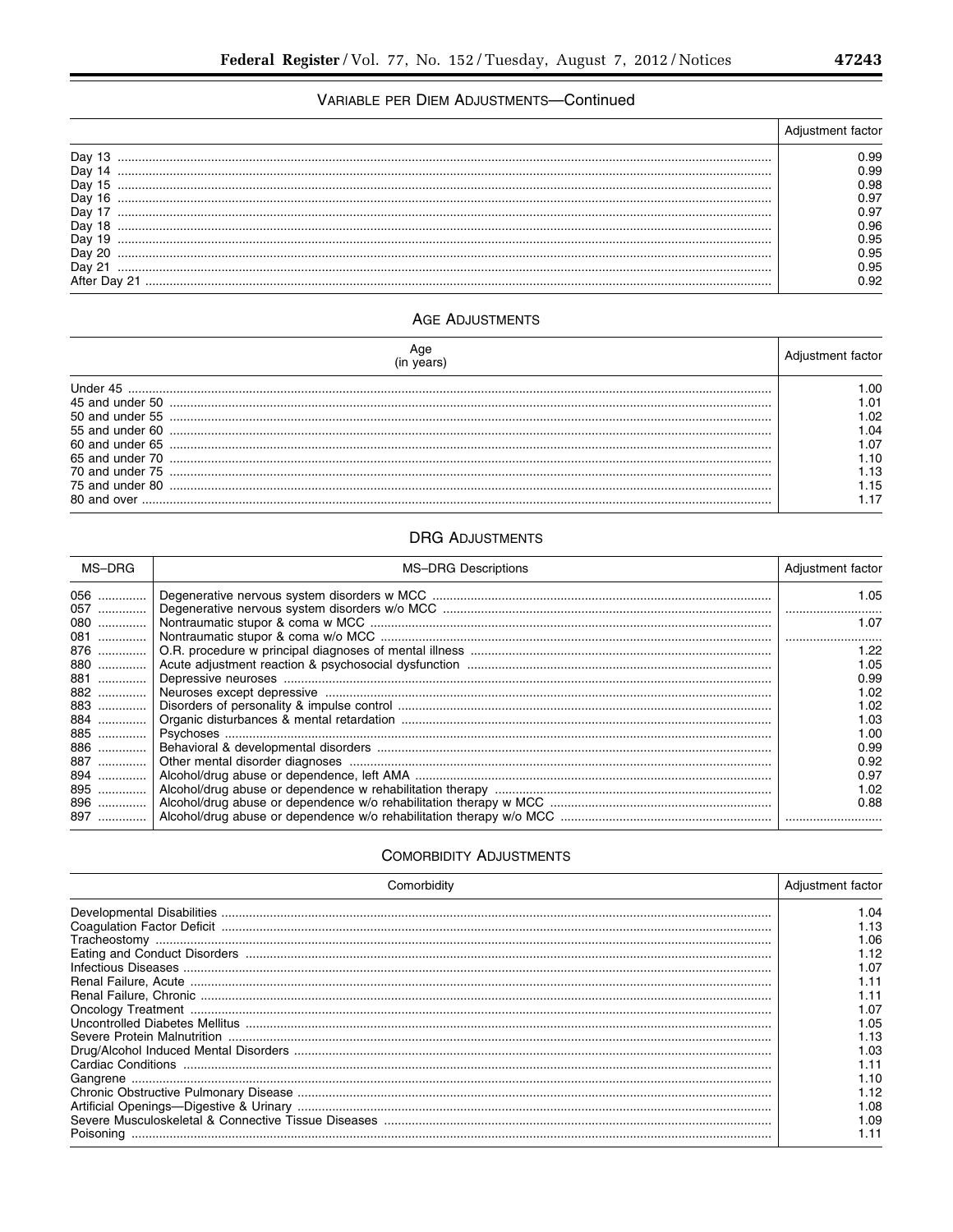Ξ

#### **Addendum B—FY 2013 CBSA Wage Index Tables**

In this addendum, we provide the wage index tables referred to in the preamble to this notice. The tables presented below are as follows:

Table 1—FY 2013 Wage Index For Urban Areas Based On CBSA Labor Market Areas.

Table 2—FY 2013 Wage Index Based On CBSA Labor Market Areas For Rural Areas. ٠

| <b>CBSA Code</b> | Urban area<br>(constituent counties)            | Wage<br>index |
|------------------|-------------------------------------------------|---------------|
| 10180            |                                                 | 0.8444        |
|                  | Callahan County, TX.                            |               |
|                  | Jones County, TX.<br>Taylor County, TX.         |               |
| 10380            |                                                 | 0.3611        |
|                  | Aguada Municipio, PR.                           |               |
|                  | Aguadilla Municipio, PR.                        |               |
|                  | Añasco Municipio, PR.<br>Isabela Municipio, PR. |               |
|                  | Lares Municipio, PR.                            |               |
|                  | Moca Municipio, PR.                             |               |
|                  | Rincón Municipio, PR.                           |               |
| 10420            | San Sebastián Municipio, PR.                    | 0.8814        |
|                  | Portage County, OH.                             |               |
|                  | Summit County, OH.                              |               |
| 10500            |                                                 | 0.8687        |
|                  | Baker County, GA.<br>Dougherty County, GA.      |               |
|                  | Lee County, GA.                                 |               |
|                  | Terrell County, GA.                             |               |
|                  | Worth County, GA.                               |               |
| $10580$          | Albany County, NY.                              | 0.8680        |
|                  | Rensselaer County, NY.                          |               |
|                  | Saratoga County, NY.                            |               |
|                  | Schenectady County, NY.                         |               |
|                  | Schoharie County, NY.                           |               |
| 10740            | Bernalillo County, NM.                          | 0.9550        |
|                  | Sandoval County, NM.                            |               |
|                  | Torrance County, NM.                            |               |
|                  | Valencia County, NM.                            |               |
| 10780            | Grant Parish, LA.                               | 0.8026        |
|                  | Rapides Parish, LA.                             |               |
| 10900            |                                                 | 0.9260        |
|                  | Warren County, NJ.                              |               |
|                  | Carbon County, PA.<br>Lehigh County, PA.        |               |
|                  | Northampton County, PA.                         |               |
|                  |                                                 | 0.8917        |
|                  | Blair County, PA.                               |               |
| 11100            | Armstrong County, TX.                           | 0.8714        |
|                  | Carson County, TX.                              |               |
|                  | Potter County, TX.                              |               |
|                  | Randall County, TX.                             |               |
| 11180            | Story County, IA.                               | 1.0009        |
|                  |                                                 | 1.2133        |
|                  | Anchorage Municipality, AK.                     |               |
|                  | Matanuska-Susitna Borough, AK.                  |               |
| 11300            | Madison County, IN.                             | 0.9266        |
| 11340            |                                                 | 0.8524        |
|                  | Anderson County, SC.                            |               |
| 11460            |                                                 | 1.0128        |
| 11500            | Washtenaw County, MI.                           | 0.7979        |
|                  | Calhoun County, AL.                             |               |
| 11540            |                                                 | 0.9226        |
|                  | Calumet County, WI.                             |               |
| 11700            | Outagamie County, WI.                           | 0.8918        |
|                  | Buncombe County, NC.                            |               |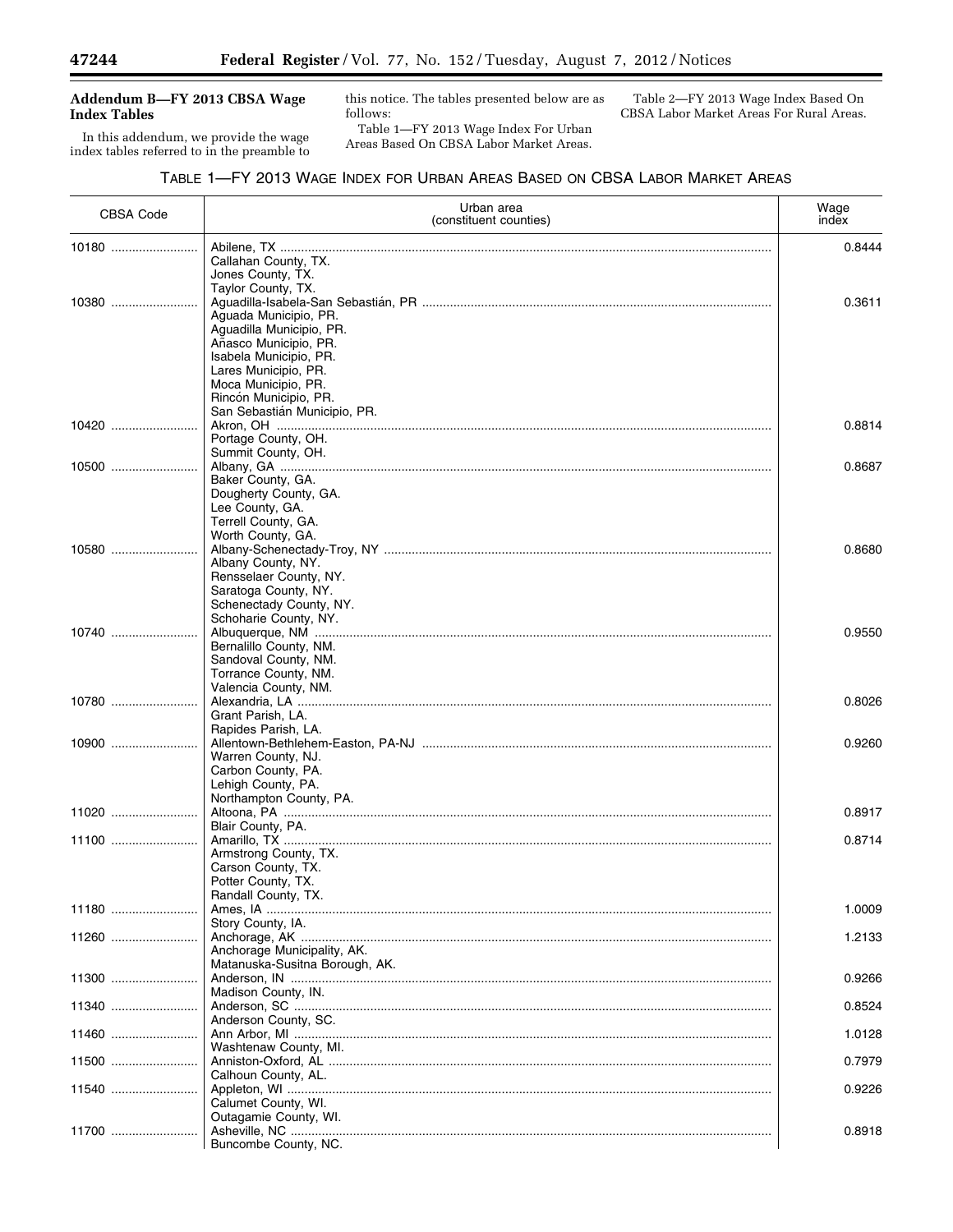## TABLE 1—FY 2013 WAGE INDEX FOR URBAN AREAS BASED ON CBSA LABOR MARKET AREAS—Continued

| <b>CBSA Code</b> | Urban area<br>(constituent counties)                                 | Wage<br>index    |
|------------------|----------------------------------------------------------------------|------------------|
|                  | Haywood County, NC.<br>Henderson County, NC.<br>Madison County, NC.  |                  |
| 12020            | Clarke County, GA.<br>Madison County, GA.                            | 0.9642           |
| 12060            | Oconee County, GA.<br>Oglethorpe County, GA.<br>Barrow County, GA.   | 0.9575           |
|                  | Bartow County, GA.<br>Butts County, GA.<br>Carroll County, GA.       |                  |
|                  | Cherokee County, GA.<br>Clayton County, GA.<br>Cobb County, GA.      |                  |
|                  | Coweta County, GA.<br>Dawson County, GA.<br>DeKalb County, GA.       |                  |
|                  | Douglas County, GA.<br>Fayette County, GA.<br>Forsyth County, GA.    |                  |
|                  | Fulton County, GA.<br>Gwinnett County, GA.<br>Haralson County, GA.   |                  |
|                  | Heard County, GA.<br>Henry County, GA.<br>Jasper County, GA.         |                  |
|                  | Lamar County, GA.<br>Meriwether County, GA.<br>Newton County, GA.    |                  |
|                  | Paulding County, GA.<br>Pickens County, GA.<br>Pike County, GA.      |                  |
|                  | Rockdale County, GA.<br>Spalding County, GA.<br>Walton County, GA.   |                  |
| 12100<br>12220   | Atlantic County, NJ.                                                 | 1.1033<br>0.7877 |
| 12260            | Lee County, AL.<br>Burke County, GA.                                 | 0.9529           |
|                  | Columbia County, GA.<br>McDuffie County, GA.<br>Richmond County, GA. |                  |
| 12420            | Aiken County, SC.<br>Edgefield County, SC.                           | 0.9535           |
|                  | Bastrop County, TX.<br>Caldwell County, TX.<br>Hays County, TX.      |                  |
| 12540            | Travis County, TX.<br>Williamson County, TX.<br>Kern County, CA.     | 1.1817           |
| $12580$          | Anne Arundel County, MD.<br>Baltimore County, MD.                    | 1.0151           |
|                  | Carroll County, MD.<br>Harford County, MD.<br>Howard County, MD.     |                  |
| 12620            | Queen Anne's County, MD.<br>Baltimore City, MD.                      | 0.9979           |
| 12700            | Penobscot County, ME.                                                | 1.2838           |
| 12940            | Barnstable County, MA.<br>Ascension Parish, LA.                      | 0.8523           |
|                  | East Baton Rouge Parish, LA.                                         |                  |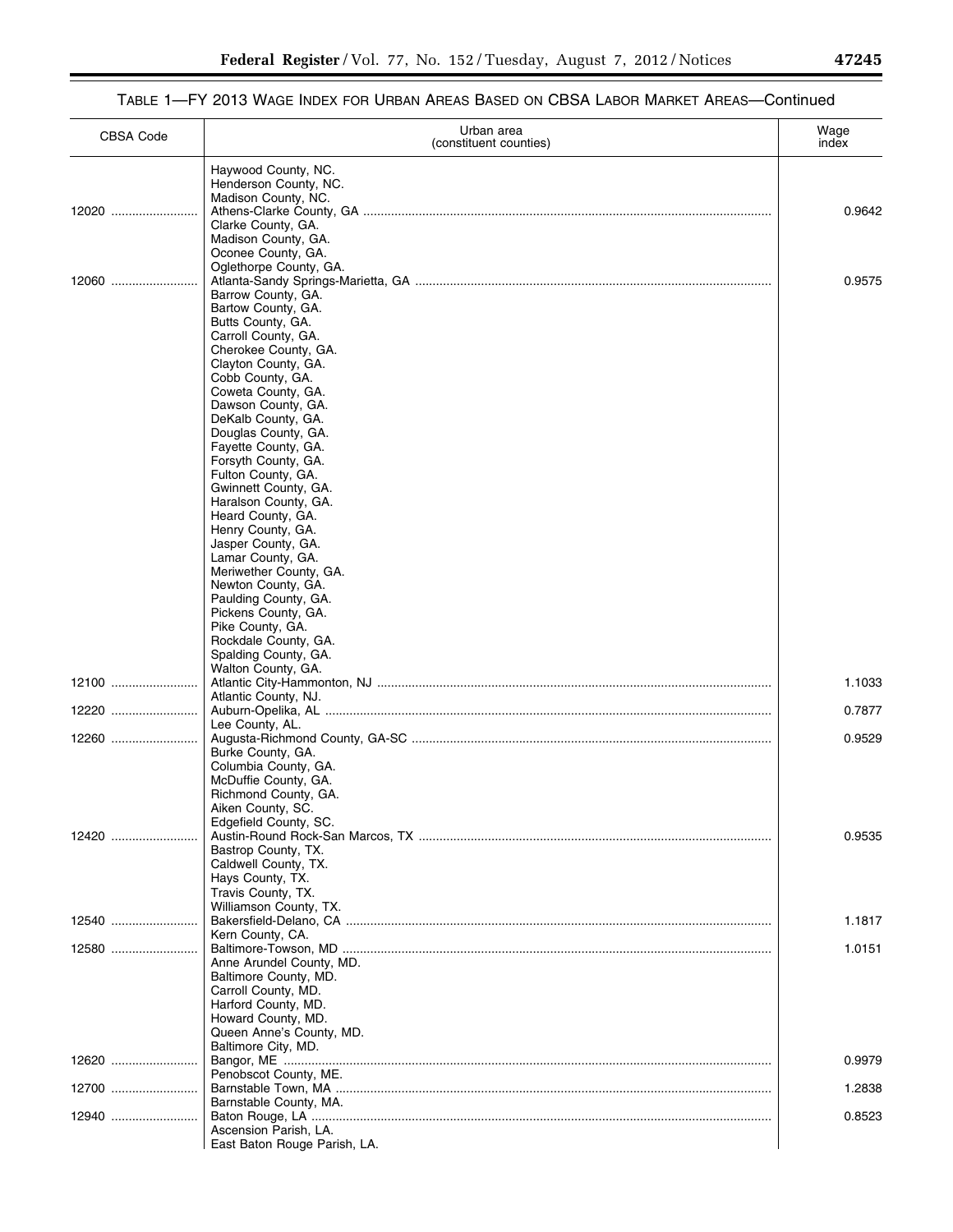Ξ

۰

| <b>CBSA Code</b> | Urban area<br>(constituent counties)                                          | Wage<br>index |
|------------------|-------------------------------------------------------------------------------|---------------|
|                  | East Feliciana Parish, LA.<br>Iberville Parish, LA.<br>Livingston Parish, LA. |               |
|                  | Pointe Coupee Parish, LA.<br>St. Helena Parish, LA.                           |               |
| 12980            | West Baton Rouge Parish, LA.<br>West Feliciana Parish, LA.                    | 0.9935        |
| 13020            | Calhoun County, MI.                                                           | 0.8927        |
|                  | Bay County, MI.                                                               | 0.8723        |
|                  | Hardin County, TX.<br>Jefferson County, TX.                                   |               |
| 13380            | Orange County, TX.                                                            | 1.1748        |
| 13460            | Whatcom County, WA.                                                           | 1.1395        |
| 13644            | Deschutes County, OR.                                                         | 1.0305        |
|                  | Frederick County, MD.<br>Montgomery County, MD.                               |               |
| 13740            | Carbon County, MT.                                                            | 0.8576        |
| 13780            | Yellowstone County, MT.<br>Broome County, NY.                                 | 0.8731        |
|                  | Tioga County, NY.<br>Bibb County, AL.<br>Blount County, AL.                   | 0.8436        |
|                  | Chilton County, AL.<br>Jefferson County, AL.                                  |               |
|                  | St. Clair County, AL.<br>Shelby County, AL.<br>Walker County, AL.             |               |
| 13900            | Burleigh County, ND.                                                          | 0.7232        |
| 13980            | Morton County, ND.                                                            | 0.8281        |
|                  | Giles County, VA.<br>Montgomery County, VA.<br>Pulaski County, VA.            |               |
| 14020            | Radford City, VA.                                                             | 0.8725        |
|                  | Greene County, IN.<br>Monroe County, IN.<br>Owen County, IN.                  |               |
| 14060            |                                                                               | 0.9477        |
| 14260            | McLean County, IL.                                                            | 0.9279        |
|                  | Ada County, ID.<br>Boise County, ID.                                          |               |
|                  | Canyon County, ID.<br>Gem County, ID.                                         |               |
| 14484            | Owyhee County, ID.                                                            | 1.2283        |
|                  | Norfolk County, MA.<br>Plymouth County, MA.                                   |               |
| 14500            | Suffolk County, MA.                                                           | 1.0086        |
| 14540            | Boulder County, CO.                                                           | 0.8599        |
|                  | Edmonson County, KY.<br>Warren County, KY.                                    |               |
| 14740            | Kitsap County, WA.                                                            | 1.1288        |
| 14860            | Fairfield County, CT.                                                         | 1.2914        |
| 15180            | Cameron County, TX.                                                           | 0.9183        |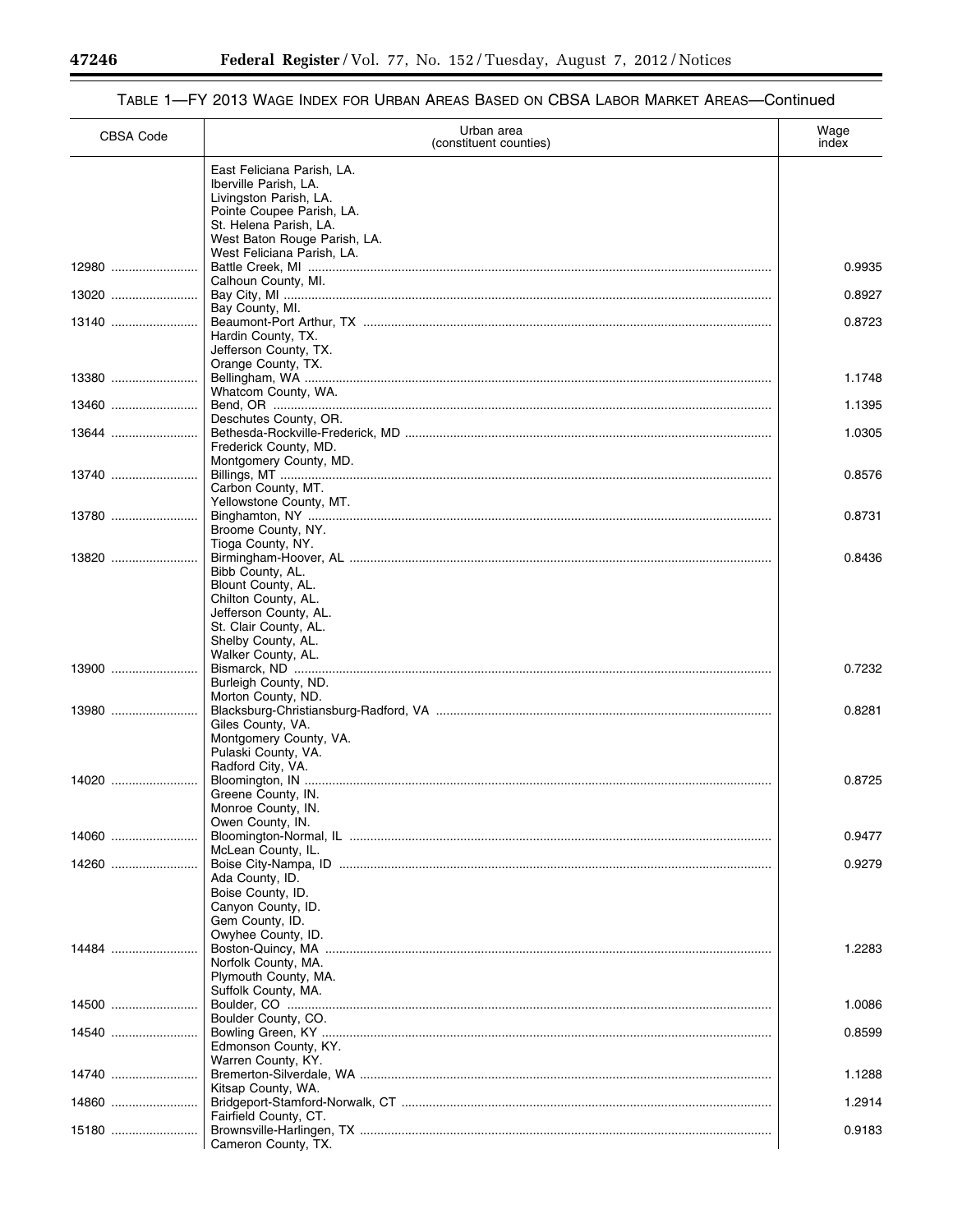| <b>CBSA Code</b> | Urban area<br>(constituent counties)                                                                                                     | Wage<br>index |
|------------------|------------------------------------------------------------------------------------------------------------------------------------------|---------------|
| 15260            | Brantley County, GA.<br>Glynn County, GA.                                                                                                | 0.9068        |
| 15380            | McIntosh County, GA.<br>Erie County, NY.                                                                                                 | 0.9750        |
| 15500            | Niagara County, NY.                                                                                                                      | 0.8665        |
| 15540            | Alamance County, NC.<br>Chittenden County, VT.<br>Franklin County, VT.                                                                   | 1.0021        |
| 15764            | Grand Isle County, VT.<br>Middlesex County, MA.                                                                                          | 1.1210        |
| 15804            | Burlington County, NJ.<br>Camden County, NJ.                                                                                             | 1.0202        |
| 15940            | Gloucester County, NJ.<br>Carroll County, OH.<br>Stark County, OH.                                                                       | 0.8939        |
| 15980            | Lee County, FL.                                                                                                                          | 0.9341        |
| 16020            | Alexander County, IL.<br>Bollinger County, MO.<br>Cape Girardeau County, MO.                                                             | 0.8672        |
| 16180            | Carson City, NV.                                                                                                                         | 1.0597        |
| 16220            |                                                                                                                                          | 1.0117        |
| 16300            | Natrona County, WY.<br>Benton County, IA.<br>Jones County, IA.                                                                           | 0.8831        |
| 16580            | Linn County, IA.<br>Champaign County, IL.<br>Ford County, IL.                                                                            | 0.9890        |
| 16620            | Piatt County, IL.<br>Boone County, WV.<br>Clay County, WV.<br>Kanawha County, WV.<br>Lincoln County, WV.<br>Putnam County, WV.           | 0.8144        |
| 16700            | Berkeley County, SC.<br>Charleston County, SC.<br>Dorchester County, SC.                                                                 | 0.9063        |
| 16740            | Anson County, NC.<br>Cabarrus County, NC.<br>Gaston County, NC.<br>Mecklenburg County, NC.<br>Union County, NC.<br>York County, SC.      | 0.9321        |
| 16820            | Albemarle County, VA.<br>Fluvanna County, VA.<br>Greene County, VA.<br>Nelson County, VA.                                                | 0.9188        |
| 16860            | Charlottesville City, VA.<br>Catoosa County, GA.<br>Dade County, GA.<br>Walker County, GA.<br>Hamilton County, TN.<br>Marion County, TN. | 0.8740        |
| 16940            | Sequatchie County, TN.                                                                                                                   | 0.9844        |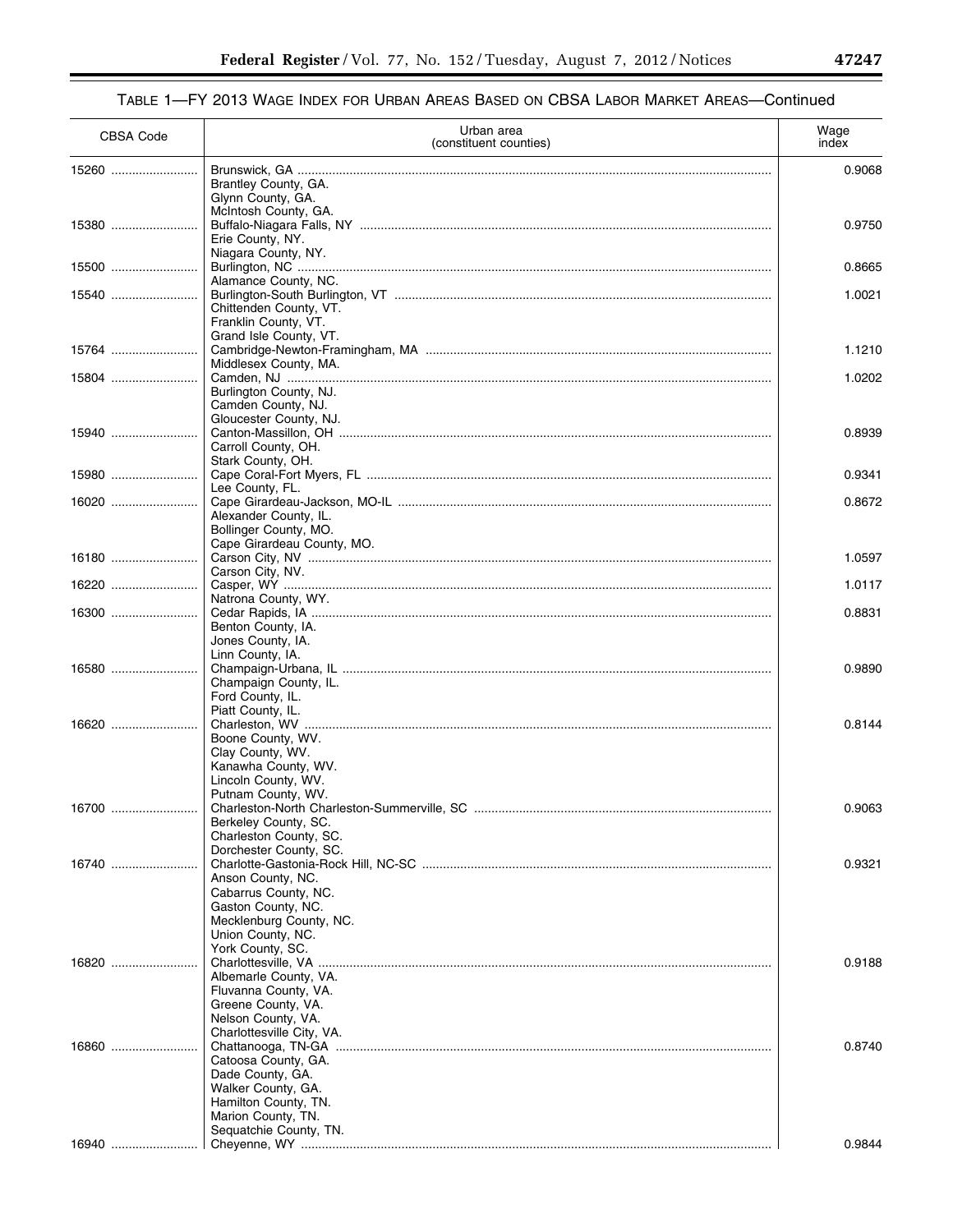Ξ

۰

| <b>CBSA Code</b> | Urban area<br>(constituent counties)                                  | Wage<br>index |
|------------------|-----------------------------------------------------------------------|---------------|
| 16974            | Laramie County, WY.<br>Cook County, IL.<br>DeKalb County, IL.         | 1.0600        |
|                  | DuPage County, IL.<br>Grundy County, IL.<br>Kane County, IL.          |               |
|                  | Kendall County, IL.<br>McHenry County, IL.<br>Will County, IL.        |               |
| 17020            | Butte County, CA.                                                     | 1.1094        |
| 17140            | Dearborn County, IN.<br>Franklin County, IN.                          | 0.9430        |
|                  | Ohio County, IN.<br>Boone County, KY.<br>Bracken County, KY.          |               |
|                  | Campbell County, KY.<br>Gallatin County, KY.                          |               |
|                  | Grant County, KY.<br>Kenton County, KY.<br>Pendleton County, KY.      |               |
|                  | Brown County, OH.<br>Butler County, OH.<br>Clermont County, OH.       |               |
|                  | Hamilton County, OH.<br>Warren County, OH.                            |               |
| 17300            | Christian County, KY.<br>Trigg County, KY.                            | 0.8193        |
| 17420            | Montgomery County, TN.<br>Stewart County, TN.                         | 0.7674        |
|                  | Bradley County, TN.<br>Polk County, TN.                               |               |
| 17460            | Cuyahoga County, OH.<br>Geauga County, OH.                            | 0.8941        |
|                  | Lake County, OH.<br>Lorain County, OH.                                |               |
| 17660            | Medina County, OH.                                                    | 0.9367        |
| 17780            | Kootenai County, ID.<br>Brazos County, TX.                            | 0.9690        |
|                  | Burleson County, TX.<br>Robertson County, TX.                         |               |
| 17820            | El Paso County, CO.<br>Teller County, CO.                             | 0.9846        |
| 17860            | Boone County, MO.<br>Howard County, MO.                               | 0.8105        |
| 17900            | Calhoun County, SC.                                                   | 0.8758        |
|                  | Fairfield County, SC.<br>Kershaw County, SC.<br>Lexington County, SC. |               |
|                  | Richland County, SC.<br>Saluda County, SC.                            |               |
| 17980            | Russell County, AL.<br>Chattahoochee County, GA.                      | 0.9040        |
|                  | Harris County, GA.<br>Marion County, GA.                              |               |
| 18020            | Muscogee County, GA.                                                  | 0.9723        |
| 18140            | Bartholomew County, IN.<br>Delaware County, OH.                       | 0.9994        |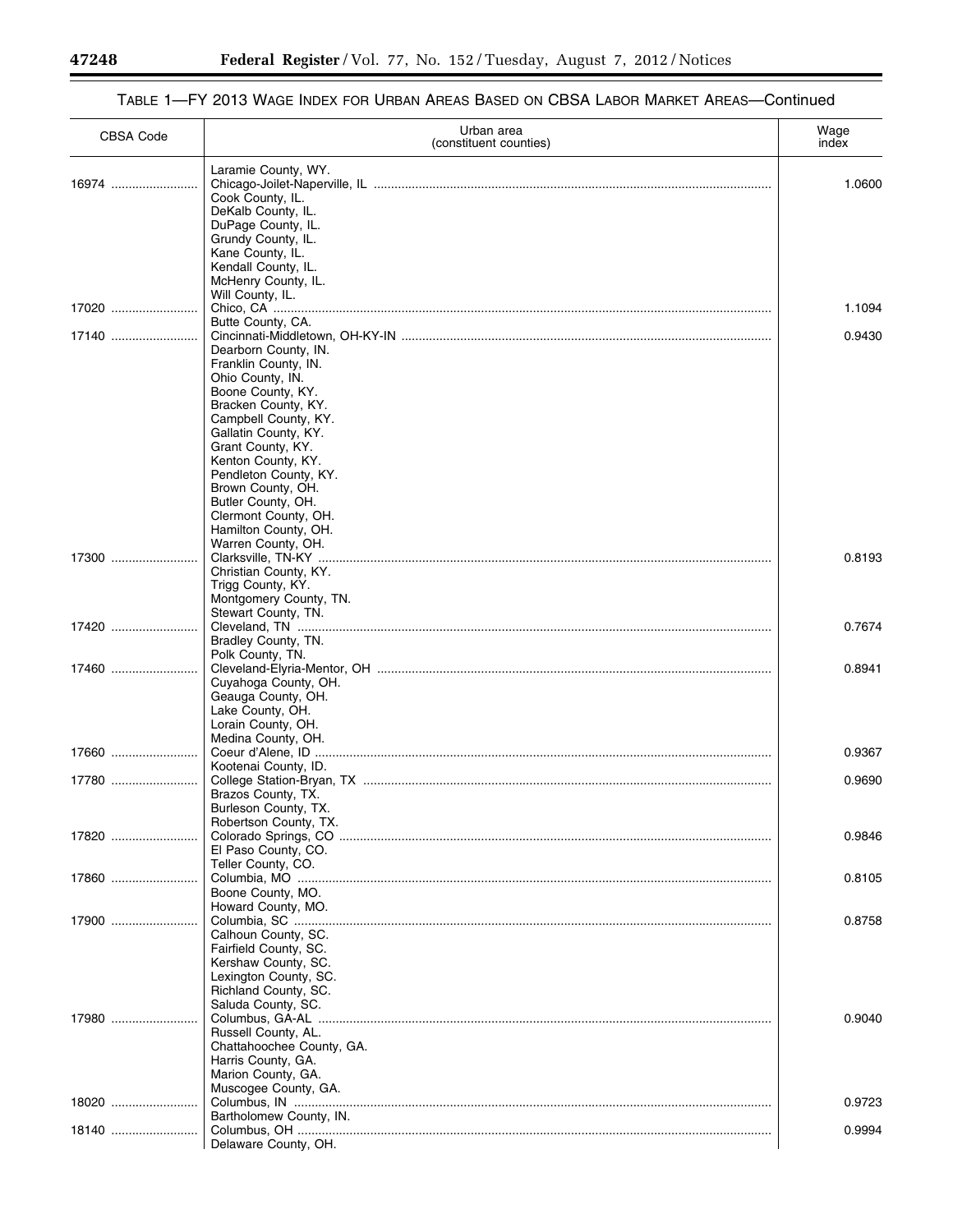—

## TABLE 1—FY 2013 WAGE INDEX FOR URBAN AREAS BASED ON CBSA LABOR MARKET AREAS—Continued

| <b>CBSA Code</b> | Urban area<br>(constituent counties)           | Wage<br>index |
|------------------|------------------------------------------------|---------------|
|                  | Fairfield County, OH.<br>Franklin County, OH.  |               |
|                  | Licking County, OH.                            |               |
|                  | Madison County, OH.<br>Morrow County, OH.      |               |
|                  | Pickaway County, OH.                           |               |
|                  | Union County, OH.                              |               |
| 18580            | Aransas County, TX.                            | 0.8677        |
|                  | Nueces County, TX.                             |               |
|                  | San Patricio County, TX.                       | 1.0898        |
|                  | Benton County, OR.                             |               |
| 18880            |                                                | 0.8961        |
| 19060            | Okaloosa County, FL.                           | 0.7825        |
|                  | Allegany County, MD.                           |               |
| 19124            | Mineral County, WV.                            | 0.9844        |
|                  | Collin County, TX.                             |               |
|                  | Dallas County, TX.                             |               |
|                  | Delta County, TX.<br>Denton County, TX.        |               |
|                  | Ellis County, TX.                              |               |
|                  | Hunt County, TX.                               |               |
|                  | Kaufman County, TX.<br>Rockwall County, TX.    |               |
| 19140            |                                                | 0.8374        |
|                  | Murray County, GA.                             |               |
|                  | Whitfield County, GA.                          |               |
| 19180            | Vermilion County, IL.                          | 0.9832        |
| 19260            |                                                | 0.7896        |
|                  | Pittsylvania County, VA.<br>Danville City, VA. |               |
| 19340            |                                                | 0.9056        |
|                  | Henry County, IL.                              |               |
|                  | Mercer County, IL.<br>Rock Island County, IL.  |               |
|                  | Scott County, IA.                              |               |
| $19380$          |                                                | 0.9281        |
|                  | Greene County, OH.<br>Miami County, OH.        |               |
|                  | Montgomery County, OH.                         |               |
|                  | Preble County, OH.                             |               |
| 19460            | Lawrence County, AL.                           | 0.7334        |
|                  | Morgan County, AL.                             |               |
| $19500$          |                                                | 0.8008        |
| 19660            | Macon County, IL.                              | 0.8865        |
|                  | Volusia County, FL.                            |               |
|                  |                                                | 1.0647        |
|                  | Adams County, CO.<br>Arapahoe County, CO.      |               |
|                  | Broomfield County, CO.                         |               |
|                  | Clear Creek County, CO.                        |               |
|                  | Denver County, CO.<br>Douglas County, CO.      |               |
|                  | Elbert County, CO.                             |               |
|                  | Gilpin County, CO.                             |               |
|                  | Jefferson County, CO.<br>Park County, CO.      |               |
| 19780            |                                                | 0.9801        |
|                  | Dallas County, IA.                             |               |
|                  | Guthrie County, IA.                            |               |
|                  | Madison County, IA.<br>Polk County, IA.        |               |
|                  | Warren County, IA.                             |               |
| 19804            | Wayne County, MI.                              | 0.9511        |
|                  |                                                |               |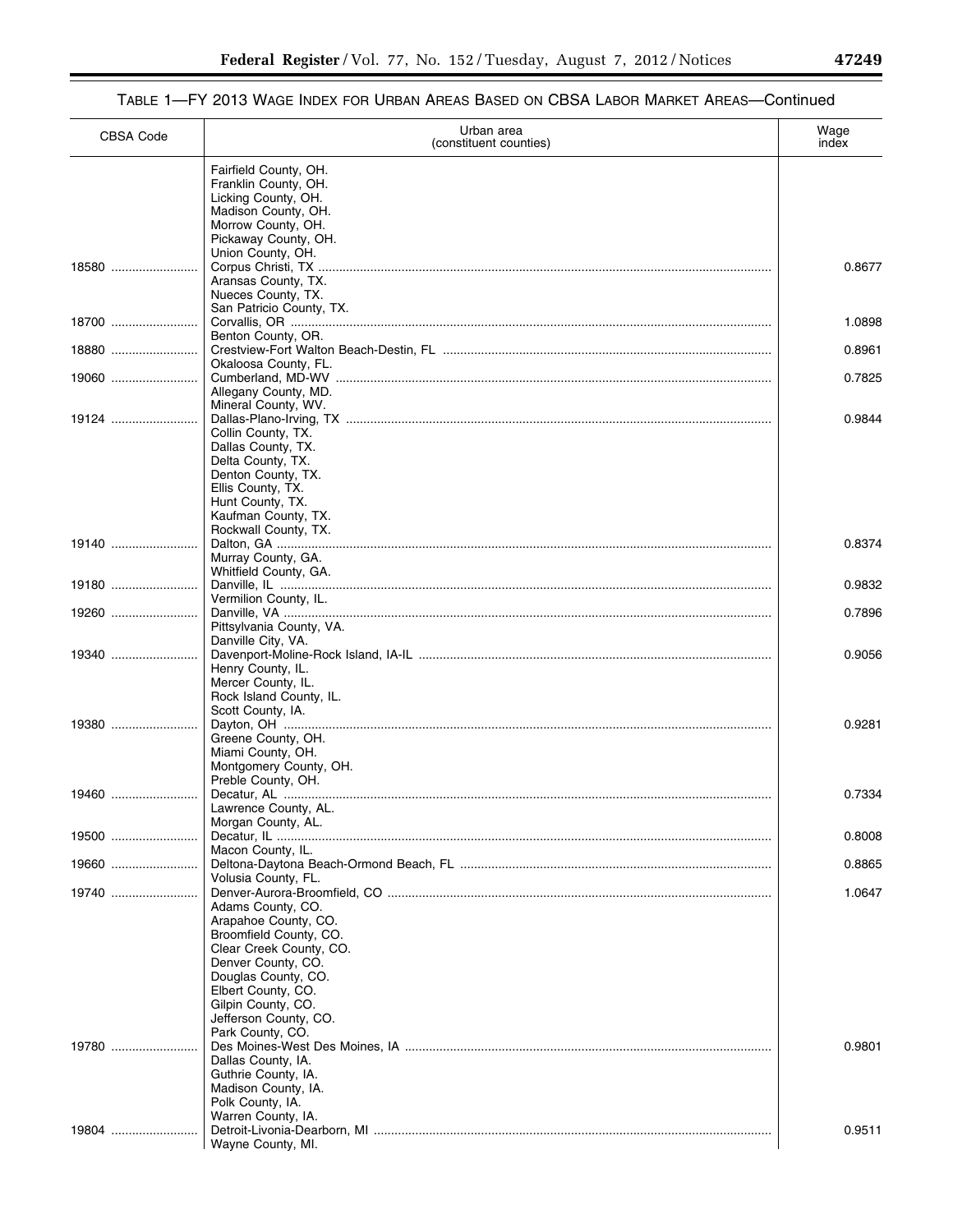#### Urban area Wage **CBSA Code** (constituent counties) index 0.7390 Geneva County, AL. Henry County, AL. Houston County, AL. 20100 .......................... 0.9909 Kent County, DE. 20220 .......................... Dubuque, IA ........ 0.8698 Dubuque County, IA. 20260 .......................... 1.0335 Carlton County, MN. St. Louis County, MN. Douglas County, WI. 20500 .......................... 0.9699 Chatham County, NC. Durham County, NC. Orange County, NC. Person County, NC. 20740 .......................... 0.9597 Chippewa County, WI. Eau Claire County, WI. 20764 .......................... 1.0868 Middlesex County, NJ. Monmouth County, NJ. Ocean County, NJ. Somerset County, NJ. 20940 .......................... 0.9601 Imperial County, CA. 21060 ......................... 0.8719 Hardin County, KY. Larue County, KY. 21140 .......................... 0.9405 Elkhart County, IN. 21300 .......................... 0.8522 Chemung County, NY. 21340 ......................... 0.8515 El Paso County, TX. 21500 ......................... 0.8147 Erie County, PA. 21660 .......................... 1.1587 Lane County, OR. 21780 ........................ Evansville, IN-KY 0.8679 Gibson County, IN. Posey County, IN. Vanderburgh County, IN. Warrick County, IN. Henderson County, KY. Webster County, KY. 1.1322 Fairbanks North Star Borough, AK. 21940 .......................... Faiardo, PR ....... 0.3823 Ceiba Municipio, PR. Fajardo Municipio, PR. Luquillo Municipio, PR. 22020 .......................... 0.8136 Cass County, ND. Clay County, MN. Farmington, NM .... 22140 ......................... 0.9795 San Juan County, NM. 22180 ........................... 0.9213 Cumberland County, NC. Hoke County, NC. 22220 ......................... 0.9263 Benton County, AR. Madison County, AR. Washington County, AR. McDonald County, MO. 22380 ........................ 1.2427 Coconino County, AZ. 22420 .......................... 1.1137 Genesee County, MI. 0.8217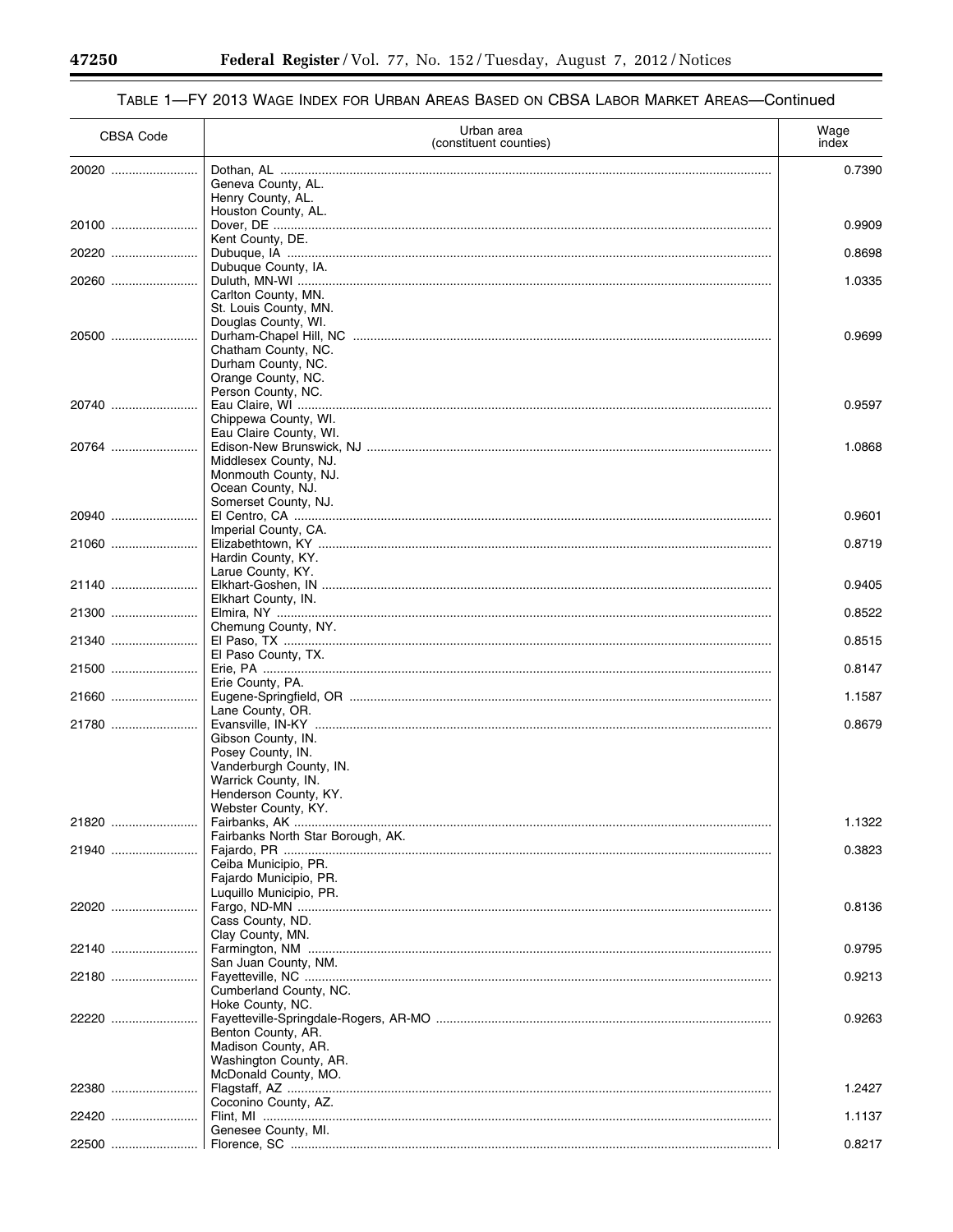| CBSA Code | Urban area<br>(constituent counties)                                                                                  | Wage<br>index |
|-----------|-----------------------------------------------------------------------------------------------------------------------|---------------|
|           | Darlington County, SC.                                                                                                |               |
| 22520     | Florence County, SC.<br>Colbert County, AL.                                                                           | 0.7738        |
| 22540     | Lauderdale.                                                                                                           | 0.9291        |
| 22660     | Fond du Lac County, WI.                                                                                               | 0.9876        |
| 22744     | Larimer County, CO.                                                                                                   | 1.0160        |
| 22900     | Broward County, FL.                                                                                                   | 0.7620        |
|           | Crawford County, AR.<br>Franklin County, AR.<br>Sebastian County, AR.<br>Le Flore County, OK.<br>Sequoyah County, OK. |               |
| 23060     | Allen County, IN.                                                                                                     | 0.9368        |
|           | Wells County, IN.                                                                                                     |               |
| 23104     | Whitley County, IN.                                                                                                   | 0.9525        |
|           | Johnson County, TX.<br>Parker County, TX.<br>Tarrant County, TX.<br>Wise County, TX.                                  |               |
| 23420     | Fresno County, CA.                                                                                                    | 1.1281        |
| 23460     |                                                                                                                       | 0.7934        |
| 23540     | Etowah County, AL.<br>Alachua County, FL.                                                                             | 0.9375        |
| 23580     | Gilchrist County, FL.                                                                                                 | 0.9010        |
| 23844     | Hall County, GA.                                                                                                      | 0.9193        |
|           | Jasper County, IN.<br>Lake County, IN.<br>Newton County, IN.<br>Porter County, IN.                                    |               |
| 24020     | Warren County, NY.                                                                                                    | 0.8504        |
| 24140     | Washington County, NY.                                                                                                | 0.8690        |
| 24220     | Wayne County, NC.<br>Polk County, MN.                                                                                 | 0.7573        |
| 24300     | Grand Forks County, ND.                                                                                               | 0.9394        |
| 24340     | Mesa County, CO.                                                                                                      | 0.9145        |
|           | Barry County, MI.<br>Ionia County, MI.<br>Kent County, MI.                                                            |               |
| 24500     | Newaygo County, MI.                                                                                                   | 0.8462        |
| 24540     | Cascade County, MT.                                                                                                   | 0.9553        |
| 24580     | Weld County, CO.                                                                                                      | 0.9824        |
|           | Brown County, WI.<br>Kewaunee County, WI.<br>Oconto County, WI.                                                       |               |
| 24660     | Guilford County, NC.                                                                                                  | 0.8798        |
|           | Randolph County, NC.<br>Rockingham County, NC.                                                                        |               |
| 24780     | Greene County, NC.<br>Pitt County, NC.                                                                                | 0.9637        |
| 24860     |                                                                                                                       | 0.9620        |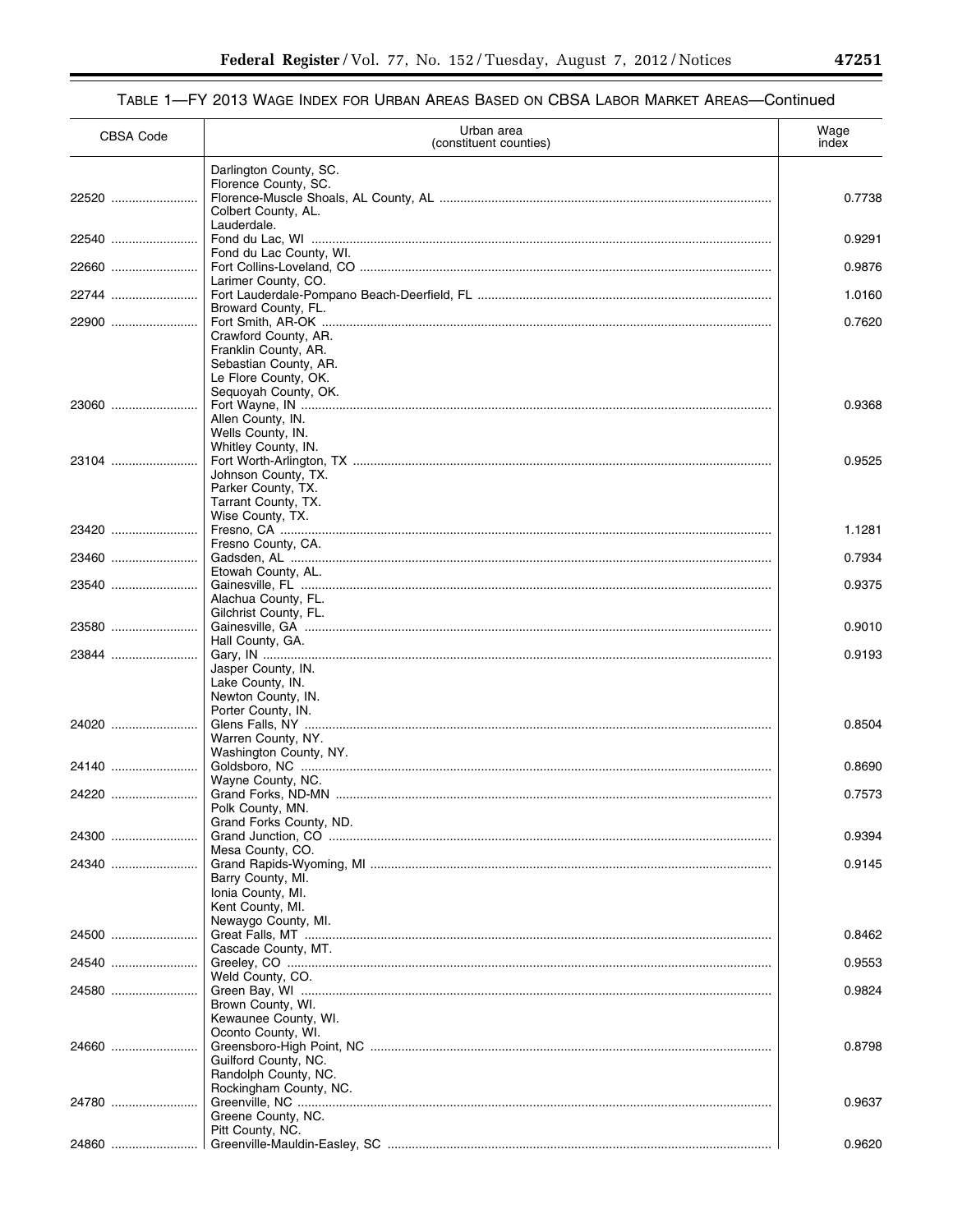Ξ

| <b>CBSA Code</b> | Urban area<br>(constituent counties)                                     | Wage<br>index |
|------------------|--------------------------------------------------------------------------|---------------|
|                  | Greenville County, SC.<br>Laurens County, SC.                            |               |
| 25020            | Pickens County, SC.<br>Arroyo Municipio, PR.                             | 0.3730        |
|                  | Guayama Municipio, PR.<br>Patillas Municipio, PR.                        |               |
| 25060            | Hancock County, MS.<br>Harrison County, MS.                              | 0.8505        |
| 25180            | Stone County, MS.<br>Washington County, MD.                              | 0.9168        |
| 25260            | Berkeley County, WV.<br>Morgan County, WV.                               | 1.0700        |
| 25420            | Kings County, CA.                                                        | 0.9400        |
|                  | Cumberland County, PA.<br>Dauphin County, PA.<br>Perry County, PA.       |               |
| 25500            | Rockingham County, VA.                                                   | 0.8773        |
| 25540            | Harrisonburg City, VA.<br>Hartford County, CT.                           | 1.0700        |
| 25620            | Middlesex County, CT.<br>Tolland County, CT.                             | 0.7940        |
|                  | Forrest County, MS.<br>Lamar County, MS.                                 |               |
| 25860            | Perry County, MS.<br>Alexander County, NC.                               | 0.8859        |
|                  | Burke County, NC.<br>Caldwell County, NC.<br>Catawba County, NC.         |               |
| 25980            | Liberty County, GA.                                                      | 0.8926        |
| 26100            | Long County, GA.<br>Ottawa County, MI.                                   | 0.8523        |
| 26180            | Honolulu County, Hl.                                                     | 1.1698        |
| 26300            | Garland County, AR.                                                      | 0.9076        |
|                  | Lafourche Parish, LA.<br>Terrebonne Parish, LA.                          | 0.7841        |
| 26420            | Austin County, TX.                                                       | 0.9945        |
|                  | Brazoria County, TX.<br>Chambers County, TX.<br>Fort Bend County, TX.    |               |
|                  | Galveston County, TX.<br>Harris County, TX.                              |               |
|                  | Liberty County, TX.<br>Montgomery County, TX.<br>San Jacinto County, TX. |               |
| 26580            | Waller County, TX.                                                       | 0.8893        |
|                  | Boyd County, KY.<br>Greenup County, KY.<br>Lawrence County, OH.          |               |
|                  | Cabell County, WV.<br>Wayne County, WV.                                  |               |
| 26620            | Limestone County, AL.<br>Madison County, AL.                             | 0.8996        |
| 26820            | Bonneville County, ID.                                                   | 0.9336        |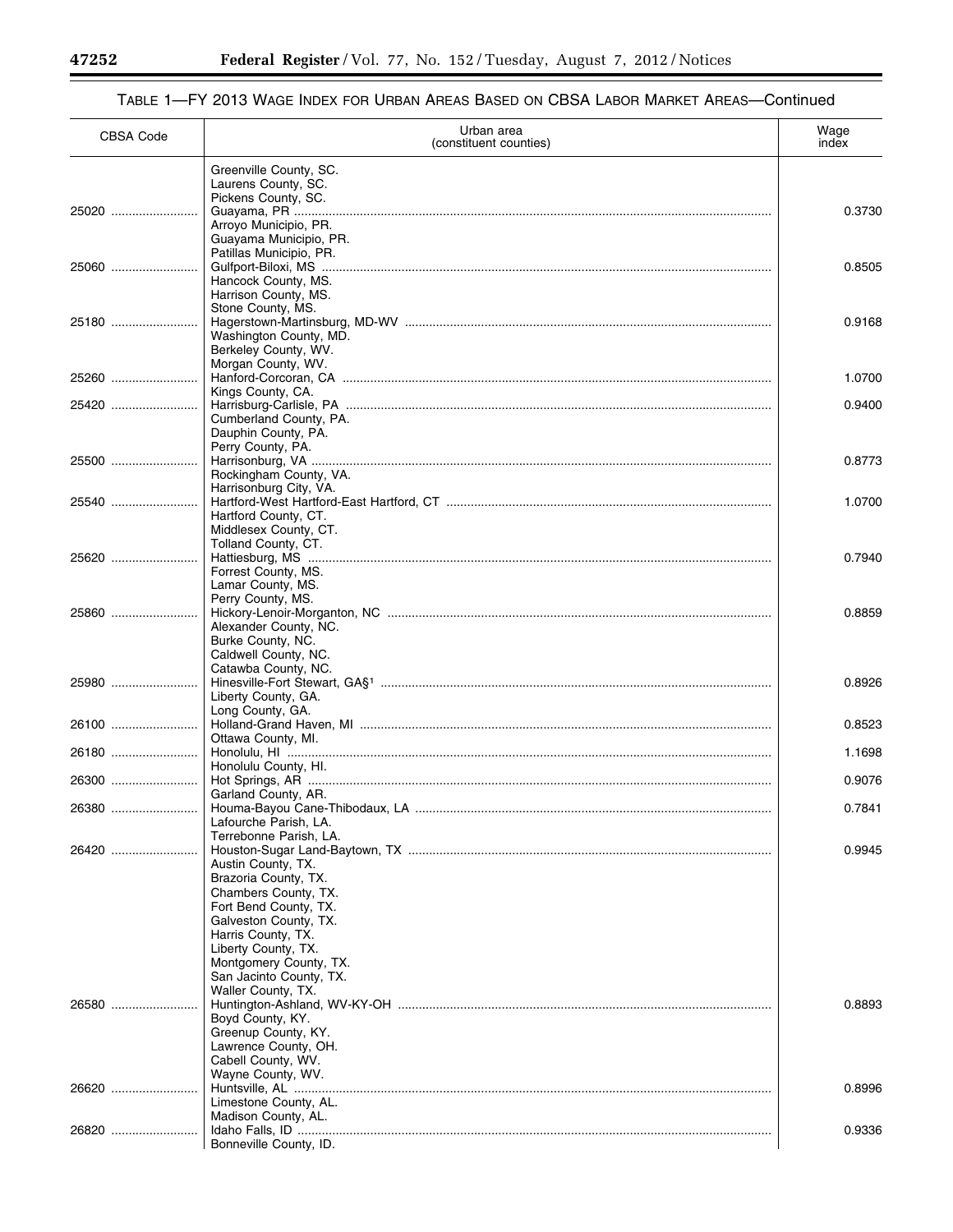## TABLE 1—FY 2013 WAGE INDEX FOR URBAN AREAS BASED ON CBSA LABOR MARKET AREAS—Continued

| <b>CBSA Code</b> | Urban area<br>(constituent counties)                                                                                                                                                                                             | Wage<br>index |
|------------------|----------------------------------------------------------------------------------------------------------------------------------------------------------------------------------------------------------------------------------|---------------|
| 26900            | Jefferson County, ID.<br>Boone County, IN.<br>Brown County, IN.<br>Hamilton County, IN.<br>Hancock County, IN.<br>Hendricks County, IN.<br>Johnson County, IN.<br>Marion County, IN.<br>Morgan County, IN.<br>Putnam County, IN. | 0.9662        |
| 26980            | Shelby County, IN.<br>Johnson County, IA.                                                                                                                                                                                        | 1.0070        |
| 27060            | Washington County, IA.                                                                                                                                                                                                           | 0.8819        |
| 27100            | Tompkins County, NY.                                                                                                                                                                                                             | 0.8938        |
|                  | Jackson County, MI.                                                                                                                                                                                                              |               |
| 27140            | Copiah County, MS.<br>Hinds County, MS.<br>Madison County, MS.<br>Rankin County, MS.<br>Simpson County, MS.                                                                                                                      | 0.8172        |
| 27180            | Chester County, TN.<br>Madison County, TN.                                                                                                                                                                                       | 0.8149        |
| 27260            | Baker County, FL.<br>Clay County, FL.<br>Duval County, FL.<br>Nassau County, FL.                                                                                                                                                 | 0.8882        |
| 27340            | St. Johns County, FL.                                                                                                                                                                                                            | 0.8074        |
| 27500            | Onslow County, NC.                                                                                                                                                                                                               | 0.9234        |
|                  | Rock County, WI.                                                                                                                                                                                                                 |               |
| 27620            | Callaway County, MO.<br>Cole County, MO.<br>Moniteau County, MO.<br>Osage County, MO.                                                                                                                                            | 0.8222        |
| 27740            | Carter County, TN.<br>Unicoi County, TN.                                                                                                                                                                                         | 0.7796        |
| 27780            | Washington County, TN.                                                                                                                                                                                                           | 0.8715        |
| 27860            | Cambria County, PA.                                                                                                                                                                                                              | 0.7718        |
|                  | Craighead County, AR.<br>Poinsett County, AR.                                                                                                                                                                                    |               |
| 27900            | Jasper County, MO.<br>Newton County, MO.                                                                                                                                                                                         | 0.8227        |
| 28020            | Kalamazoo County, Ml.<br>Van Buren County, MI.                                                                                                                                                                                   | 0.9939        |
| 28100            |                                                                                                                                                                                                                                  | 0.9807        |
| 28140            | Kankakee County, IL.                                                                                                                                                                                                             | 0.9637        |
|                  | Franklin County, KS.<br>Johnson County, KS.<br>Leavenworth County, KS.<br>Linn County, KS.<br>Miami County, KS.<br>Wyandotte County, KS.<br>Bates County, MO.<br>Caldwell County, MO.<br>Cass County, MO.<br>Clay County, MO.    |               |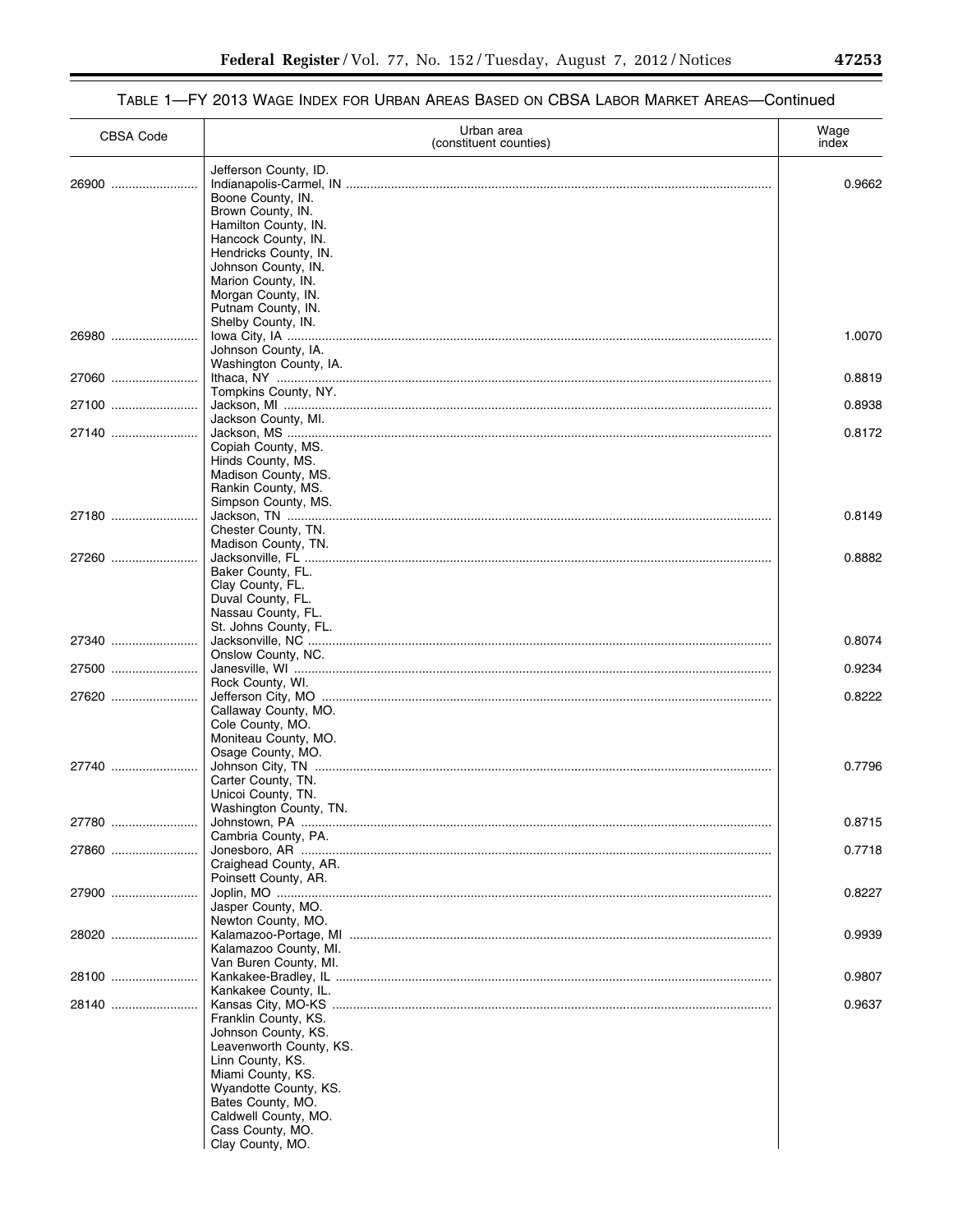Ξ

▀

| <b>CBSA Code</b> | Urban area<br>(constituent counties)                                                                          | Wage<br>index |
|------------------|---------------------------------------------------------------------------------------------------------------|---------------|
|                  | Clinton County, MO.<br>Jackson County, MO.<br>Lafayette County, MO.<br>Platte County, MO.                     |               |
| 28420            | Ray County, MO.<br>Benton County, WA.                                                                         | 0.9582        |
| 28660            | Franklin County, WA.<br>Bell County, TX.<br>Coryell County, TX.                                               | 0.9501        |
| 28700            | Lampasas County, TX.<br>Hawkins County, TN.<br>Sullivan County, TN.<br>Bristol City, VA.<br>Scott County, VA. | 0.7399        |
| 28740            | Washington County, VA.                                                                                        | 0.9170        |
|                  | Ulster County, NY.                                                                                            |               |
| 28940            | Anderson County, TN.<br>Blount County, TN.<br>Knox County, TN.<br>Loudon County, TN.<br>Union County, TN.     | 0.7838        |
| 29020            | Howard County, IN.<br>Tipton County, IN.                                                                      | 0.9186        |
| 29100            | Houston County, MN.                                                                                           | 0.9685        |
| 29140            | La Crosse County, WI.<br>Benton County, IN.<br>Carroll County, IN.                                            | 0.9507        |
| 29180            | Tippecanoe County, IN.<br>Lafayette Parish, LA.                                                               | 0.8319        |
| 29340            | St. Martin Parish, LA.<br>Calcasieu Parish, LA.                                                               | 0.7998        |
| 29404            | Cameron Parish, LA.                                                                                           | 1.0311        |
| 29420            | Lake County, IL.<br>Kenosha County, WI.                                                                       | 0.9967        |
| 29460            | Mohave County, AZ.                                                                                            | 0.8432        |
|                  | Polk County, FL.                                                                                              |               |
| 29540            | Lancaster County, PA.                                                                                         | 0.9439        |
| 29620            | Clinton County, MI.<br>Eaton County, MI.<br>Ingham County, MI.                                                | 1.0477        |
| 29700            |                                                                                                               | 0.7730        |
| 29740            | Webb County, TX.                                                                                              | 0.9106        |
| 29820            | Dona Ana County, NM.                                                                                          | 1.2050        |
| 29940            | Clark County, NV.                                                                                             | 0.8853        |
|                  | Douglas County, KS.                                                                                           | 0.8545        |
|                  | Comanche County, OK.                                                                                          |               |
| 30140            | Lebanon County, PA.                                                                                           | 0.8042        |
|                  | Nez Perce County, ID.<br>Asotin County, WA.                                                                   | 0.9067        |
|                  |                                                                                                               | 0.9038        |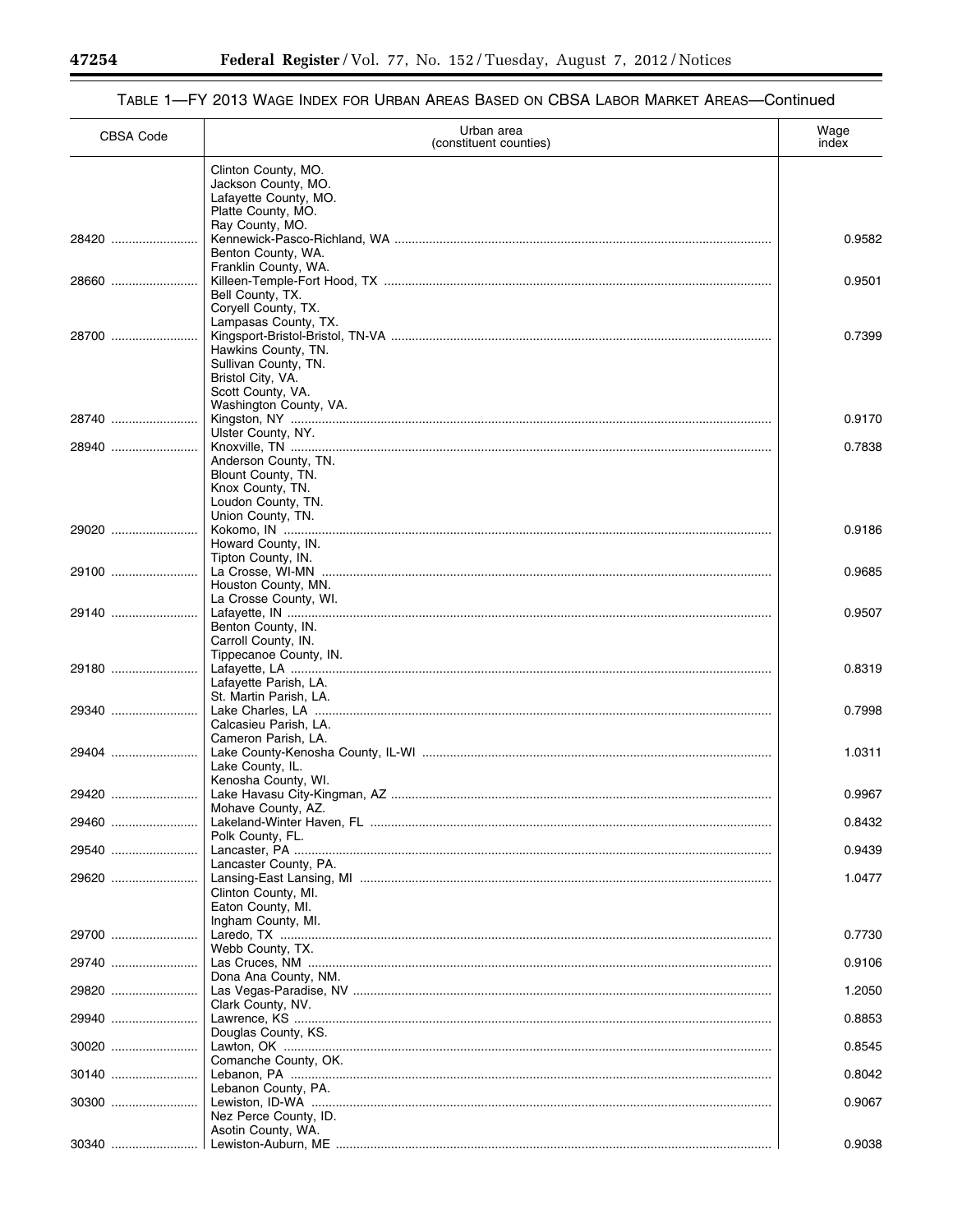## TABLE 1—FY 2013 WAGE INDEX FOR URBAN AREAS BASED ON CBSA LABOR MARKET AREAS—Continued

| CBSA Code      | Urban area<br>(constituent counties)                                                                                                                                                                                                                                      | Wage<br>index    |
|----------------|---------------------------------------------------------------------------------------------------------------------------------------------------------------------------------------------------------------------------------------------------------------------------|------------------|
| 30460          | Androscoggin County, ME.<br>Bourbon County, KY.<br>Clark County, KY.                                                                                                                                                                                                      | 0.8833           |
|                | Fayette County, KY.<br>Jessamine County, KY.<br>Scott County, KY.<br>Woodford County, KY.                                                                                                                                                                                 |                  |
| 30620          | Allen County, OH.                                                                                                                                                                                                                                                         | 0.9371           |
| 30700          | Lancaster County, NE.<br>Seward County, NE.                                                                                                                                                                                                                               | 0.9612           |
| 30780          | Faulkner County, AR.<br>Grant County, AR.<br>Lonoke County, AR.<br>Perry County, AR.<br>Pulaski County, AR.                                                                                                                                                               | 0.8558           |
| 30860          | Saline County, AR.<br>Franklin County, ID.<br>Cache County, UT.                                                                                                                                                                                                           | 0.8592           |
| 30980          | Gregg County, TX.<br>Rusk County, TX.<br>Upshur County, TX.                                                                                                                                                                                                               | 0.8530           |
| 31020          | Cowlitz County, WA.                                                                                                                                                                                                                                                       | 0.9989           |
| 31084          | Los Angeles County, CA.                                                                                                                                                                                                                                                   | 1.2287           |
| 31140<br>31180 | Clark County, IN.<br>Floyd County, IN.<br>Harrison County, IN.<br>Washington County, IN.<br>Bullitt County, KY.<br>Henry County, KY.<br>Meade County, KY.<br>Nelson County, KY.<br>Oldham County, KY.<br>Shelby County, KY.<br>Spencer County, KY.<br>Trimble County, KY. | 0.8900<br>0.8794 |
|                | Crosby County, TX.<br>Lubbock County, TX.                                                                                                                                                                                                                                 |                  |
| 31340          | Amherst County, VA.<br>Appomattox County, VA.<br>Bedford County, VA.<br>Campbell County, VA.<br>Bedford City, VA.<br>Lynchburg City, VA.                                                                                                                                  | 0.8768           |
| 31420          | Bibb County, GA.<br>Crawford County, GA.<br>Jones County, GA.<br>Monroe County, GA.<br>Twiggs County, GA.                                                                                                                                                                 | 0.9122           |
|                |                                                                                                                                                                                                                                                                           | 0.8114           |
| 31540          | Madera County, CA.<br>Columbia County, WI.<br>Dane County, WI.<br>Iowa County, WI.                                                                                                                                                                                        | 1.1234           |
| 31700          | Hillsborough County, NH.                                                                                                                                                                                                                                                  | 1.0083           |
| 31740          | Geary County, KS.<br>Pottawatomie County, KS.                                                                                                                                                                                                                             | 0.7912           |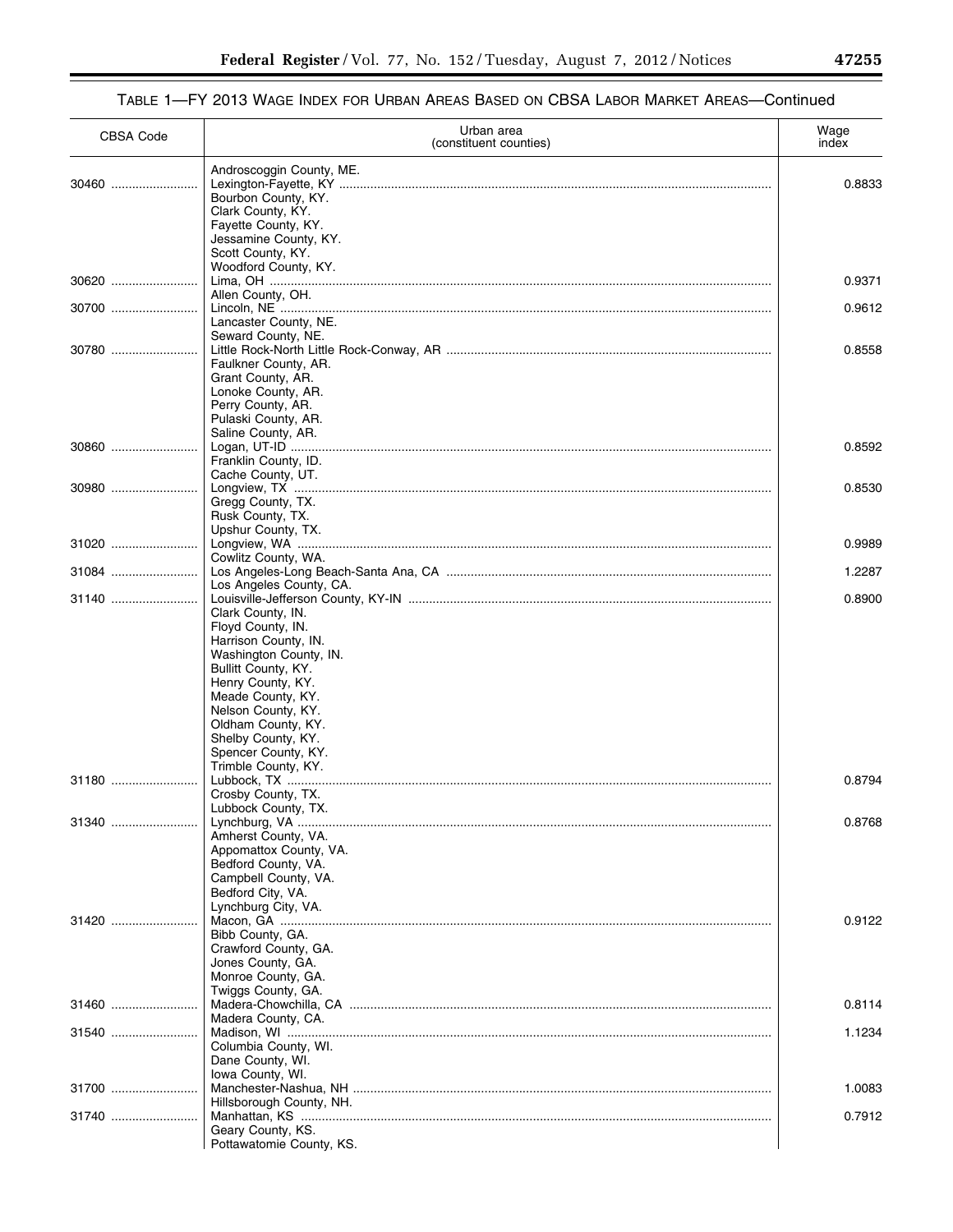Ξ

۰

| CBSA Code | Urban area<br>(constituent counties)                                                                                                                                                                                                                                                                                          | Wage<br>index |
|-----------|-------------------------------------------------------------------------------------------------------------------------------------------------------------------------------------------------------------------------------------------------------------------------------------------------------------------------------|---------------|
| 31860     | Riley County, KS.<br>Blue Earth County, MN.                                                                                                                                                                                                                                                                                   | 0.9346        |
| 31900     | Nicollet County, MN.                                                                                                                                                                                                                                                                                                          | 0.9215        |
| 32420     | Richland County, OH.<br>Hormigueros Municipio, PR.                                                                                                                                                                                                                                                                            | 0.3676        |
| 32580     | Mayagüez Municipio, PR.                                                                                                                                                                                                                                                                                                       | 0.8878        |
| 32780     | Hidalgo County, TX.                                                                                                                                                                                                                                                                                                           | 1.0318        |
| 32820     | Jackson County, OR.<br>Crittenden County, AR.<br>DeSoto County, MS.<br>Marshall County, MS.<br>Tate County, MS.<br>Tunica County, MS.                                                                                                                                                                                         | 0.9275        |
|           | Fayette County, TN.<br>Shelby County, TN.<br>Tipton County, TN.                                                                                                                                                                                                                                                               |               |
| 32900     | Merced County, CA.                                                                                                                                                                                                                                                                                                            | 1.2424        |
| 33124     | Miami-Dade County, FL.                                                                                                                                                                                                                                                                                                        | 1.0085        |
| 33140     | LaPorte County, IN.                                                                                                                                                                                                                                                                                                           | 0.9358        |
| 33260     | Midland County, TX.                                                                                                                                                                                                                                                                                                           | 1.0514        |
| 33340     | Milwaukee County, WI.<br>Ozaukee County, WI.<br>Washington County, WI.                                                                                                                                                                                                                                                        | 0.9961        |
| 33460     | Waukesha County, WI.<br>Anoka County, MN.<br>Carver County, MN.<br>Chisago County, MN.<br>Dakota County, MN.<br>Hennepin County, MN.<br>Isanti County, MN.<br>Ramsey County, MN.<br>Scott County, MN.<br>Sherburne County, MN.<br>Washington County, MN.<br>Wright County, MN.<br>Pierce County, WI.<br>St. Croix County, WI. | 1.1105        |
| 33540     | Missoula County, MT.                                                                                                                                                                                                                                                                                                          | 0.9154        |
| 33660     |                                                                                                                                                                                                                                                                                                                               | 0.8002        |
| 33700     | Mobile County, AL.                                                                                                                                                                                                                                                                                                            | 1.2670        |
| 33740     | Stanislaus County, CA.<br>Ouachita Parish, LA.<br>Union Parish, LA.                                                                                                                                                                                                                                                           | 0.7964        |
| 33780     |                                                                                                                                                                                                                                                                                                                               | 0.8727        |
| 33860     | Monroe County, MI.<br>Autauga County, AL.<br>Elmore County, AL.<br>Lowndes County, AL.                                                                                                                                                                                                                                        | 0.8103        |
| 34060     | Montgomery County, AL.<br>Monongalia County, WV.<br>Preston County, WV.                                                                                                                                                                                                                                                       | 0.8197        |
| 34100     | Grainger County, TN.<br>Hamblen County, TN.                                                                                                                                                                                                                                                                                   | 0.7031        |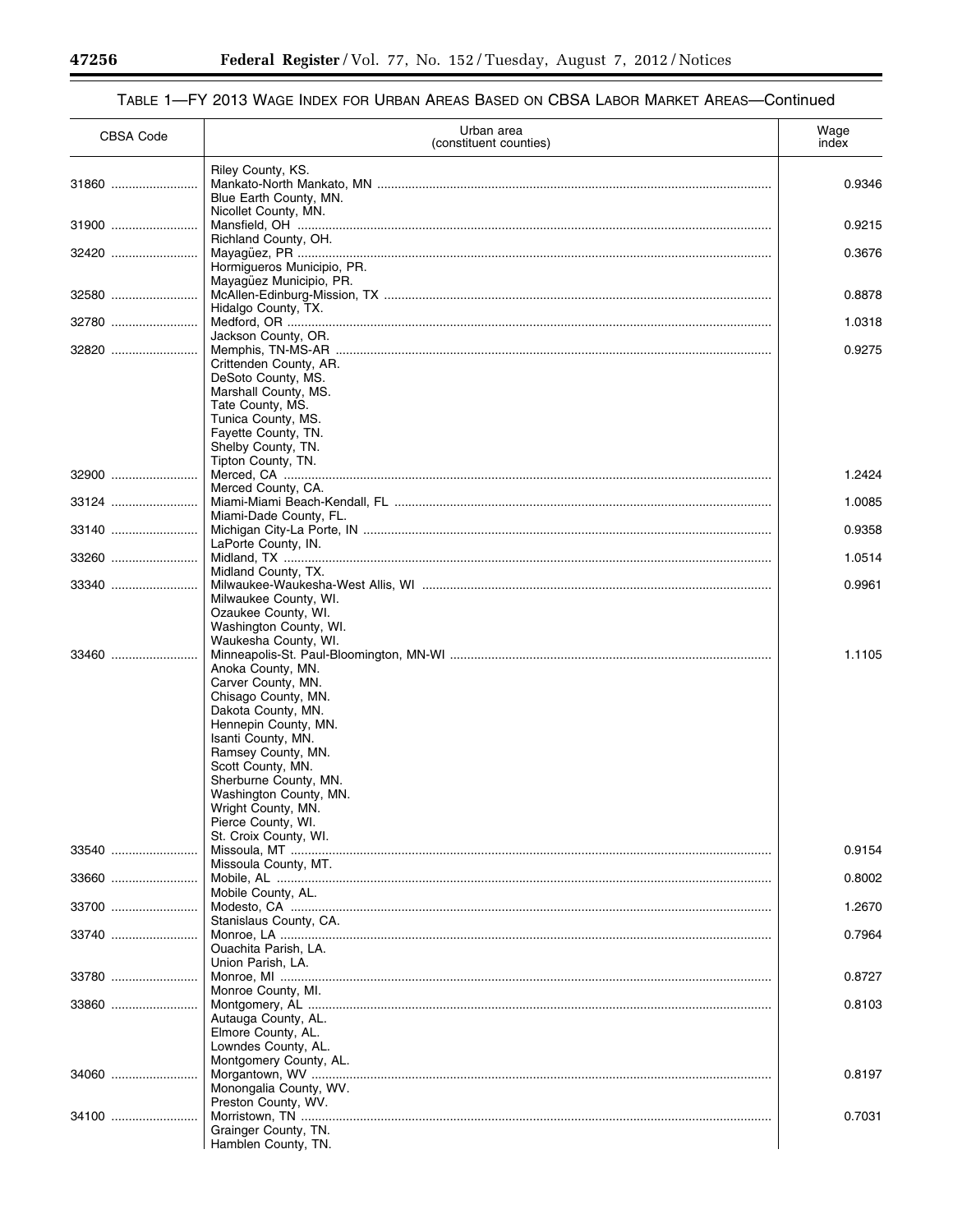| CBSA Code | Urban area<br>(constituent counties)                        | Wage<br>index |
|-----------|-------------------------------------------------------------|---------------|
|           | Jefferson County, TN.                                       |               |
| 34580     | Skagit County, WA.                                          | 1.0235        |
| 34620     |                                                             | 0.7817        |
| 34740     | Delaware County, IN.                                        | 0.9967        |
|           | Muskegon County, MI.                                        |               |
| 34820     | Horry County, SC.                                           | 0.8653        |
| 34900     | Napa, CA.                                                   |               |
|           | Horry County, SC.                                           | 1.4511        |
| 34940     |                                                             | 0.9740        |
| 34980     | Collier County, FL.                                         | 0.9340        |
|           | Cannon County, TN.                                          |               |
|           | Cheatham County, TN.<br>Davidson County, TN.                |               |
|           | Dickson County, TN.                                         |               |
|           | Hickman County, TN.<br>Macon County, TN.                    |               |
|           | Robertson County, TN.                                       |               |
|           | Rutherford County, TN.<br>Smith County, TN.                 |               |
|           | Sumner County, TN.                                          |               |
|           | Trousdale County, TN.                                       |               |
|           | Williamson County, TN.<br>Wilson County, TN.                |               |
| 35004     |                                                             | 1.2416        |
|           | Nassau County, NY.<br>Suffolk County, NY.                   |               |
| 35084     |                                                             | 1.1322        |
|           | Essex County, NJ.<br>Hunterdon County, NJ.                  |               |
|           | Morris County, NJ.                                          |               |
|           | Sussex County, NJ.<br>Union County, NJ.                     |               |
|           | Pike County, PA.                                            |               |
| 35300     | New Haven County, CT.                                       | 1.1556        |
|           |                                                             | 0.9026        |
|           | Jefferson Parish, LA.<br>Orleans Parish, LA.                |               |
|           | Plaquemines Parish, LA.                                     |               |
|           | St. Bernard Parish, LA.                                     |               |
|           | St. Charles Parish, LA.<br>St. John the Baptist Parish, LA. |               |
|           | St. Tammany Parish, LA.                                     |               |
| 35644     | Bergen County, NJ.                                          | 1.3052        |
|           | Hudson County, NJ.                                          |               |
|           | Passaic County, NJ.<br>Bronx County, NY.                    |               |
|           | Kings County, NY.                                           |               |
|           | New York County, NY.<br>Putnam County, NY.                  |               |
|           | Queens County, NY.                                          |               |
|           | Richmond County, NY.                                        |               |
|           | Rockland County, NY.<br>Westchester County, NY.             |               |
| 35660     |                                                             | 0.8653        |
| 35840     | Berrien County, MI.                                         | 0.9435        |
|           | Manatee County, FL.                                         |               |
| 35980     | Sarasota County, FL.                                        | 1.1227        |
|           | New London County, CT.                                      |               |
| 36084     |                                                             | 1.6080        |
|           | Alameda County, CA.<br>Contra Costa County, CA.             |               |
| 36100     |                                                             | 0.8449        |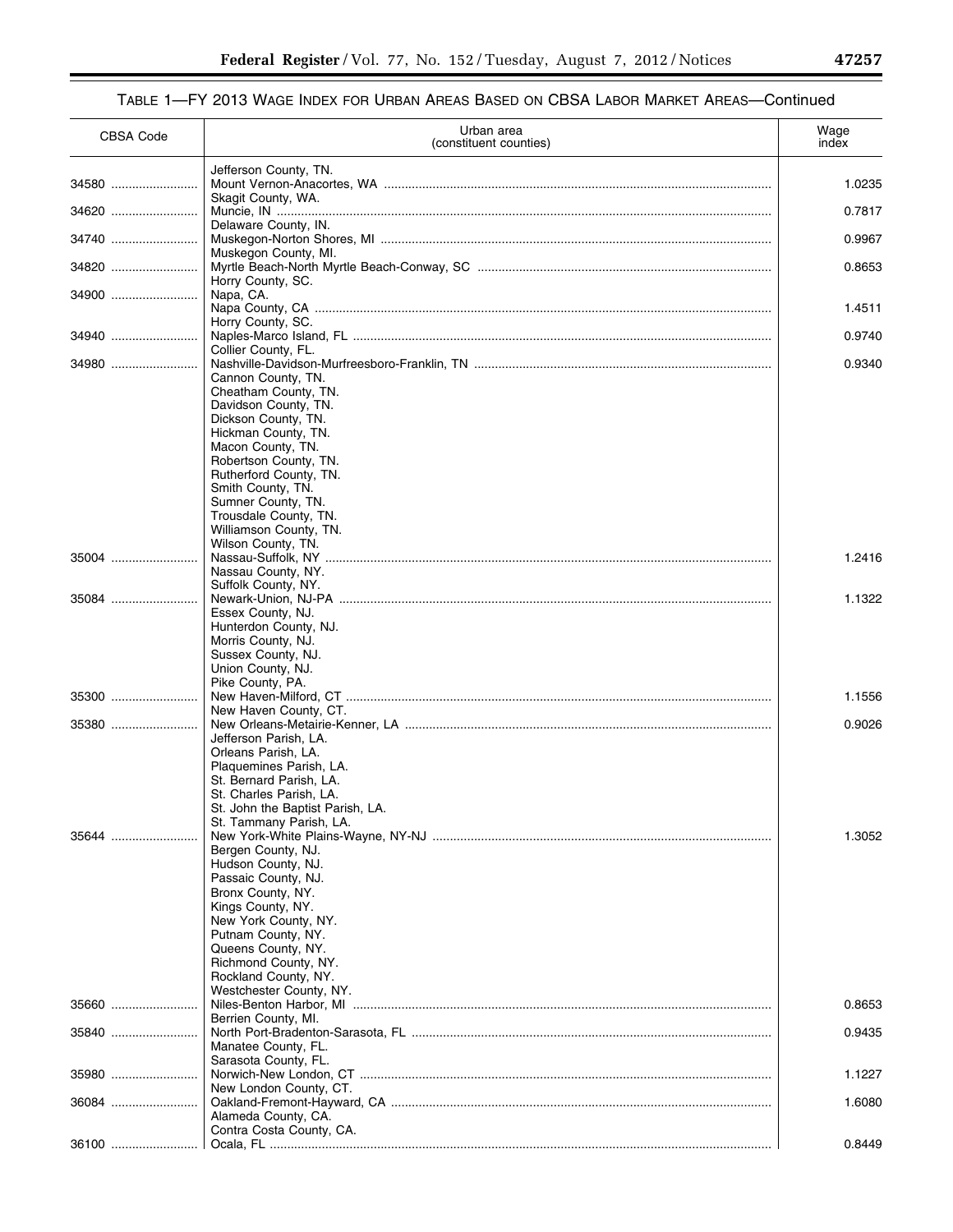Ξ

۰

| <b>CBSA Code</b> | Urban area<br>(constituent counties)           | Wage<br>index |
|------------------|------------------------------------------------|---------------|
|                  | Marion County, FL.                             |               |
| 36140            | Cape May County, NJ.                           | 1.0641        |
| 36220            | Ector County, TX.                              | 0.9809        |
| 36260            |                                                | 0.9220        |
|                  | Davis County, UT.<br>Morgan County, UT.        |               |
|                  | Weber County, UT.                              |               |
| 36420            | Canadian County, OK.                           | 0.8934        |
|                  | Cleveland County, OK.                          |               |
|                  | Grady County, OK.<br>Lincoln County, OK.       |               |
|                  | Logan County, OK.                              |               |
|                  | McClain County, OK.<br>Oklahoma County, OK.    |               |
| 36500            |                                                | 1.1339        |
|                  | Thurston County, WA.                           |               |
|                  | Harrison County, IA.                           | 0.9864        |
|                  | Mills County, IA.                              |               |
|                  | Pottawattamie County, IA.<br>Cass County, NE.  |               |
|                  | Douglas County, NE.                            |               |
|                  | Sarpy County, NE.<br>Saunders County, NE.      |               |
|                  | Washington County, NE.                         |               |
| 36740            | Lake County, FL.                               | 0.9128        |
|                  | Orange County, FL.                             |               |
|                  | Osceola County, FL.<br>Seminole County, FL.    |               |
| 36780            |                                                | 0.9319        |
| 36980            | Winnebago County, WI.                          | 0.8202        |
|                  | Daviess County, KY.                            |               |
|                  | Hancock County, KY.<br>McLean County, KY.      |               |
| 37100            |                                                | 1.2830        |
| 37340            | Ventura County, CA.                            | 0.9042        |
|                  | Brevard County, FL.                            |               |
| 37380            | Flagler County, FL.                            | 0.9373        |
| 37460            |                                                | 0.8388        |
| 37620            | Bay County, FL.                                | 0.7647        |
|                  | Washington County, OH.                         |               |
|                  | Pleasants County, WV.<br>Wirt County, WV.      |               |
|                  | Wood County, WV.                               |               |
| 37700            | George County, MS.                             | 0.7885        |
|                  | Jackson County, MS.                            |               |
| 37764            | Essex County, MA.                              | 1.0698        |
| 37860            |                                                | 0.8013        |
|                  | Escambia County, FL.<br>Santa Rosa County, FL. |               |
| 37900            |                                                | 0.8830        |
|                  | Marshall County, IL.                           |               |
|                  | Peoria County, IL.<br>Stark County, IL.        |               |
|                  | Tazewell County, IL.<br>Woodford County, IL.   |               |
| 37964            |                                                | 1.0760        |
|                  | Bucks County, PA.                              |               |
|                  | Chester County, PA.<br>Delaware County, PA.    |               |
|                  | Montgomery County, PA.                         |               |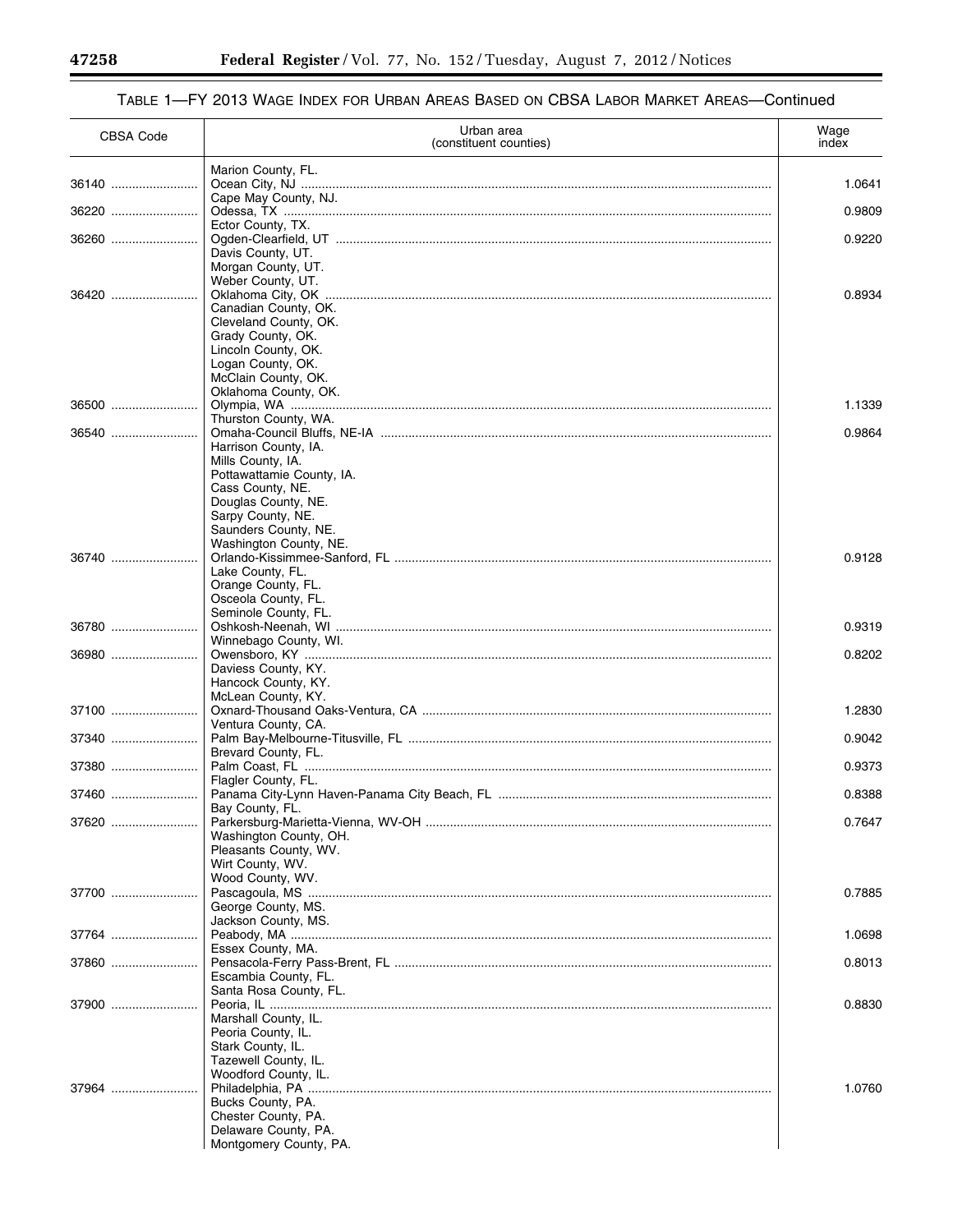## TABLE 1—FY 2013 WAGE INDEX FOR URBAN AREAS BASED ON CBSA LABOR MARKET AREAS—Continued

| <b>CBSA Code</b> | Urban area<br>(constituent counties)                                                                                | Wage<br>index |
|------------------|---------------------------------------------------------------------------------------------------------------------|---------------|
| 38060            | Philadelphia County, PA.<br>Maricopa County, AZ.                                                                    | 1.0566        |
| 38220            | Pinal County, AZ.<br>Cleveland County, AR.                                                                          | 0.7700        |
| 38300            | Jefferson County, AR.<br>Lincoln County, AR.<br>Allegheny County, PA.                                               | 0.8669        |
|                  | Armstrong County, PA.<br>Beaver County, PA.<br>Butler County, PA.<br>Fayette County, PA.<br>Washington County, PA.  |               |
| 38340            | Westmoreland County, PA.                                                                                            | 1.0616        |
| 38540            | Berkshire County, MA.<br>Bannock County, ID.<br>Power County, ID.                                                   | 0.9426        |
| 38660            | Juana Díaz Municipio, PR.<br>Ponce Municipio, PR.<br>Villalba Municipio, PR.                                        | 0.4185        |
| 38860            | Cumberland County, ME.<br>Sagadahoc County, ME.                                                                     | 0.9661        |
| 38900            | York County, ME.<br>Clackamas County, OR.                                                                           | 1.1454        |
|                  | Columbia County, OR.<br>Multnomah County, OR.<br>Washington County, OR.<br>Yamhill County, OR.<br>Clark County, WA. |               |
| 38940            | Skamania County, WA.<br>Martin County, FL.                                                                          | 0.9784        |
| 39100            | St. Lucie County, FL.<br>Dutchess County, NY.                                                                       | 1.1339        |
| 39140            | Orange County, NY.<br>Yavapai County, AZ.                                                                           | 1.2261        |
| 39300            | Bristol County, MA.                                                                                                 | 1.0639        |
|                  | Bristol County, RI.<br>Kent County, RI.<br>Newport County, RI.<br>Providence County, RI.                            |               |
| 39340            | Washington County, RI.<br>Juab County, UT.                                                                          | 0.9404        |
| 39380            | Utah County, UT.<br>Pueblo County, CO.                                                                              | 0.8668        |
| 39460            | Charlotte County, FL.                                                                                               | 0.8801        |
| 39540            | Racine County, WI.                                                                                                  | 0.8630        |
| 39580            | Franklin County, NC.<br>Johnston County, NC.                                                                        | 0.9648        |
| 39660            | Wake County, NC.<br>Meade County, SD.                                                                               | 1.0203        |
| 39740            | Pennington County, SD.<br>Berks County, PA.                                                                         | 0.9212        |
| 39820            |                                                                                                                     | 1.5584        |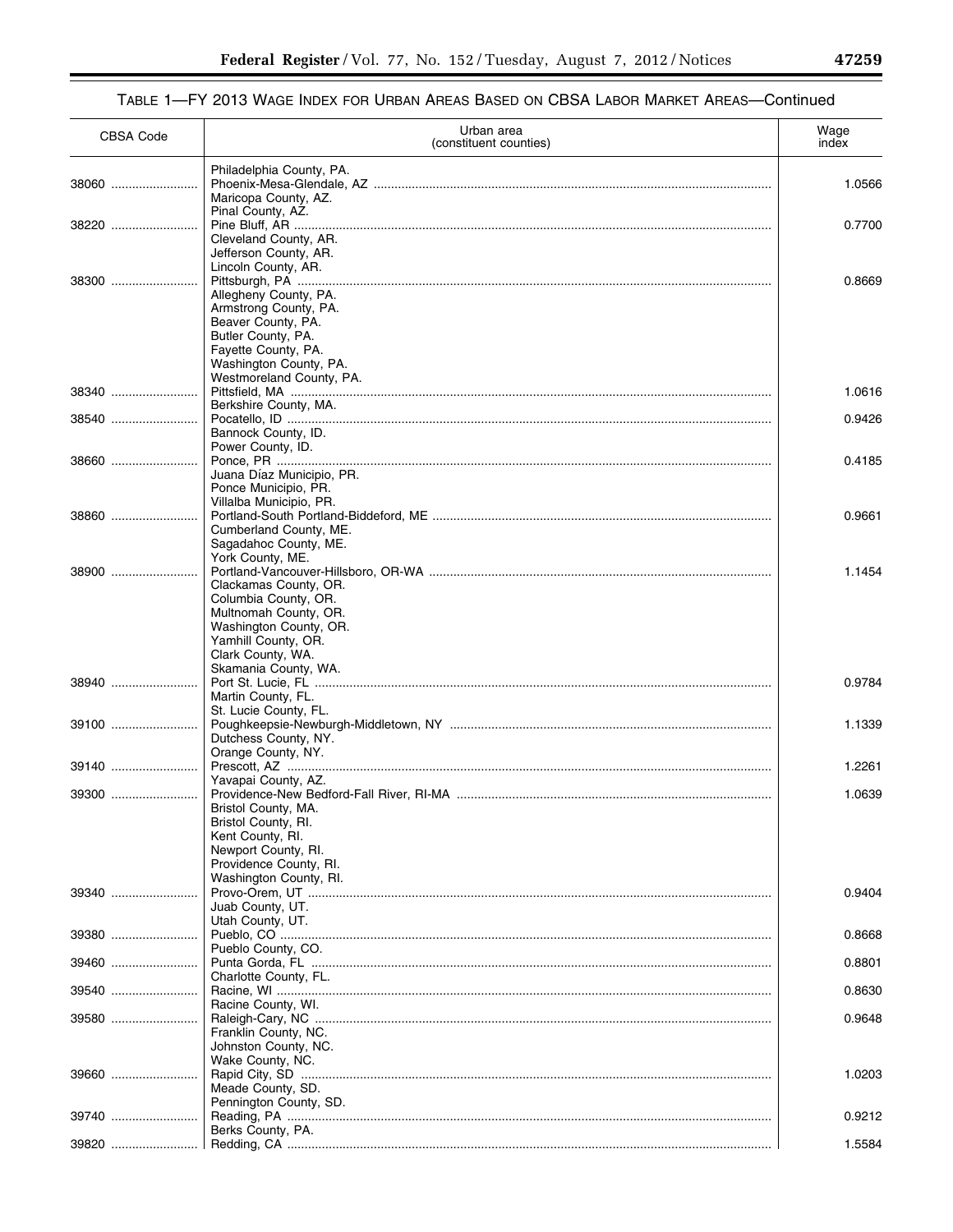Ξ

۰

| <b>CBSA Code</b> | Urban area<br>(constituent counties)              | Wage<br>index |
|------------------|---------------------------------------------------|---------------|
|                  | Shasta County, CA.                                |               |
| 39900            | Storey County, NVWashoe County, NV.               | 1.0596        |
| $40060$          |                                                   | 0.9791        |
|                  | Amelia County, VA.                                |               |
|                  | Caroline County, VA.<br>Charles City County, VA.  |               |
|                  | Chesterfield County, VA.                          |               |
|                  | Cumberland County, VA.<br>Dinwiddie County, VA.   |               |
|                  | Goochland County, VA.                             |               |
|                  | Hanover County, VA.                               |               |
|                  | Henrico County, VA.<br>King and Queen County, VA. |               |
|                  | King William County, VA.                          |               |
|                  | Louisa County, VA.                                |               |
|                  | New Kent County, VA.<br>Powhatan County, VA.      |               |
|                  | Prince George County, VA.                         |               |
|                  | Sussex County, VA.                                |               |
|                  | Colonial Heights City, VA.<br>Hopewell City, VA.  |               |
|                  | Petersburg City, VA.                              |               |
|                  | Richmond City, VA.                                |               |
| 40140            | Riverside County, CA.                             | 1.1463        |
|                  | San Bernardino County, CA.                        |               |
| 40220            |                                                   | 0.9166        |
|                  | Botetourt County, VA.<br>Craig County, VA.        |               |
|                  | Franklin County, VA.                              |               |
|                  | Roanoke County, VA.                               |               |
|                  | Roanoke City, VA.<br>Salem City, VA.              |               |
| 40340            |                                                   | 1.0802        |
|                  | Dodge County, MN.<br>Olmsted County, MN.          |               |
|                  | Wabasha County, MN.                               |               |
| 40380            |                                                   | 0.8602        |
|                  | Livingston County, NY.                            |               |
|                  | Monroe County, NY.<br>Ontario County, NY.         |               |
|                  | Orleans County, NY.                               |               |
| 40420            | Wayne County, NY.                                 | 0.9938        |
|                  | Boone County, IL.                                 |               |
|                  | Winnebago County, IL.                             |               |
| 40484            | Rockingham County, NH.                            | 1.0185        |
|                  | Strafford County, NH.                             |               |
| 40580            |                                                   | 0.9018        |
|                  | Edgecombe County, NC.<br>Nash County, NC.         |               |
| 40660            |                                                   | 0.8838        |
|                  | Floyd County, GA.                                 |               |
| 40900            | El Dorado County, CA.                             | 1.3777        |
|                  | Placer County, CA.                                |               |
|                  | Sacramento County, CA.                            |               |
| 40980            | Yolo County, CA.                                  | 0.8512        |
|                  | Saginaw County, MI.                               |               |
| 41060            |                                                   | 1.0724        |
|                  | Benton County, MN.<br>Stearns County, MN.         |               |
| 41100            |                                                   | 0.9070        |
|                  | Washington County, UT.                            |               |
| 41140            | Doniphan County, KS.                              | 1.0255        |
|                  | Andrew County, MO.                                |               |
|                  | Buchanan County, MO.                              |               |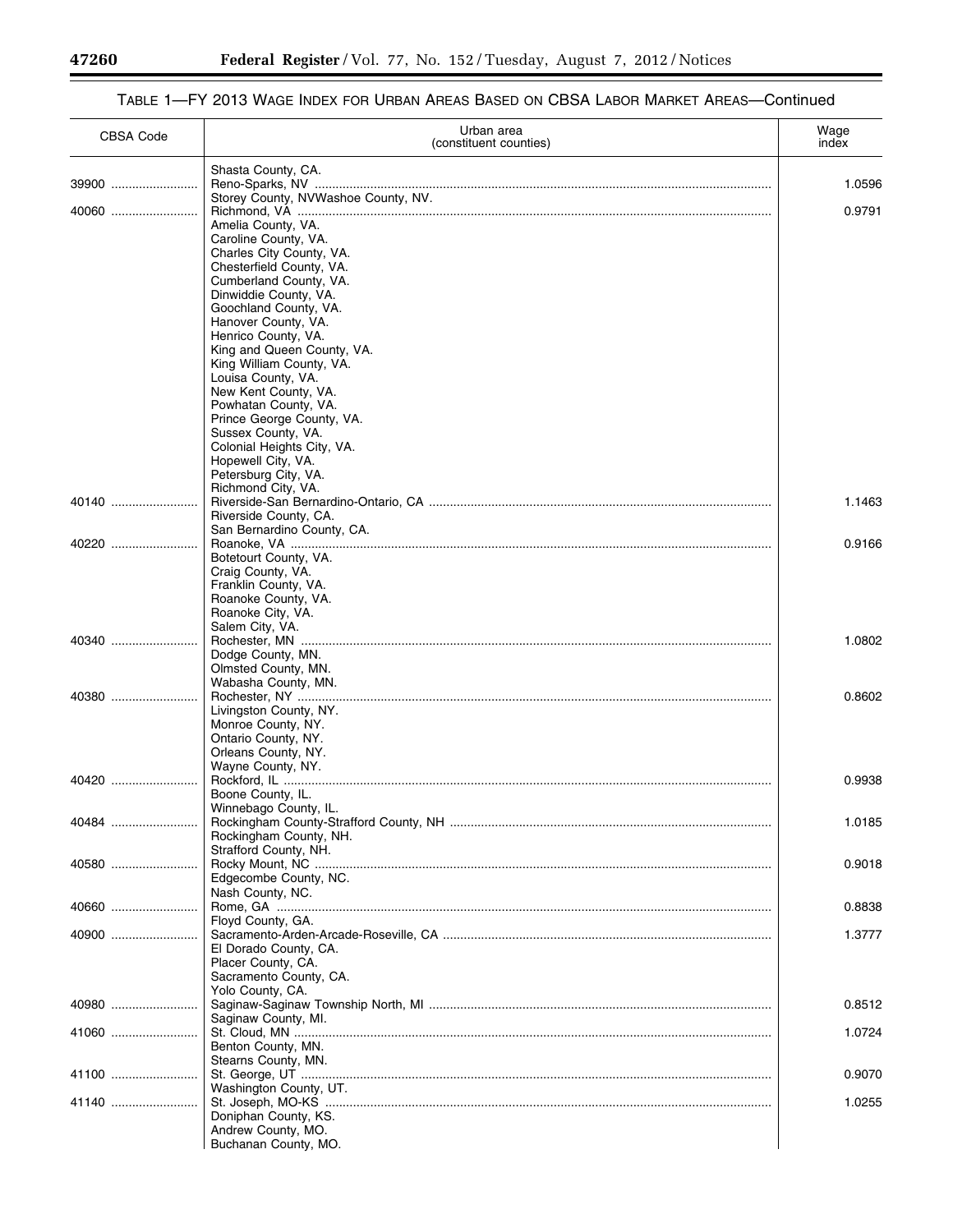| <b>CBSA Code</b> | Urban area<br>(constituent counties)                                                                                                                                                                                                                                                                     | Wage<br>index |
|------------------|----------------------------------------------------------------------------------------------------------------------------------------------------------------------------------------------------------------------------------------------------------------------------------------------------------|---------------|
| 41180            | DeKalb County, MO.<br>Bond County, IL.<br>Calhoun County, IL.<br>Clinton County, IL.<br>Jersey County, IL.<br>Macoupin County, IL.<br>Madison County, IL.<br>Monroe County, IL.<br>St. Clair County, IL.<br>Crawford County, MO.<br>Franklin County, MO.<br>Jefferson County, MO.                        | 0.9165        |
|                  | Lincoln County, MO.<br>St. Charles County, MO.<br>St. Louis County, MO.<br>Warren County, MO.<br>Washington County, MO.<br>St. Louis City, MO.                                                                                                                                                           |               |
| 41420            | Marion County, OR.<br>Polk County, OR.                                                                                                                                                                                                                                                                   | 1.1224        |
| 41500            | Monterey County, CA.                                                                                                                                                                                                                                                                                     | 1.5604        |
| 41540            | Somerset County, MD.<br>Wicomico County, MD.                                                                                                                                                                                                                                                             | 0.9227        |
| 41620            | Salt Lake County, UT.<br>Summit County, UT.<br>Tooele County, UT.                                                                                                                                                                                                                                        | 0.9415        |
| 41660            | Irion County, TX.<br>Tom Green County, TX.                                                                                                                                                                                                                                                               | 0.8273        |
| 41700            | Atascosa County, TX.<br>Bandera County, TX.<br>Bexar County, TX.<br>Comal County, TX.<br>Guadalupe County, TX.<br>Kendall County, TX.<br>Medina County, TX.                                                                                                                                              | 0.9006        |
| 41740            | Wilson County, TX.<br>San Diego County, CA.                                                                                                                                                                                                                                                              | 1.1950        |
| 41780            | Erie County, OH.                                                                                                                                                                                                                                                                                         | 0.8167        |
| 41884            | Marin County, CA.<br>San Francisco County, CA.<br>San Mateo County, CA.                                                                                                                                                                                                                                  | 1.5904        |
|                  | Cabo Rojo Municipio, PR.<br>Lajas Municipio, PR.<br>Sabana Grande Municipio, PR.<br>San Germán Municipio, PR.                                                                                                                                                                                            | 0.4612        |
| 41940            | San Benito County, CA.<br>Santa Clara County, CA.                                                                                                                                                                                                                                                        | 1.6878        |
| 41980            | Aguas Buenas Municipio, PR.<br>Aibonito Municipio, PR.<br>Arecibo Municipio, PR.<br>Barceloneta Municipio, PR.<br>Barranquitas Municipio, PR.<br>Bayamón Municipio, PR.<br>Caguas Municipio, PR.<br>Camuy Municipio, PR.<br>Canóvanas Municipio, PR.<br>Carolina Municipio, PR.<br>Cataño Municipio, PR. | 0.4340        |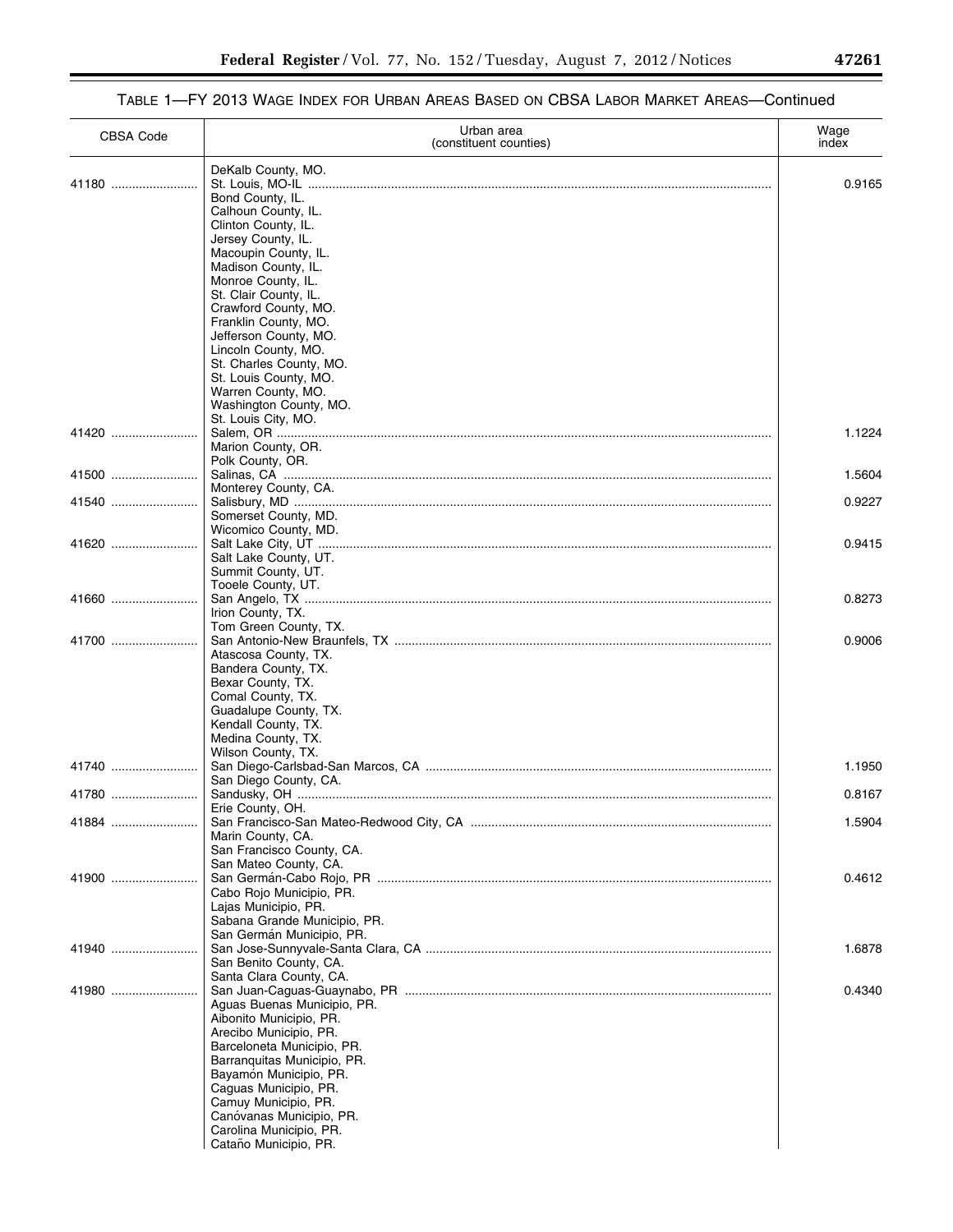۳

| <b>CBSA Code</b> | Urban area<br>(constituent counties)                                                                                                                                                                                                                                                                                                                                                                                                                                                                                                                                                                                                                                                                                                                                     | Wage<br>index |
|------------------|--------------------------------------------------------------------------------------------------------------------------------------------------------------------------------------------------------------------------------------------------------------------------------------------------------------------------------------------------------------------------------------------------------------------------------------------------------------------------------------------------------------------------------------------------------------------------------------------------------------------------------------------------------------------------------------------------------------------------------------------------------------------------|---------------|
|                  | Cayey Municipio, PR.<br>Ciales Municipio, PR.<br>Cidra Municipio, PR.<br>Comerío Municipio, PR.<br>Corozal Municipio, PR.<br>Dorado Municipio, PR.<br>Florida Municipio, PR.<br>Guaynabo Municipio, PR.<br>Gurabo Municipio, PR.<br>Hatillo Municipio, PR.<br>Humacao Municipio, PR.<br>Juncos Municipio, PR.<br>Las Piedras Municipio, PR.<br>Loíza Municipio, PR.<br>Manatí Municipio, PR.<br>Maunabo Municipio, PR.<br>Morovis Municipio, PR.<br>Naguabo Municipio, PR.<br>Naranjito Municipio, PR.<br>Orocovis Municipio, PR.<br>Quebradillas Municipio. PR.<br>Río Grande Municipio, PR.<br>San Juan Municipio, PR.<br>San Lorenzo Municipio, PR.<br>Toa Alta Municipio, PR.<br>Toa Baja Municipio, PR.<br>Trujillo Alto Municipio, PR.<br>Vega Alta Municipio, PR. |               |
| 42020            | Vega Baja Municipio, PR.<br>Yabucoa Municipio, PR.                                                                                                                                                                                                                                                                                                                                                                                                                                                                                                                                                                                                                                                                                                                       | 1.3072        |
| 42044            | San Luis Obispo County, CA.                                                                                                                                                                                                                                                                                                                                                                                                                                                                                                                                                                                                                                                                                                                                              | 1.2042        |
|                  | Orange County, CA.                                                                                                                                                                                                                                                                                                                                                                                                                                                                                                                                                                                                                                                                                                                                                       |               |
| 42060            | Santa Barbara County, CA.                                                                                                                                                                                                                                                                                                                                                                                                                                                                                                                                                                                                                                                                                                                                                | 1.2246        |
| 42100            | Santa Cruz County, CA.                                                                                                                                                                                                                                                                                                                                                                                                                                                                                                                                                                                                                                                                                                                                                   | 1.7111        |
| 42140            | Santa Fe County, NM.                                                                                                                                                                                                                                                                                                                                                                                                                                                                                                                                                                                                                                                                                                                                                     | 1.0660        |
| 42220            | Sonoma County, CA.                                                                                                                                                                                                                                                                                                                                                                                                                                                                                                                                                                                                                                                                                                                                                       | 1.6102        |
| 42340            | Bryan County, GA.<br>Chatham County, GA.                                                                                                                                                                                                                                                                                                                                                                                                                                                                                                                                                                                                                                                                                                                                 | 0.9095        |
| 42540            | Effingham County, GA.<br>Scranton-Wilkes-Barre, PA<br>Lackawanna County, PA.<br>Luzerne County, PA.                                                                                                                                                                                                                                                                                                                                                                                                                                                                                                                                                                                                                                                                      | 0.8328        |
| 42644            | Wyoming County, PA.<br>King County, WA.<br>Snohomish County, WA.                                                                                                                                                                                                                                                                                                                                                                                                                                                                                                                                                                                                                                                                                                         | 1.1541        |
| 42680            |                                                                                                                                                                                                                                                                                                                                                                                                                                                                                                                                                                                                                                                                                                                                                                          | 0.9032        |
| 43100            | Indian River County, FL.                                                                                                                                                                                                                                                                                                                                                                                                                                                                                                                                                                                                                                                                                                                                                 | 0.9303        |
| 43300            | Sheboygan County, WI.                                                                                                                                                                                                                                                                                                                                                                                                                                                                                                                                                                                                                                                                                                                                                    | 0.8011        |
| 43340            | Grayson County, TX.<br>Bossier Parish, LA.                                                                                                                                                                                                                                                                                                                                                                                                                                                                                                                                                                                                                                                                                                                               | 0.8505        |
| 43580            | Caddo Parish, LA.<br>De Soto Parish, LA.<br>Woodbury County, IA.<br>Dakota County, NE.<br>Dixon County, NE.                                                                                                                                                                                                                                                                                                                                                                                                                                                                                                                                                                                                                                                              | 0.9538        |
| 43620            | Union County, SD.<br>Lincoln County, SD.<br>McCook County, SD.                                                                                                                                                                                                                                                                                                                                                                                                                                                                                                                                                                                                                                                                                                           | 0.9153        |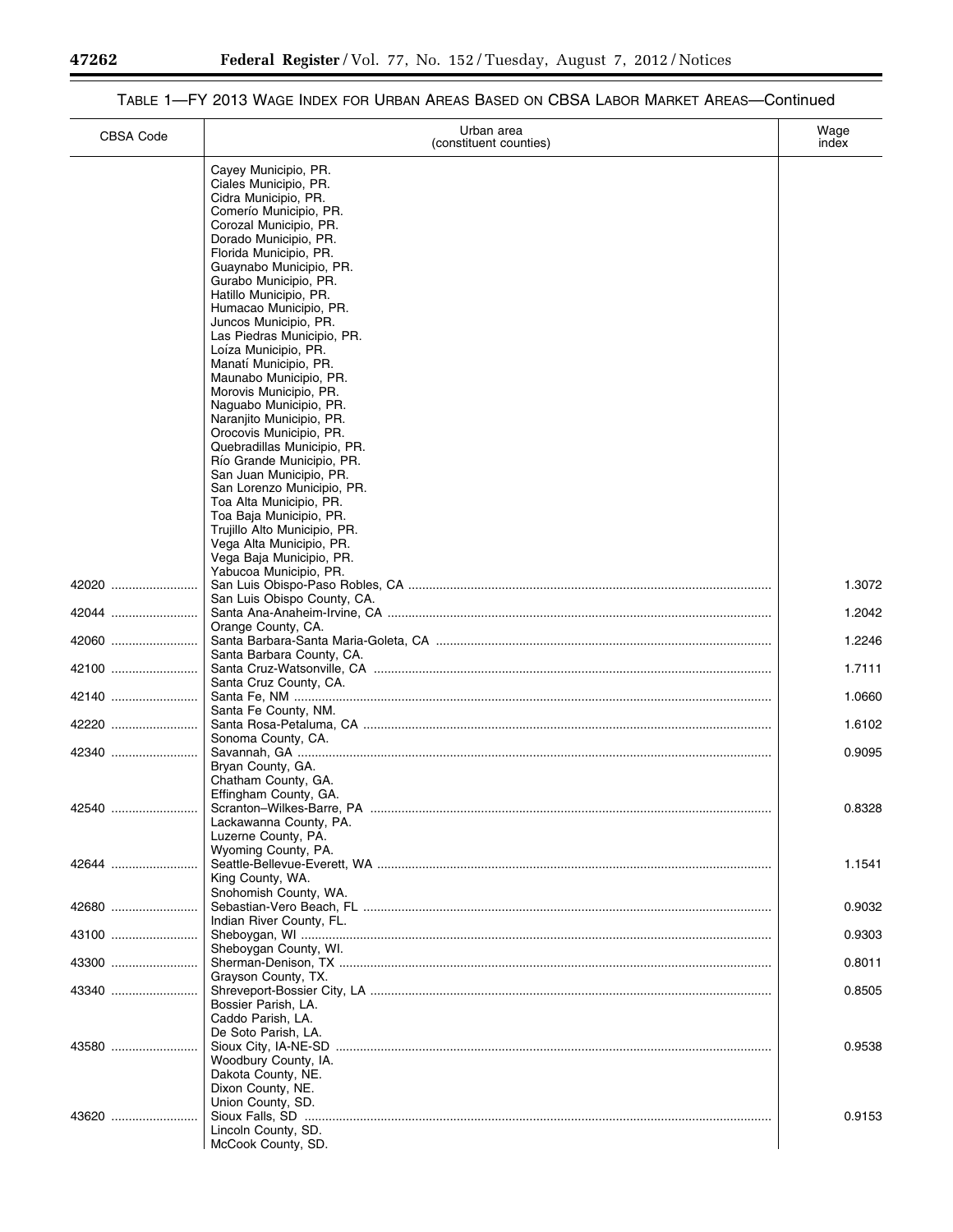## TABLE 1—FY 2013 WAGE INDEX FOR URBAN AREAS BASED ON CBSA LABOR MARKET AREAS—Continued

| <b>CBSA Code</b> | Urban area<br>(constituent counties)          | Wage<br>index |
|------------------|-----------------------------------------------|---------------|
|                  | Minnehaha County, SD.                         |               |
| 43780            | Turner County, SD.                            | 0.9426        |
|                  | St. Joseph County, IN.                        |               |
| 43900            | Cass County, MI.                              | 0.9325        |
| 44060            | Spartanburg County, SC.                       | 1.0504        |
|                  | Spokane County, WA.                           |               |
| 44100            | Menard County, IL.                            | 0.8958        |
|                  | Sangamon County, IL.                          |               |
| 44140            | Franklin County, MA.                          | 1.0247        |
|                  | Hampden County, MA.                           |               |
| 44180            | Hampshire County, MA.                         | 0.8680        |
|                  | Christian County, MO.                         |               |
|                  | Dallas County, MO.<br>Greene County, MO.      |               |
|                  | Polk County, MO.                              |               |
|                  | Webster County, MO.                           |               |
| 44220            | Clark County, OH.                             | 0.8981        |
| 44300            |                                               | 0.9251        |
| 44600            | Centre County, PA.                            | 0.7054        |
|                  | Jefferson County, OH.                         |               |
|                  | Brooke County, WV.<br>Hancock County, WV.     |               |
| 44700            |                                               | 1.3052        |
| 44940            | San Joaquin County, CA.                       | 0.7551        |
|                  | Sumter County, SC.                            |               |
| 45060            | Madison County, NY.                           | 0.9776        |
|                  | Onondaga County, NY.                          |               |
| 45104            | Oswego County, NY.                            | 1.1384        |
|                  | Pierce County, WA.                            |               |
|                  | Gadsden County, FL.                           | 0.8593        |
|                  | Jefferson County, FL.                         |               |
|                  | Leon County, FL.<br>Wakulla County, FL.       |               |
| 45300            |                                               | 0.9072        |
|                  | Hernando County, FL.                          |               |
|                  | Hillsborough County, FL.<br>Pasco County, FL. |               |
|                  | Pinellas County, FL.                          |               |
| 45460            | Clay County, IN.                              | 0.9209        |
|                  | Sullivan County, IN.                          |               |
|                  | Vermillion County, IN.<br>Vigo County, IN.    |               |
| 45500            |                                               | 0.7937        |
|                  | Miller County, AR.<br>Bowie County, TX.       |               |
| 45780            |                                               | 0.9148        |
|                  | Fulton County, OH.<br>Lucas County, OH.       |               |
|                  | Ottawa County, OH.                            |               |
| 45820            | Wood County, OH.                              | 0.8818        |
|                  | Jackson County, KS.                           |               |
|                  | Jefferson County, KS.                         |               |
|                  | Osage County, KS.<br>Shawnee County, KS.      |               |
|                  | Wabaunsee County, KS.                         |               |
| 45940            | Mercer County, NJ.                            | 1.0062        |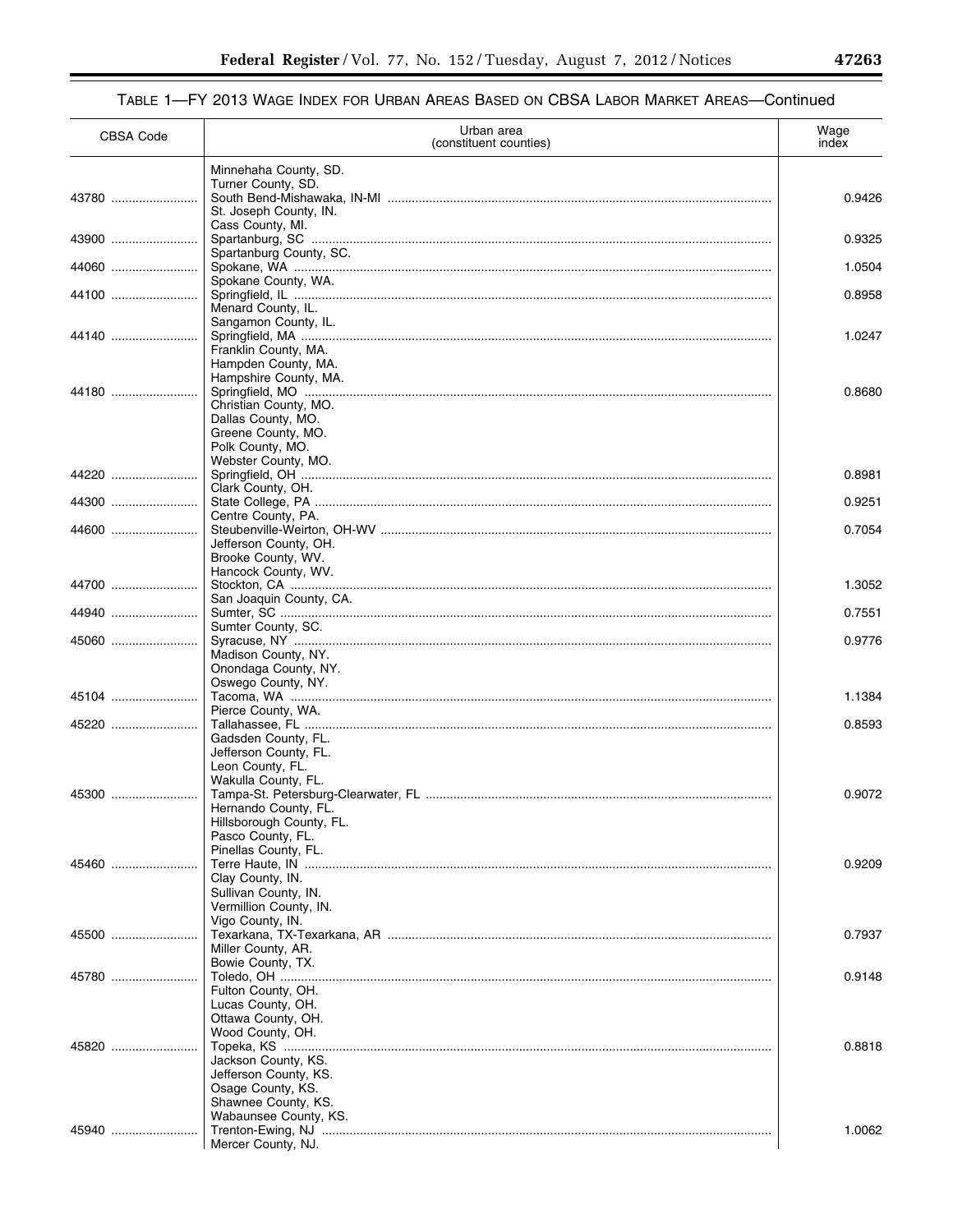#### CBSA Code Urban area (constituent counties) Wage index 46060 ......................... Tucson, AZ .............................................................................................................................................. 0.9318 Pima County, AZ.<br>Tulsa, OK ........... 46140 ......................... Tulsa, OK ................................................................................................................................................ 0.8362 Creek County, OK. Okmulgee County, OK. Osage County, OK. Pawnee County, OK. Rogers County, OK. Tulsa County, OK. Wagoner County, OK. 46220 ......................... Tuscaloosa, AL ....................................................................................................................................... 0.8664 Greene County, AL. Hale County, AL. Tuscaloosa County, AL. 46340 ......................... Tyler, TX .................................................................................................................................................. 0.8335 Smith County, TX.<br>Utica-Rome, NY .... 46540 ......................... Utica-Rome, NY ...................................................................................................................................... 0.8441 Herkimer County, NY. Oneida County, NY. 46660 ......................... Valdosta, GA ........................................................................................................................................... 0.7997 Brooks County, GA. Echols County, GA. Lanier County, GA. Lowndes County, GA. 46700 ......................... Vallejo-Fairfield, CA ................................................................................................................................ 1.4636 Solano County, CA. 47020 ......................... Victoria, TX .............................................................................................................................................. 0.8434 Calhoun County, TX. Goliad County, TX. Victoria County, TX. 47220 ......................... Vineland-Millville-Bridgeton, NJ .............................................................................................................. 1.0222 Cumberland County, NJ. 47260 ......................... Virginia Beach-Norfolk-Newport News, VA-NC ...................................................................................... 0.9001 Currituck County, NC. Gloucester County, VA. Isle of Wight County, VA. James City County, VA. Mathews County, VA. Surry County, VA. York County, VA. Chesapeake City, VA. Hampton City, VA. Newport News City, VA. Norfolk City, VA. Poquoson City, VA. Portsmouth City, VA. Suffolk City, VA. Virginia Beach City, VA. Williamsburg City, VA. 47300 ......................... Visalia-Porterville, CA ............................................................................................................................. 1.0343 Tulare County, CA.<br>Waco, TX ............. 47380 ......................... Waco, TX ................................................................................................................................................ 0.8559 McLennan County, TX. 47580 ......................... Warner Robins, GA ................................................................................................................................. 0.8245 Houston County, GA. 47644 ......................... Warren-Troy-Farmington Hills, MI ........................................................................................................... 0.9625 Lapeer County, MI. Livingston County, MI. Macomb County, MI. Oakland County, MI. St. Clair County, MI. 47894 ......................... Washington-Arlington-Alexandria, DC-VA-MD-WV ................................................................................. 1.0807 District of Columbia, DC. Calvert County, MD. Charles County, MD. Prince George's County, MD. Arlington County, VA. Clarke County, VA. Fairfax County, VA. Fauquier County, VA.

Loudoun County, VA.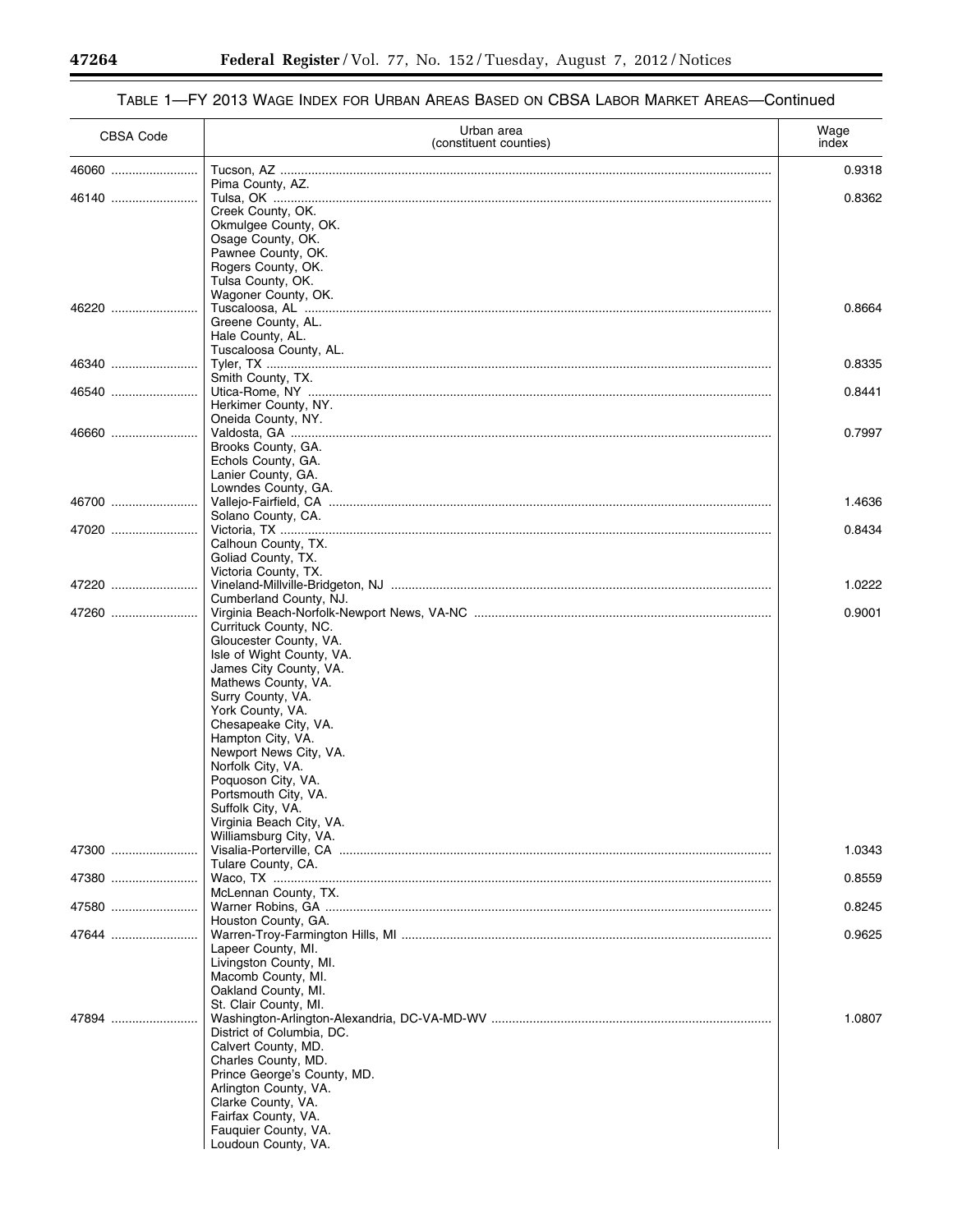## TABLE 1—FY 2013 WAGE INDEX FOR URBAN AREAS BASED ON CBSA LABOR MARKET AREAS—Continued

| <b>CBSA Code</b> | Urban area<br>(constituent counties)                 | Wage<br>index |
|------------------|------------------------------------------------------|---------------|
|                  | Prince William County, VA.                           |               |
|                  | Spotsylvania County, VA.<br>Stafford County, VA.     |               |
|                  | Warren County, VA.                                   |               |
|                  | Alexandria City, VA.                                 |               |
|                  | Fairfax City, VA.<br>Falls Church City, VA.          |               |
|                  | Fredericksburg City, VA.                             |               |
|                  | Manassas City, VA.<br>Manassas Park City, VA.        |               |
|                  | Jefferson County, WV.                                |               |
| 47940            |                                                      | 0.8372        |
|                  | Black Hawk County, IA.<br>Bremer County, IA.         |               |
|                  | Grundy County, IA.                                   |               |
| 48140            | Marathon County, WI.                                 | 0.8962        |
| 48300            |                                                      | 1.0168        |
|                  | Chelan County, WA.                                   |               |
| 48424            | Douglas County, WA.                                  | 0.9823        |
|                  | Palm Beach County, FL.                               |               |
| 48540            |                                                      | 0.6735        |
|                  | Belmont County, OH.<br>Marshall County, WV.          |               |
|                  | Ohio County, WV.                                     |               |
| 48620            |                                                      | 0.8696        |
|                  | Butler County, KS.<br>Harvey County, KS.             |               |
|                  | Sedgwick County, KS.                                 |               |
| 48660            | Sumner County, KS.                                   | 1.0097        |
|                  | Archer County, TX.                                   |               |
|                  | Clay County, TX.                                     |               |
| 48700            | Wichita County, TX.                                  | 0.8084        |
|                  | Lycoming County, PA.                                 |               |
| 48864            |                                                      | 1.0662        |
|                  | New Castle County, DE.<br>Cecil County, MD.          |               |
|                  | Salem County, NJ.                                    |               |
| 48900            | Brunswick County, NC.                                | 0.9107        |
|                  | New Hanover County, NC.                              |               |
|                  | Pender County, NC.                                   |               |
| 49020            | Frederick County, VA.                                | 0.9106        |
|                  | Winchester City, VA.                                 |               |
|                  | Hampshire County, WV.                                |               |
| 49180            | Davie County, NC.                                    | 0.8343        |
|                  | Forsyth County, NC.                                  |               |
|                  | Stokes County, NC.<br>Yadkin County, NC.             |               |
| 49340            |                                                      | 1.1076        |
|                  | Worcester County, MA.                                |               |
| 49420            | Yakima County, WA.                                   | 1.0433        |
| 49500            |                                                      | 0.3757        |
|                  | Guánica Municipio, PR.                               |               |
|                  | Guayanilla Municipio, PR.<br>Penuelas Municipio, PR. |               |
|                  | Yauco Municipio, PR.                                 |               |
| 49620            | York County, PA.                                     | 0.9675        |
| 49660            |                                                      | 0.8328        |
|                  | Mahoning County, OH.                                 |               |
|                  | Trumbull County, OH.<br>Mercer County, PA.           |               |
| 49700            |                                                      | 1.1808        |
|                  | Sutter County, CA.                                   |               |